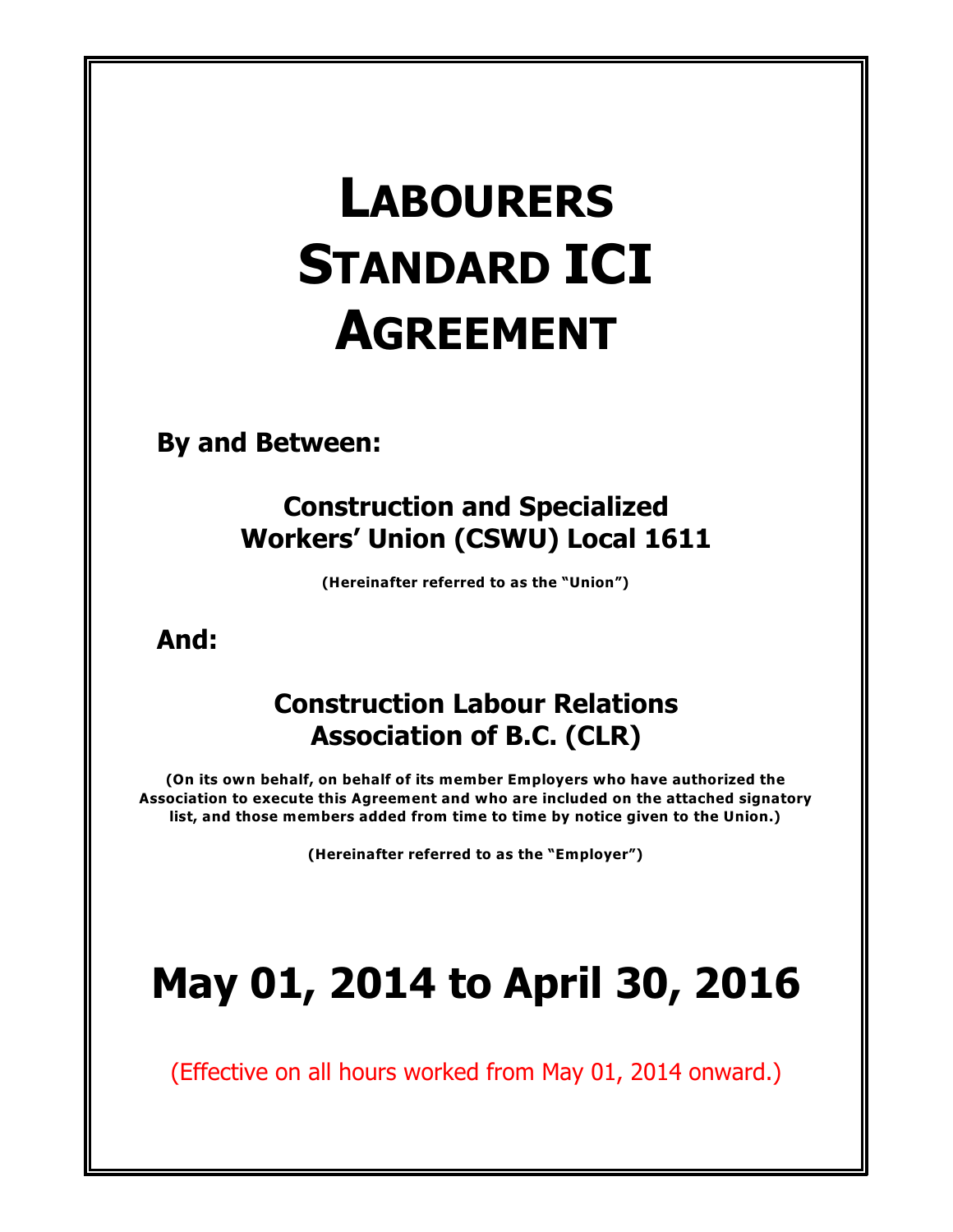# **Table of Contents**

| <b>Article</b>        | 1.000                 |                                                    |    |
|-----------------------|-----------------------|----------------------------------------------------|----|
| <b>Article</b>        | 2.000                 |                                                    |    |
| <b>Article</b>        | 3.000                 |                                                    |    |
| <b>Article</b>        | 4.000                 |                                                    |    |
| <b>Article</b>        | 5.000                 |                                                    |    |
| <b>Article</b>        | 6.000                 |                                                    |    |
| <b>Article</b>        | 7.000                 |                                                    |    |
| <b>Article</b>        | 8.000                 |                                                    |    |
| <b>Article</b>        | 9.000                 | Employer Contributions and Employee Deductions. 17 |    |
| <b>Article 10.000</b> |                       |                                                    |    |
| <b>Article 11.000</b> |                       |                                                    |    |
| <b>Article 12.000</b> |                       |                                                    |    |
| <b>Article 13.000</b> |                       |                                                    |    |
| <b>Article 14.000</b> |                       |                                                    |    |
| <b>Article 15.000</b> |                       |                                                    |    |
| <b>Article 16.000</b> |                       |                                                    |    |
| <b>Article 17.000</b> |                       |                                                    |    |
| <b>Article 18.000</b> |                       |                                                    |    |
| <b>Article 19.000</b> |                       |                                                    |    |
|                       | <b>Article 20.000</b> |                                                    |    |
| <b>Article 21.000</b> |                       |                                                    | 32 |
|                       |                       |                                                    | 34 |
|                       |                       |                                                    |    |
| <b>Addendums</b>      |                       |                                                    | 35 |
|                       |                       |                                                    | 38 |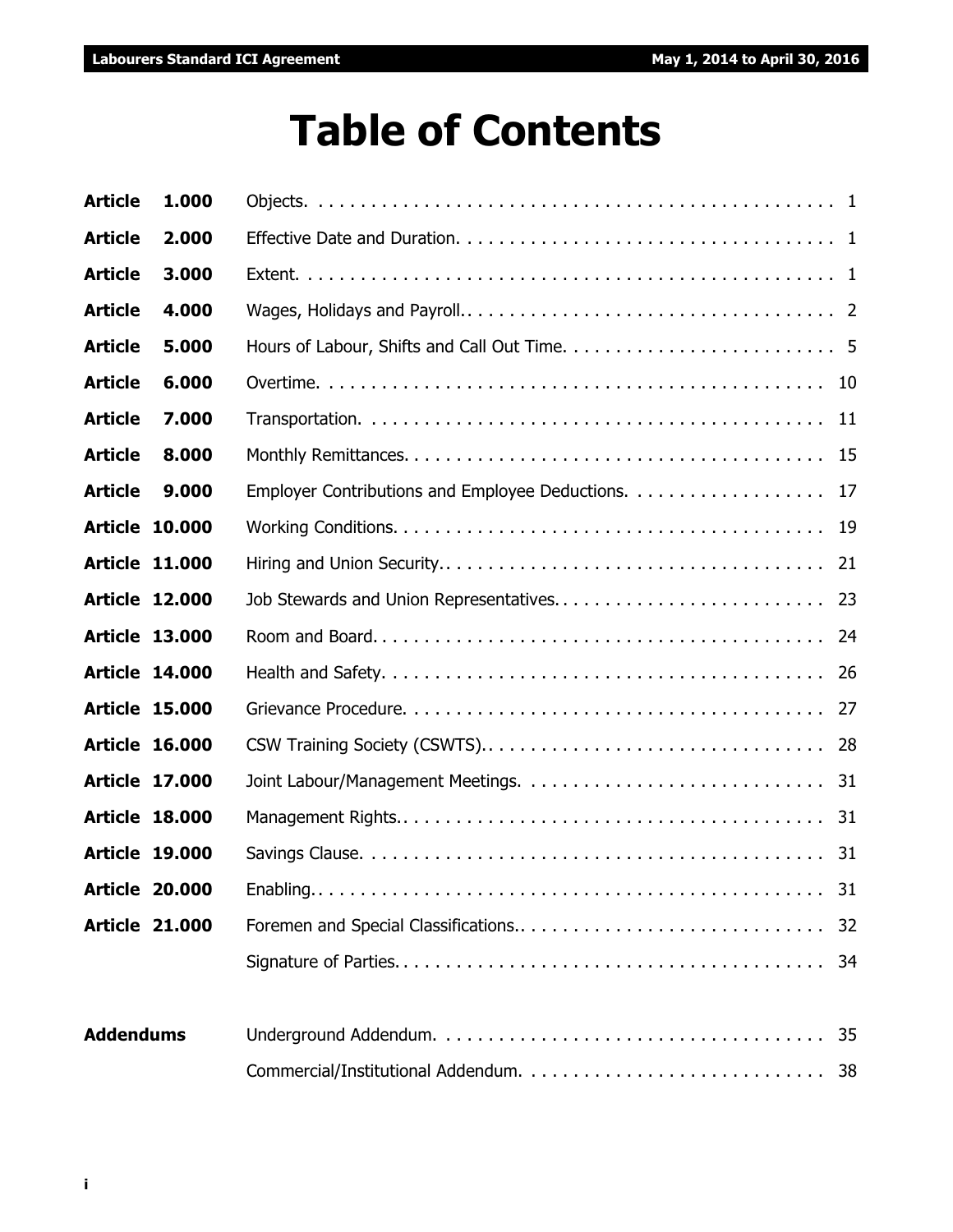### **Wage Rates, Premiums and Employee Classifications**

| <b>Schedule "A"</b> |                                                                    |  |
|---------------------|--------------------------------------------------------------------|--|
| <b>Schedule "B"</b> |                                                                    |  |
| <b>Schedule "C"</b> |                                                                    |  |
| Schedule "D"        | Commercial/Institutional Projects - Drilling, Blasting, Shoring 45 |  |
| Schedule "E"        |                                                                    |  |

#### **Employer Contributions and Employee Deductions**

| Schedule "F1.1"        |                                                                       |    |
|------------------------|-----------------------------------------------------------------------|----|
| <b>Schedule "F1.2"</b> | Industrial Projects - Effective Date: November 1, 2014. 48            |    |
| <b>Schedule "F1.3"</b> | Industrial Projects - Effective Date: May 1, 2015                     | 49 |
| <b>Schedule "F1.4"</b> |                                                                       |    |
| <b>Schedule "F2.1"</b> | Commercial/Institutional Projects - Effective Date: May 1, 2014 51    |    |
| <b>Schedule "F2.2"</b> | Commercial/Institutional Projects - Effective Date: November 1, 2014. | 52 |
| <b>Schedule "F2.3"</b> | Commercial/Institutional Projects - Effective Date: May 1, 2015.      | 53 |
| <b>Schedule "F2.4"</b> | Commercial/Institutional Projects - Effective Date: April 1, 2016 54  |    |
|                        |                                                                       |    |
| Appendix "A"           |                                                                       |    |
| Appendix "B"           | BC Jurisdictional Work Assignment Plan 57                             |    |
| Appendix "C"           | Letter of Understanding Re: Meal Breaks 58                            |    |
| <b>Appendix "D"</b>    |                                                                       |    |
| <b>Appendix "E"</b>    |                                                                       |    |

**Appendix "F"** List of Signatory Employers. . . . . . . . . . . . . . . . . . . . . . . . . . . . . . . . . . . 68

**ii**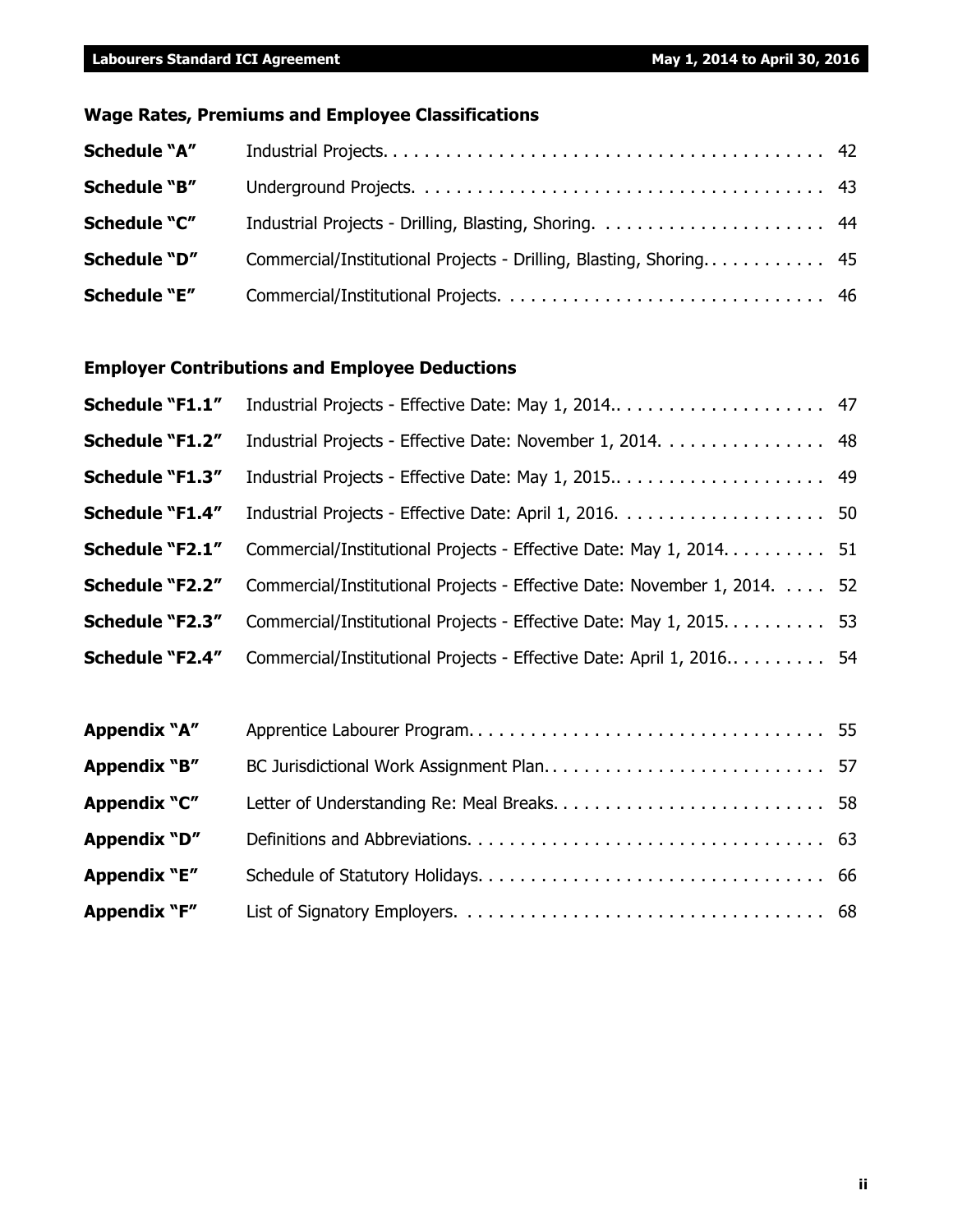#### **ARTICLE 1.000 - OBJECTS**

The objects of this Agreement are to: stabilize the construction industry, provide fair and reasonable working conditions and job security for employees in the industry, promote harmonious employment relationships between Employers and employees, provide mutually agreed methods of resolving disputes and grievances arising out of the terms and conditions of this Agreement, prevent strikes and lockouts, enable the skills of both Employers and employees to operate to the end that waste and avoidable and unnecessary expense and delays are prevented, and promote good public relations.

#### **ARTICLE 2.000 - EFFECTIVE DATE AND DURATION**

- **2.100** This Agreement shall be in full force and effect from and including May 1, 2014 to and including April 30, 2016 and shall continue in full force and effect from year to year thereafter, subject to the right of either party to this Agreement within four (4) months and not less than two (2) months immediately preceding the date of April 30, 2016 or immediately preceding the last day of April in any year thereafter by written notice to the other party, require the other party to commence collective bargaining with a view to the conclusion of a renewal or revision of this Agreement or a new Agreement.
- **2.200** Should either party give written notice to the other party pursuant hereto, this Agreement shall thereafter continue in full force and effect until the Union shall give notice of strike or the Employer shall give notice of lockout, or the parties shall conclude a renewal or revision of this Agreement, or a new Agreement.
- **2.300** The operation of Section 50 (2) and 50 (3) of the *Labour Relations Code* of British Columbia are hereby excluded.
- **2.400** All matters not governed by a specific date of application within this Agreement shall become effective on the date on which this Agreement was ratified by the parties (i.e. the date of ratification of the Industry Main Table Settlement for this round of bargaining).
- **2.500** A copy of this Agreement shall be filed with the LRB.

#### **ARTICLE 3.000 - EXTENT**

#### **3.100 Application and Affiliation**

- **3.101 (a)** This Agreement shall govern only work which is within the work jurisdiction of the labourer and which is being performed by bargaining unit members who are employees of the Employer on a project and engaged in the classifications listed in Schedules "A" through "E" attached hereto. The work jurisdiction of the labourer shall be determined from time to time by the Umpire of the Jurisdictional Assignment Plan.
	- **(b)** All work performed within the work jurisdiction of the labourer shall be performed by a member of the Union unless otherwise permitted in accordance with this Agreement.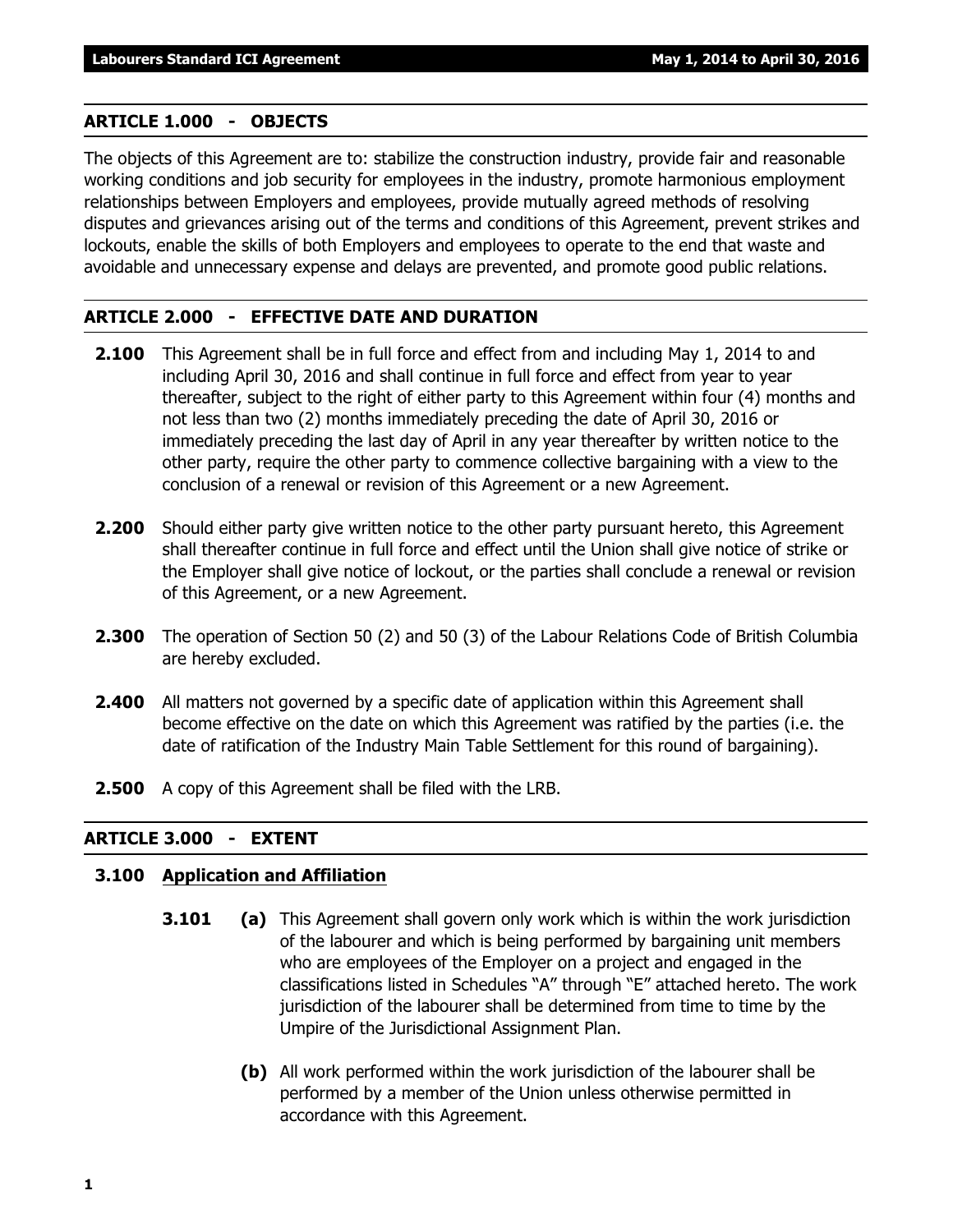#### **3.102 Concrete Specialist Classification**

Notwithstanding Article 3.101 and/or any/all contrary interpretation of this Agreement, the employee classification of Concrete Specialist shall not be applicable to any signatory employer that is otherwise certified by OPCMIA Local 919 for the work jurisdiction of a cement mason, and/or signatory to a collective agreement with OPCMIA Local 919 which governs the work jurisdiction of a cement mason.

#### **3.200 Subcontracting**

Refer to Commercial/Institutional Addendum for exceptions to Article 3.200.

- **3.201** The terms of this Agreement shall apply to all subcontractors or subcontracts let by the Employer. The Employer agrees to engage only those sub-contractors having an Agreement with the Union, prior to commencing work.
- **3.202** Notwithstanding Article 3.201, the Employer may subcontract traffic control work outside the Lower Mainland/Fraser Valley to any other employer, regardless of the other employer's signatory status or lack thereof.
- **3.300** This Agreement shall prohibit the making or carrying out of any plan, scheme, or device which would have the effect of circumventing or defeating any or all of the provisions of this Agreement or depriving any employee of employment.

#### **ARTICLE 4.000 - WAGES, HOLIDAYS AND PAYROLL**

#### **4.100 Hourly Wage Rates and Premiums**

All rates and schedules contained within this Agreement shall not be changed during the life of this Agreement without the prior mutual agreement, in writing, of the parties. Such mutual agreement shall not be unreasonably withheld.

**4.101 (a)** The Employer shall pay wages, including premiums if applicable, to every employee governed by this Agreement in accordance with Schedules "A" through "E" attached hereto. Such Schedules shall be deemed to be contained within and shall form a part of this Agreement.

|              | Schedule "A" Industrial Projects                                |
|--------------|-----------------------------------------------------------------|
| Schedule "B" | <b>Underground Projects</b>                                     |
| Schedule "C" | Industrial Projects - Drilling, Blasting, Shoring               |
| Schedule "D" | Commercial/Institutional Projects - Drilling, Blasting, Shoring |
| Schedule "E" | Commercial/Institutional Projects                               |
|              |                                                                 |

**(b)** Unless otherwise restricted elsewhere within this Agreement, all employee classifications shall be entitled to receive annual vacation pay, statutory holiday pay, overtime premiums, shift premiums, travel allowances and any/all other premiums and/or allowance provided pursuant to this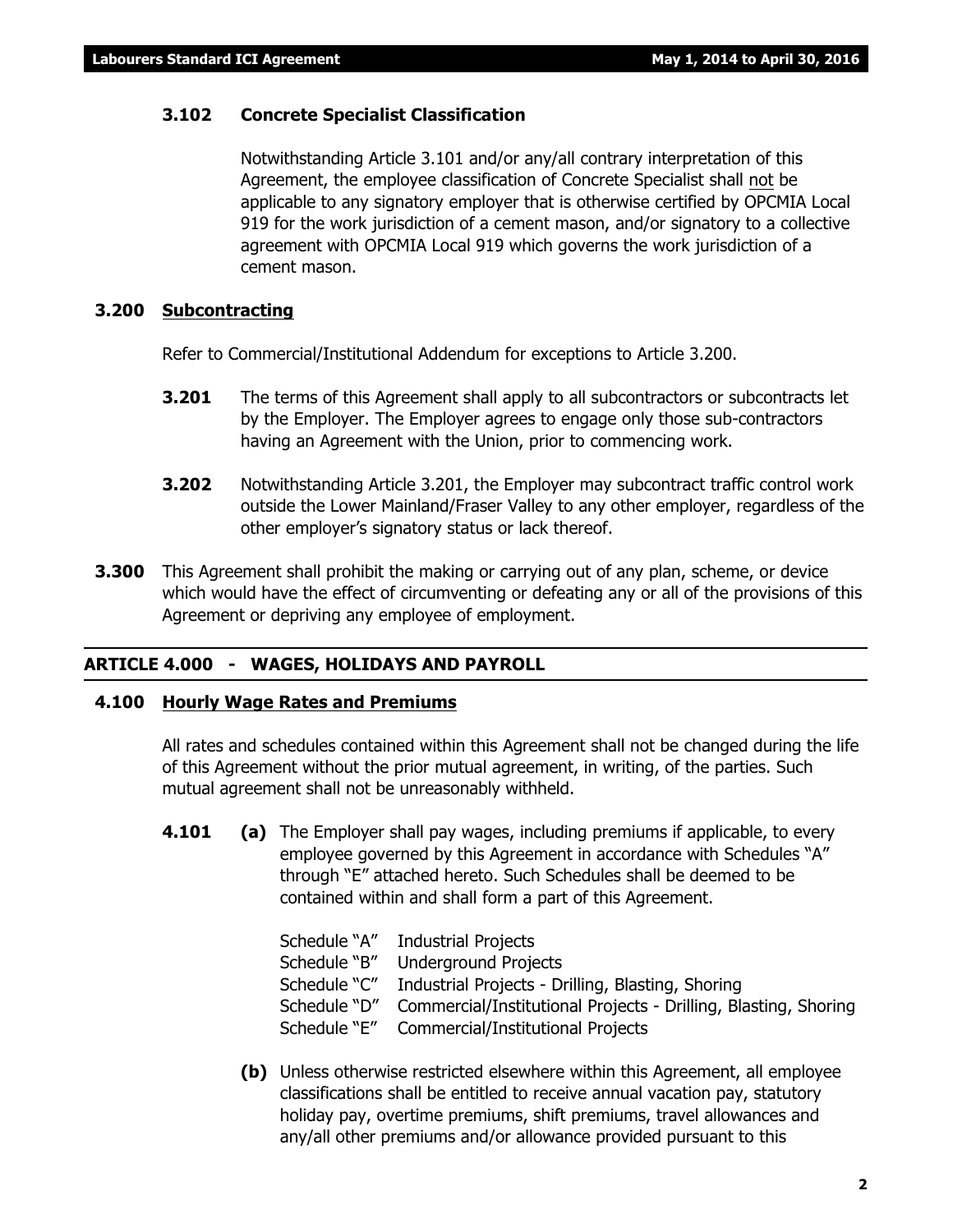Agreement.

- **(c)** Refer also to Article 3.102.
- **4.102 (a)** Where an employee works one (1) or more shifts in a higher wage rate classification than that for which he was dispatched, such employee shall be paid in accordance with such higher wage rate classification for such shift(s).
	- **(b)** Where an employee works in multiple employee classifications during a shift, such employee shall be paid the applicable hourly wage rate for the actual hours worked in each employee classification.
- **4.103** An employee shall not be required to work in a lower wage rate classification than that for which he was dispatched, unless such employee agrees to do so in writing, and affixes his signature to such written agreement.

#### **4.200 Annual Vacation and Statutory Holiday Pay**

Annual vacation pay shall be six percent (6%) of gross earnings and statutory holiday pay shall be six percent (6%) of gross earnings. Annual vacation pay and statutory holiday pay shall be combined at the rate of twelve percent (12%) of gross earnings, and shall be paid to each employee on each pay cheque.

#### **4.300 Statutory Holidays**

**4.301** Refer to Commercial/Institutional Addendum for exceptions to Article 4.301.

The following statutory holidays shall apply to all work governed by this Agreement. Refer also to Article 5.203 and Appendix "E".

New Year's Day, Family Day, Good Friday, Easter Monday, Victoria Day, Canada Day, Friday before B.C. Day, B.C. Day, Friday before Labour Day, Labour Day, Thanksgiving Day, Remembrance Day, Christmas Day, Boxing Day, and/or any other day so proclaimed by the federal or provincial government. When a statutory holiday falls on a Saturday or Sunday, the following working day(s) shall be observed.

**4.302** All work performed on statutory holidays, or days observed in place thereof, shall be paid for at two (2) times the otherwise applicable straight time hourly wage rate. No work shall be performed on Labour Day.

#### **4.400 Payment of Wages**

The timely payment of wages and annual vacation and statutory holiday pay required in accordance with this Agreement is essential for the protection of the employees.

**4.401** The Employer shall, at least every second Friday, pay to each employee all wages earned by the employee to a day not more than five (5) working days prior to the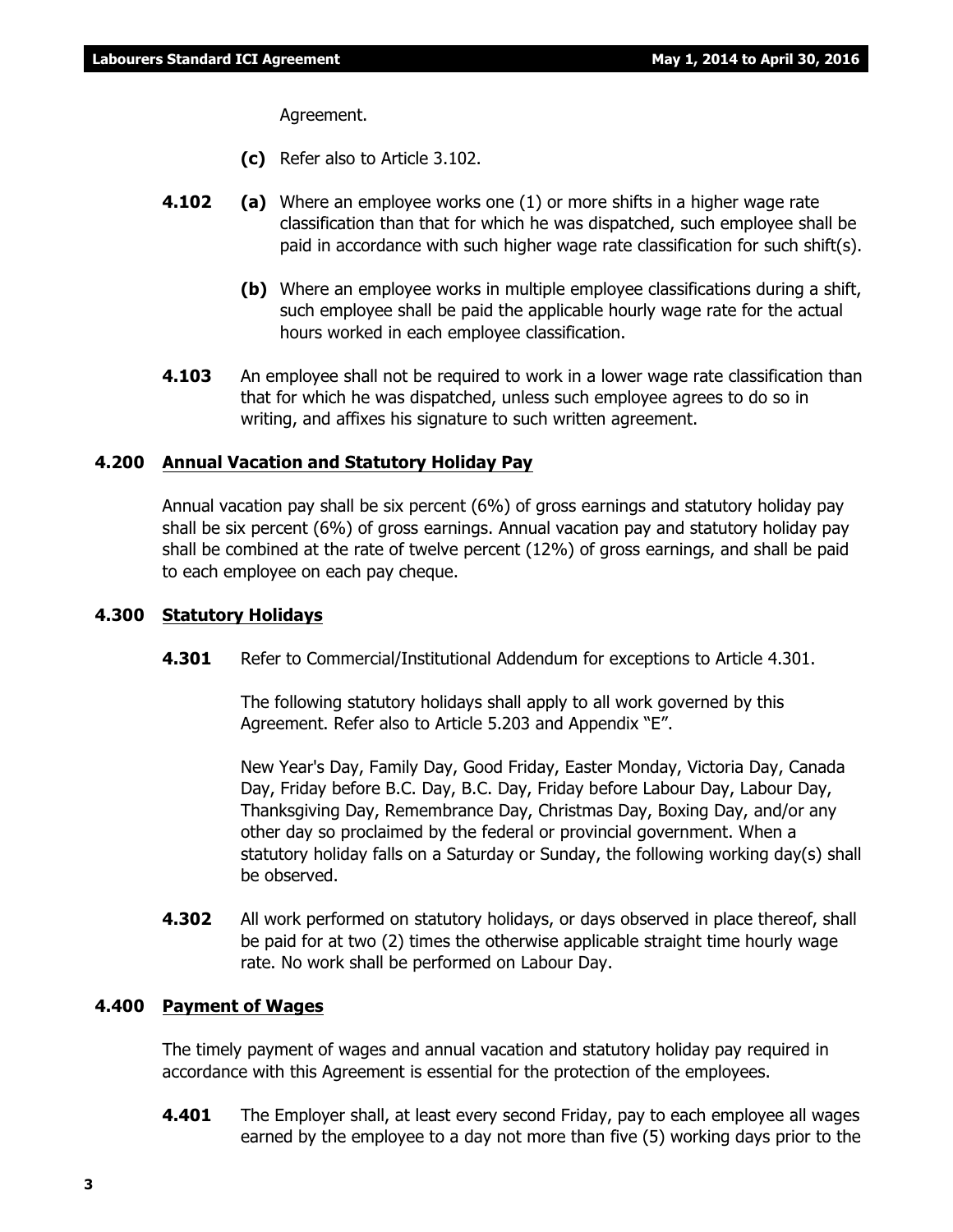date of payment, provided that if a statutory holiday falls on the regular pay day, payment shall be made the preceding day. Notwithstanding the foregoing, on projects where two (2) or more shifts are required, the second and third shift shall be paid at least every second Thursday.

- **4.402 (a)** Payment of wages shall be made during working hours. Where a payroll is not met within the prescribed time, unless proper reasons for the delay are forthcoming, it shall not be considered a violation of this Agreement for the employees to cease work until payment of wages or other arrangements are made.
	- **(b)** Payment of wages may be made by cheque or electronic deposit. Cheque statements may be provided electronically via secure internet/email.
	- **(c)** The provisions of Article 8.300 shall also apply to the delinquent payment of wages.
- **4.403 (a)** In the event that an employee ceases to be an employee of the Employer, for any reason, the Employer shall pay such employee all monies (i.e. wages, annual vacation pay, statutory holiday pay, etc.) which are owing not later than the next day after the date of the cessation of employment.
	- **(b)** If a pay office is not established at the project concerned, then alternative arrangements shall be made with the employee. These arrangements shall include suitable financial arrangements to enable such employee to reach his point of hire, and in the event that such suitable financial arrangements include an advance of cash, such advance shall be deducted from the employee's final pay cheque which shall be mailed to the employee not later than the following working day, to an address designated by the employee.
- **4.404 (a)** Notwithstanding any/all contrary interpretation of this Agreement, in the event the Employer is unable to pay all monies which are owing to an employee at the time of termination of employment, such monies shall be paid as quickly as reasonably possible thereafter but in no event later than seven (7) calendar days or in conjunction with the Employer's next regularly scheduled payroll, whichever comes first.
	- **(b)** Where an employee is not paid as provided above, such employee shall be deemed to be still on the payroll of the Employer and shall receive his usual wages and conditions until there is compliance with the conditions.
- **4.405** The Employer shall provide a separate or detachable itemized statement with each pay, clearly showing the number of hours at straight time rates and at overtime rates, for each classification worked and the total deductions from the amount earned.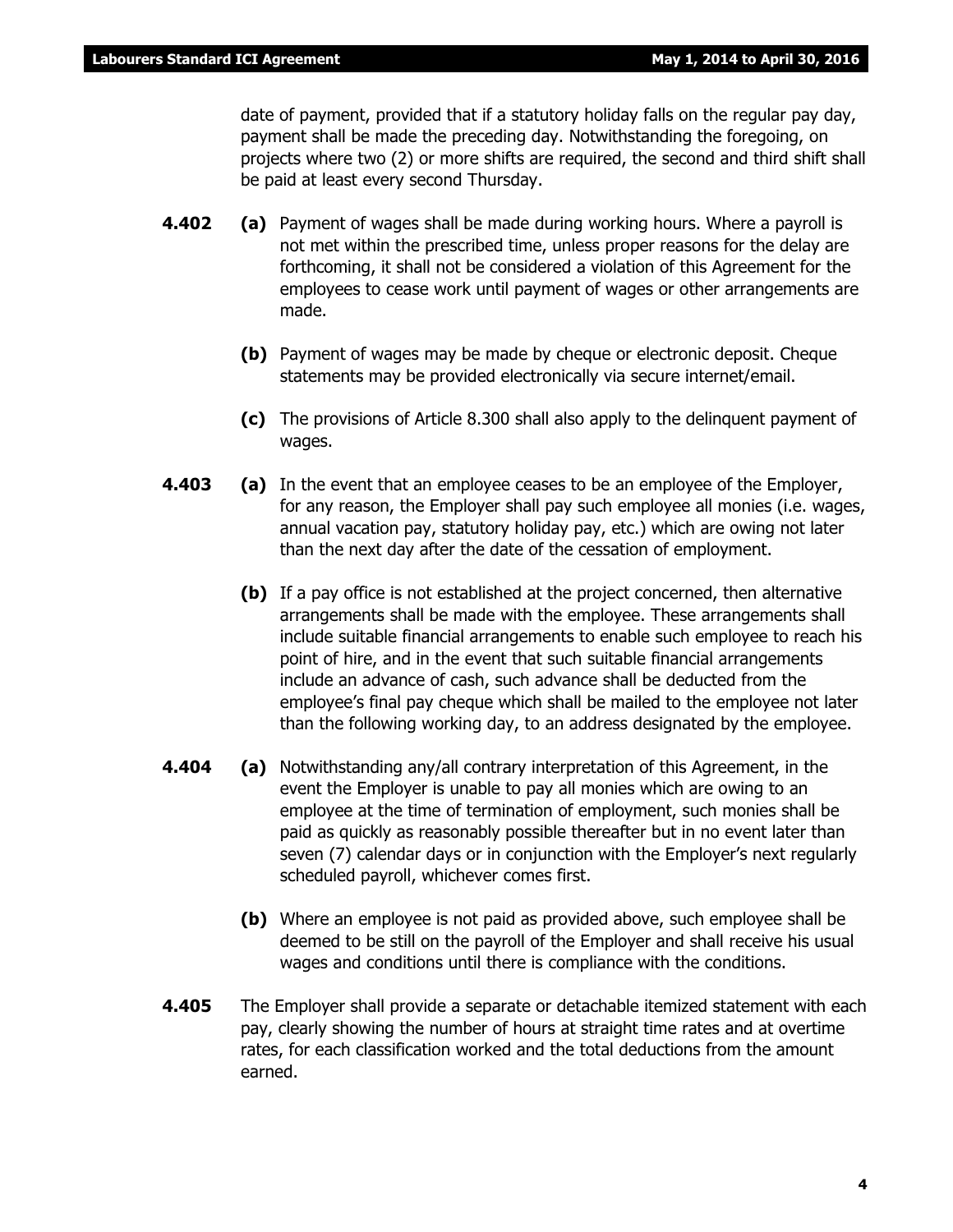#### **4.500 Bonding, Payroll Failures and Out of Province Firms**

- **4.501** Before Union members are dispatched to any Employer who has not been signatory with the Union for a minimum of two (2) years, such Employer may be required to deposit a bond suitable to the Union, up to twenty five thousand dollars (\$25,000.00) for use in default of payment of wages, annual vacation pay, statutory holiday pay, Employer contributions and/or employee deductions required in accordance with this Agreement. When no longer required such bond shall, by mutual consent of the Union and the Employer concerned, be terminated.
- **4.502** Where there have been instances of payroll failures by an Employer, or the principals or directors thereof, or payroll requirements have not been met, the Union shall have the right to:
	- **(a)** inspect such Employer's payroll, and/or
	- **(b)** require the posting of a suitable bond, and/or
	- **(c)** require that payment of wages and other payroll requirements be made by cash or certified cheque.
- **4.503** Any Employer whose head office is located outside of BC shall establish a payroll office in Canada.

#### **4.600 New Employee Classifications**

- **4.601** In the event any type of equipment or work methods is introduced which is not included in the list of classifications contained in Schedules "A" through "E" attached hereto, the parties shall promptly negotiate a wage rate for such equipment or work method.
- **4.602** Every effort shall be made to conclude negotiations within fifteen (15) calendar days, but in any event, the rate established shall be retroactive to the day notice, in writing, is given by either party to commence negotiations.
- **4.603** In the event of disagreement, the question of a rate to be paid shall be referred to arbitration in accordance with Article 15.000.

#### **ARTICLE 5.000 - HOURS OF LABOUR, SHIFTS AND CALL OUT TIME**

#### **5.100 Regular Hours**

- **5.101** Eight (8) hours shall constitute the regular work day and five (5) days, forty (40) hours shall constitute the regular work week.
- **5.102** Refer to Commercial/Institutional Addendum for exceptions to Article 5.102.

The regular work week shall be between 8:00 am Monday and 5:00 pm Friday,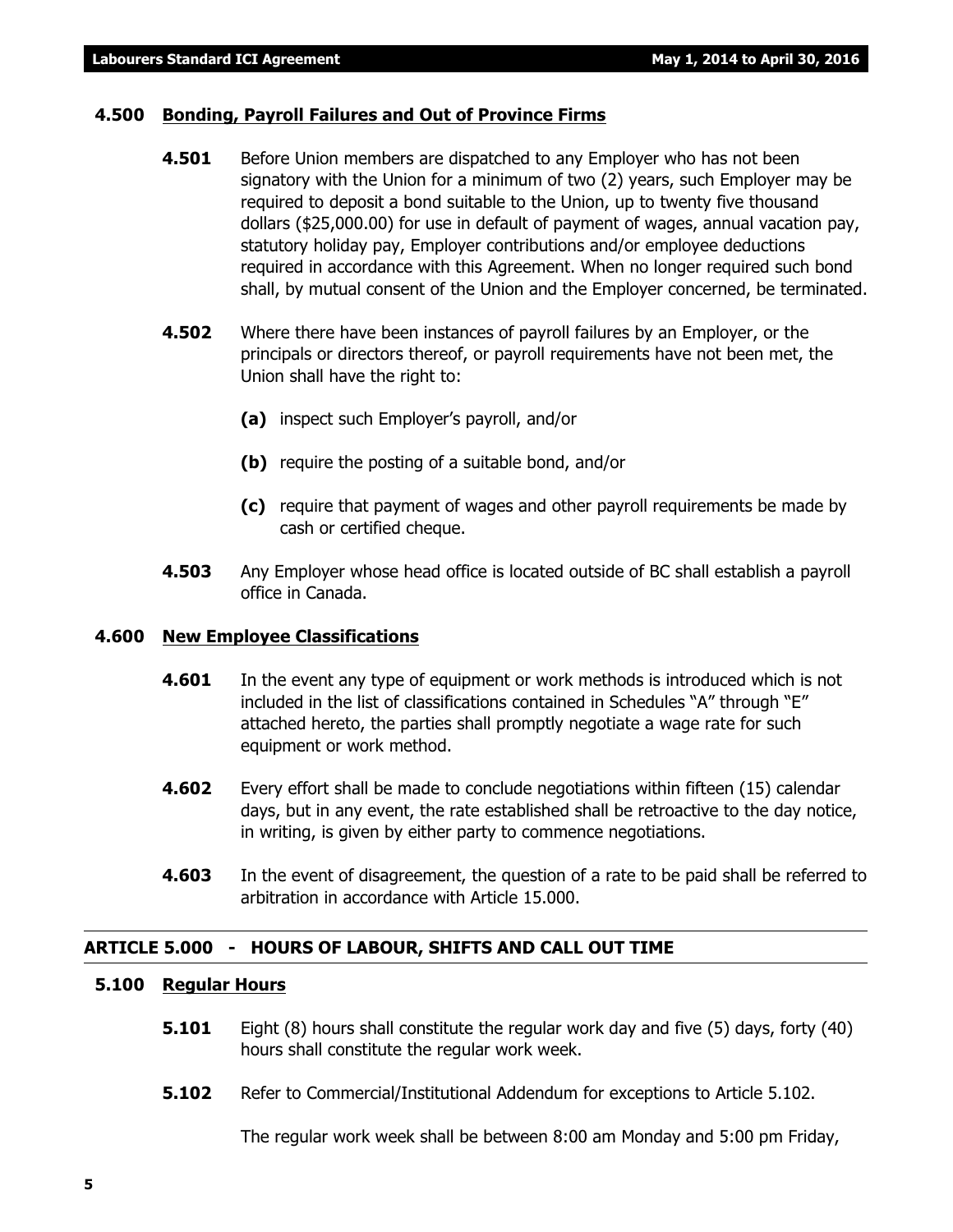and the regular work day shall be as per the following schedule:

| Straight Time:                    | 8:00 am to 12:00 noon  | 4.0 hours |
|-----------------------------------|------------------------|-----------|
| Meal:                             | 12:00 noon to 12:30 pm | 0 hours   |
| Straight Time:                    | 12:30 pm to 4:30 pm    | 4.0 hours |
| <b>Total Straight Time Hours:</b> |                        | 8.0 hours |

The meal break may be extended up to one (1) hour upon mutual agreement of the parties, and in such case the remainder of the regular work day shall be rescheduled accordingly.

#### **5.103 Starting and Stopping Times**

Refer to Commercial/Institutional Addendum for exceptions to Article 5.103.

Notwithstanding any/all contrary provisions of this Agreement:

- **(a)** The starting and stopping time on a project may be varied by one (1) hour earlier or later than the normal 8:00 am start at the Employer's discretion. All employees working on the same shift are not required to have the same starting and stopping time.
- **(b)** The starting and stopping times shall be at the tool lockup or lunch room (for non camp projects).

#### **5.104 General Provisions**

- **(a)** Adequate time shall be allowed prior to quitting time for picking up tools.
- **(b)** One (1) hours' notice of termination, with pay, shall be given by the Employer. The employee shall use this time to gather personal belongings and tools together and attend to all matters dealing with his termination. The foregoing shall be interpreted to mean that an employee, when terminated, shall be allowed to leave the project one (1) hour before the end of the shift, with pay for the full shift.
- **(c)** The Employer shall allow time off work, without pay, for any employee who is serving on a Union committee, or for purpose of serving as a Union delegate to any conference or function, provided that this can be done without cost to the Employer. Any employee who acts in accordance with the foregoing provision shall neither lose his job and/or be otherwise discriminated against for having done so.

#### **5.200 Compressed Work Week**

A compressed work week may be established by the Employer. The terms and conditions of such work week shall supercede any/all contrary provisions of this Agreement.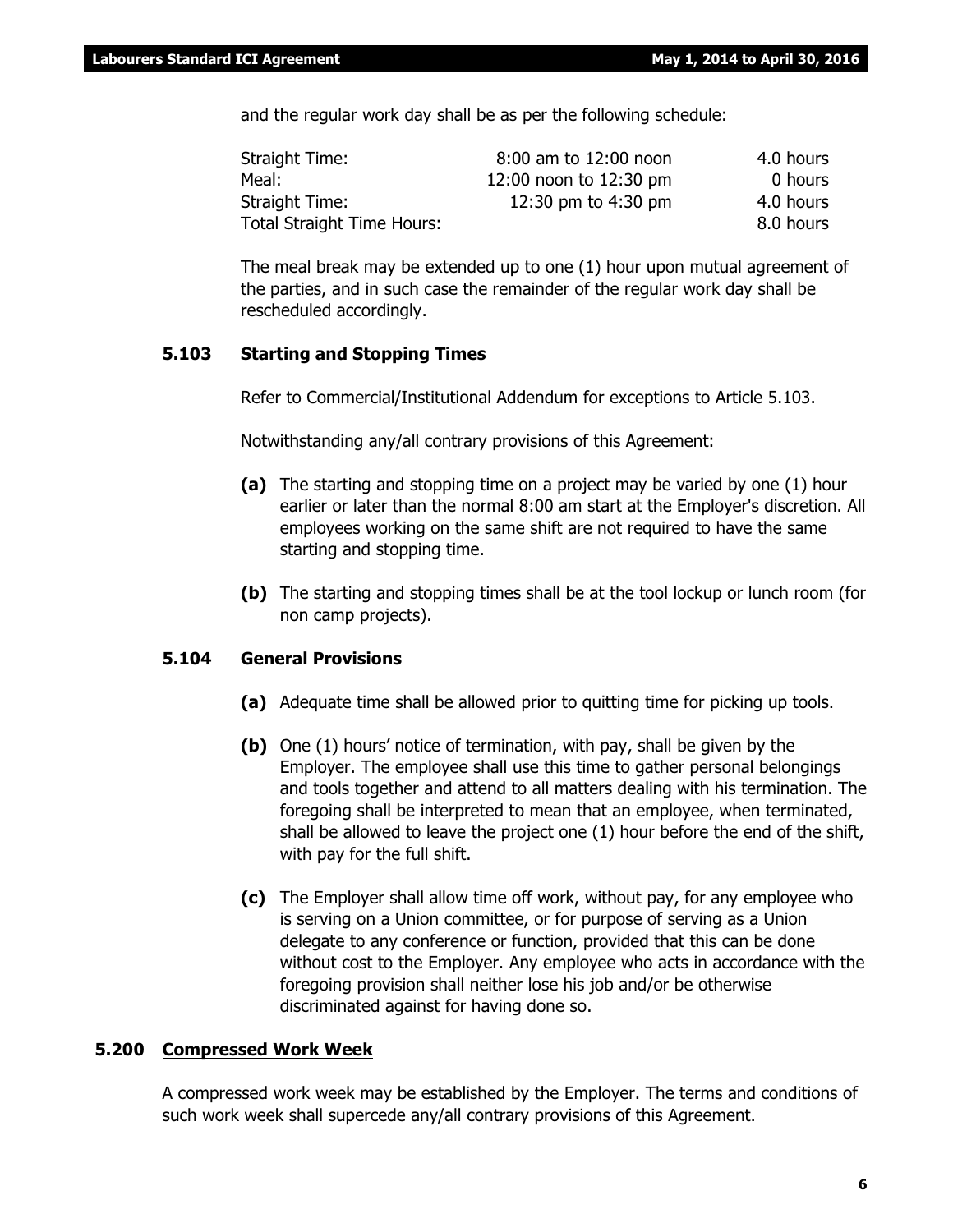#### **5.201 Hours of Work**

Refer to Commercial/Institutional Addendum for exceptions to Article 5.201.

- **(a)** Ten (10) straight time hours (8:00 am to 6:30 pm, inclusive of a meal break) shall constitute the compressed work week day shift. Forty (40) straight time hours, Monday through Thursday inclusive, or Tuesday through Friday inclusive, shall constitute the regular work week.
- **(b)** Ten (10) straight time hours (6:30 pm to 5:00 am, inclusive of a meal break) shall constitute the compressed work week afternoon shift. Forty (40) straight time hours, Monday through Thursday inclusive, or Tuesday through Friday inclusive, shall constitute the regular work week. The applicable shift premiums shall apply.
- **(c)** Notwithstanding Articles 5.201 (a) and (b), the scheduled start time of the shift may be varied by up to one (1) hour earlier or later at the discretion of the Employer.

#### **5.202 Overtime**

Refer to Commercial/Institutional Addendum for exceptions to Article 5.202.

- **(a)** The first ten (10) hours of overtime worked on the Friday of a Monday through Thursday compressed work week, or on the Monday of a Tuesday through Friday compressed work week, shall be payable at one and one-half (1½) times the otherwise applicable straight time hourly wage rate.
- **(b)** All other overtime hours, including all hours worked in excess of ten (10) hours per day, and all hours worked on Saturdays, Sundays and statutory holidays, shall be payable at two (2) times the otherwise applicable straight time hourly wage rate.

#### **5.203 Statutory Holidays**

All statutory holidays which occur during a compressed (or alternate) work week shall be observed on the actual day of the statutory holiday, even if such day would otherwise have been a regularly scheduled day off (e.g. the Friday of a Monday to Thursday compressed work week, or a Saturday, or Sunday, etc.). When a statutory holiday is observed in accordance with the foregoing, overtime rates shall not apply on a regular work day in lieu of the statutory holiday. All statutory holidays which occur on the second or third day of a compressed work week schedule may be rescheduled by prior mutual agreement of the Employer and the Union.

#### **5.300 Shifts**

Refer to Commercial/Institutional Addendum for exceptions to Article 5.300.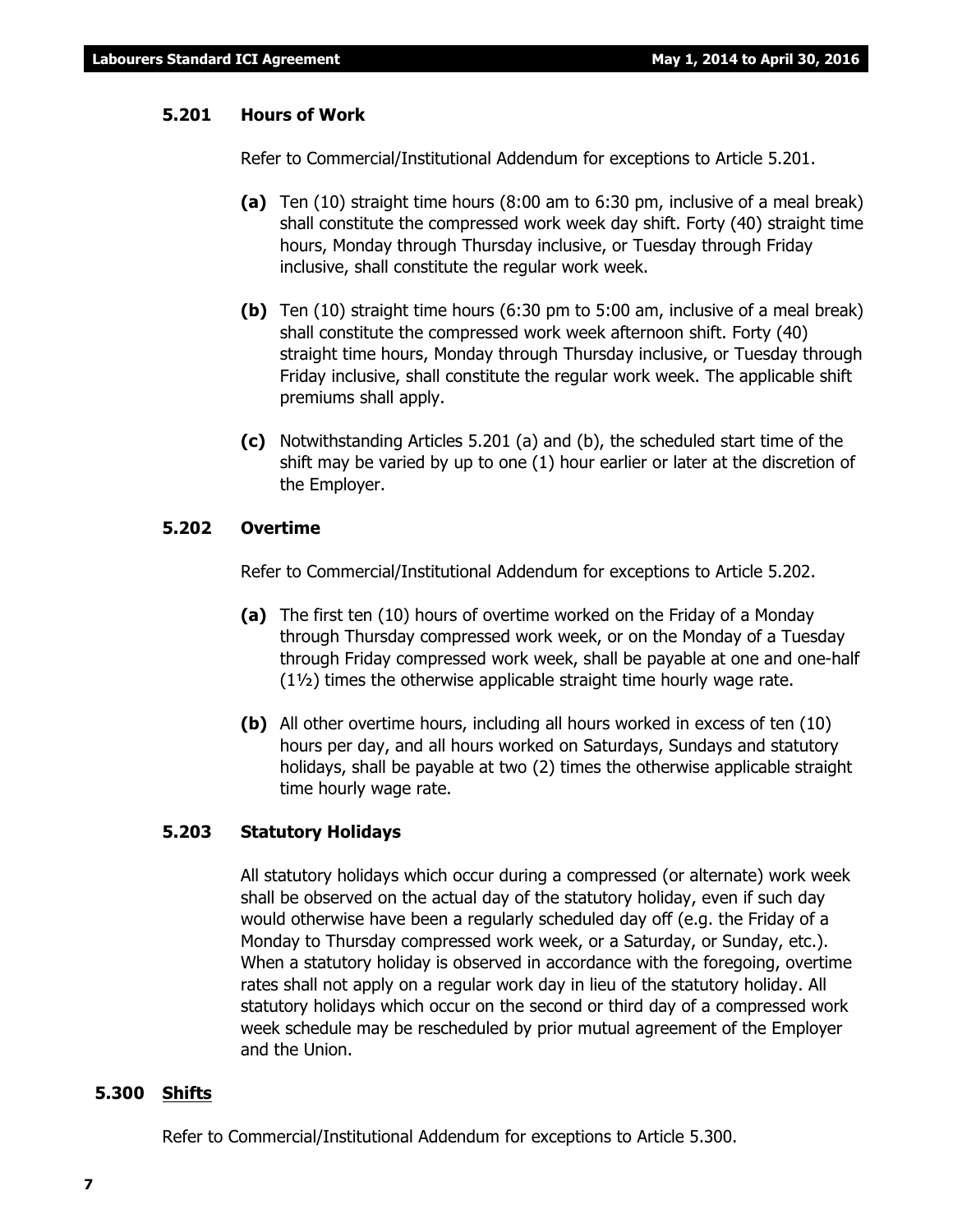#### **5.301 Scheduling**

- **(a)** The Employer may schedule an afternoon and/or night shift if/as required. It shall not be necessary for there to be a day shift in order for there to be an afternoon and/or a night shift.
- **(b)** Two (2) consecutive days shall be necessary to constitute an afternoon shift and three (3) consecutive days shall be necessary to constitute a night shift. Notwithstanding the foregoing, there shall be no minimum number of consecutive days necessary to constitute an afternoon shift and/or night shift on an industrial "shut down" project.

#### **5.302 Shifts and Related Premiums**

The Employer shall pay a shift premium over and above the otherwise applicable minimum straight time hourly wage rate to any Construction Craft Labourer who is employed on an afternoon or night shift. The minimum straight time hourly wage rate applicable for all Apprentice Labourers shall be recalculated accordingly. (For example, if an Apprentice Labourer is being paid 60% of a Labourer, such Apprentice shall receive 60% of the applicable shift premium.) Such shift premium shall be paid in accordance with the following schedule.

- **Day Shift** No shift premium.
- **Afternoon Shift** Six dollars (\$6.00) per hour worked (i.e. the same amount is payable on both straight time and overtime hours) on any shift which commences between 3:30 pm and 8:30 pm. Second and subsequent meal breaks are not considered to be hours worked.
- **Night Shift** Six dollars (\$6.00) per hour worked (i.e. the same amount is payable on both straight time and overtime hours) on any shift which commences between 8:30 pm and before 1:01 am. Second and subsequent meal breaks are not considered to be hours worked.

Notwithstanding any contrary interpretation of the foregoing schedule:

- > A shift commencing at 3:30 pm shall be deemed to be an afternoon shift and a shift commencing at 8:30 pm shall be deemed to be a night shift.
- > Overtime on afternoon and night shifts shall be payable for all hours of work performed in excess of eight (8) hours per shift.
- > No shift premium shall be payable for work performed on a Saturday, Sunday or statutory holiday.
- > No holiday pay shall be payable on a shift premium.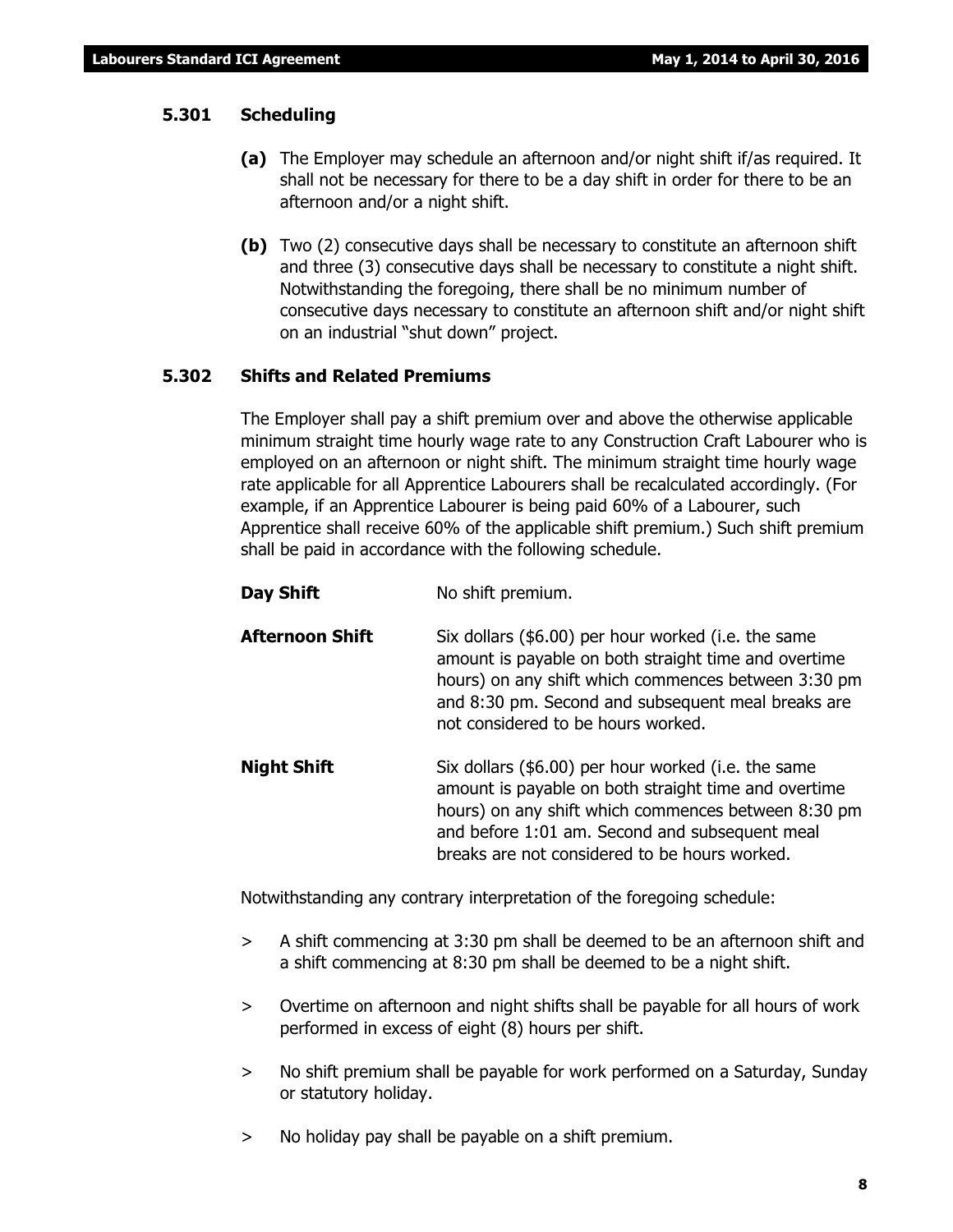#### **5.400 Call Out Time**

- **5.401** When an employee is called out for work and no work is performed, such employee shall be paid four (4) hours at the otherwise applicable straight time or overtime hourly rate. Notwithstanding the foregoing, in the case of inclement weather such employee shall be paid only two (2) hours at the otherwise applicable straight time or overtime hourly rate.
- **5.402 (a)** When an employee is called out for work and work is performed, such employee shall be paid a minimum of four (4) hours at the otherwise applicable straight time or overtime hourly rate unless:
	- **(i)** the employee did not report to the project site in a competent condition to carry out his duties, and/or
	- **(ii)** adequate notice to not to report for work was provided. Adequate notice shall be defined as two (2) hours notice prior to starting time where camps are not maintained, with such notice to be by telephone or pre-arranged radio broadcast, and one (1) hours notice prior to starting time where camps are maintained.
	- **(b)** Each employee shall provide the Employer with his telephone number where he may be reached, and the Employer shall fulfil the notice obligations of Article 5.402 (a) (ii) by contacting that telephone number.
- **5.403** When an employee works in excess of four (4) hours but less than eight (8) hours in any one shift, such employee shall be paid eight (8) hours at the otherwise applicable straight time or overtime hourly rate. Notwithstanding the foregoing, an employee shall not be eligible to be paid for greater than the actual hours worked if such employee is not available for work and/or the owner's engineer suspended work due to inclement weather.
- **5.404** When an employee reports at the request of the Employer and performs work at overtime rates prior to such employee's regular starting time, such time shall be considered as overtime only and shall not be considered in calculating his daily minimums in accordance with Article 5.400.

#### **5.500 Rest Breaks**

- **5.501** Two (2) rest breaks of ten (10) minutes duration each shall be provided during a scheduled eight (8) hour or nine (9) hour shift. Notwithstanding the foregoing, a third rest break of ten (10) minutes duration shall be provided after eight (8) hours if the shift is subsequently extended beyond eight (8) hours or nine (9) hours up to a maximum of ten (10) hours.
- **5.502** Notwithstanding Article 5.501, only two (2) rest breaks shall be provided on a scheduled shift of ten (10) hours, however each such rest break shall be of fifteen (15) minutes duration. The parties agree that a shift of ten (10) hours shall not be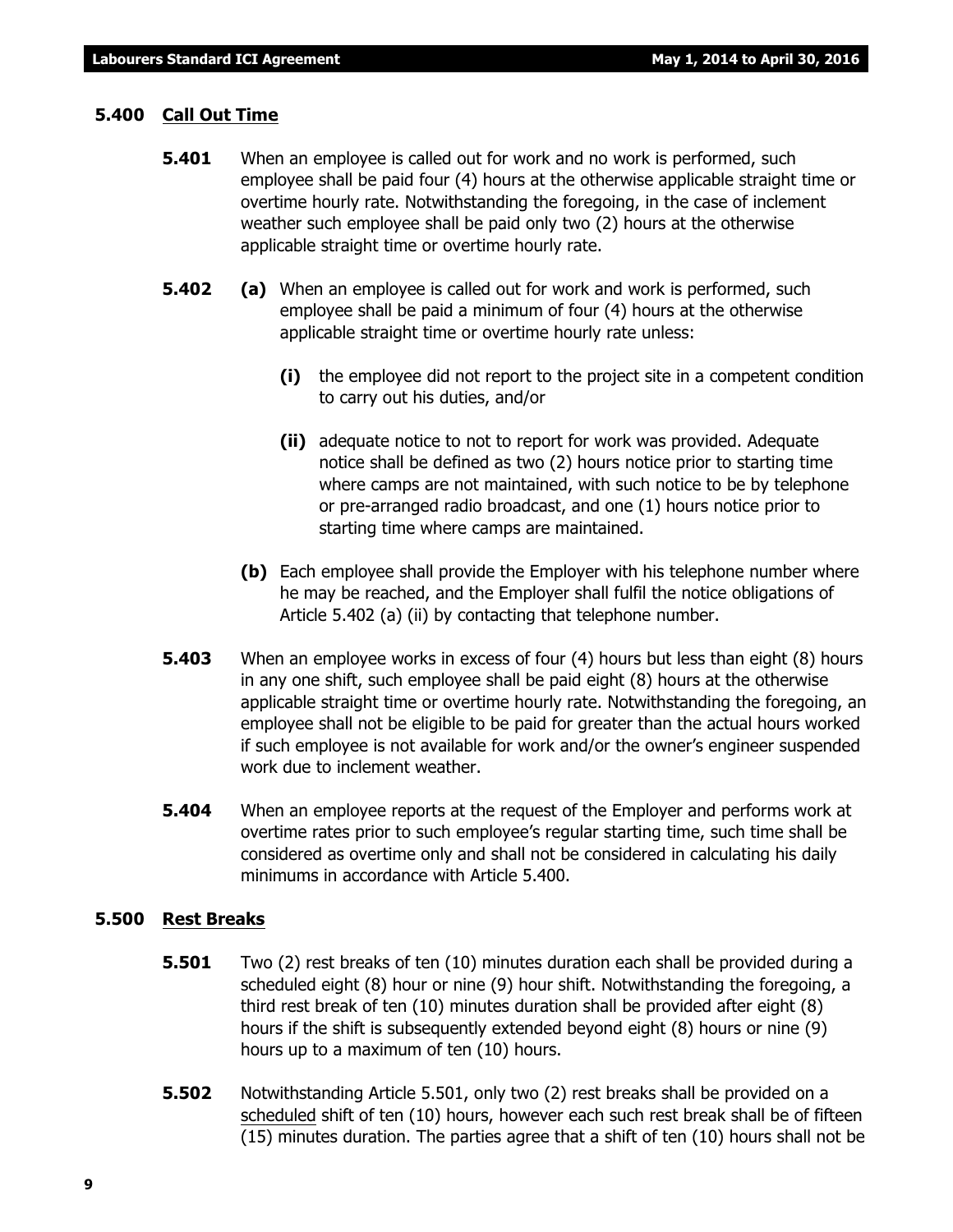deemed to be a scheduled shift of ten (10) hours unless the employees have been so advised prior to the completion of the previous days' shift.

**5.503** Rest breaks shall be taken at a location determined by mutual agreement between the Employer and the Union.

#### **5.600 Meal Breaks**

#### **5.601 Regularly Scheduled Shifts of Ten (10) Hours or Less**

One (1) meal break of one-half  $(v_2)$  hour shall be provided on all scheduled shifts of ten (10) hours or less. Such meal break shall be scheduled as near as is practical to the mid-point of the shift and shall not be considered as time worked.

#### **5.602 Shifts in Excess of Ten (10) Hours**

- **(a)** Additional meal breaks are required on all shifts in excess of ten (10) hours. The foregoing applies regardless of whether such shifts are scheduled shifts or the result of unscheduled overtime.
- **(b)** Refer to Appendix "C" for the parties' Letter of Understanding Re: Meal Breaks for details. Notwithstanding the foregoing, such Letter of Understanding shall not apply on Underground projects.

#### **ARTICLE 6.000 - OVERTIME**

#### **6.100 Definition**

Overtime work shall be voluntary and no employee shall be discriminated against for refusal to work overtime hours.

- **6.101** All hours worked outside of the regular hours, or the accepted variations thereof, and outside the established shift hours, shall be considered overtime until a break of eight (8) hours occurs, and shall be paid for at the applicable overtime rates.
- **6.102** It shall be an accepted variation if working hours have been changed to obey fire prevention regulations made under the *Forest Act* and/or the *Forest Practices Code of BC Act*.
- **6.103** Overtime shall be computed daily in units of not less than fifteen (15) minutes. For purposes of calculation, any portion of fifteen (15) minutes shall be considered as fifteen (15) minutes.

#### **6.200 Premium**

Refer to Commercial/Institutional Addendum for exceptions to Article 6.200.

The first two (2) hours of overtime, Monday through Friday, shall be paid at one and one-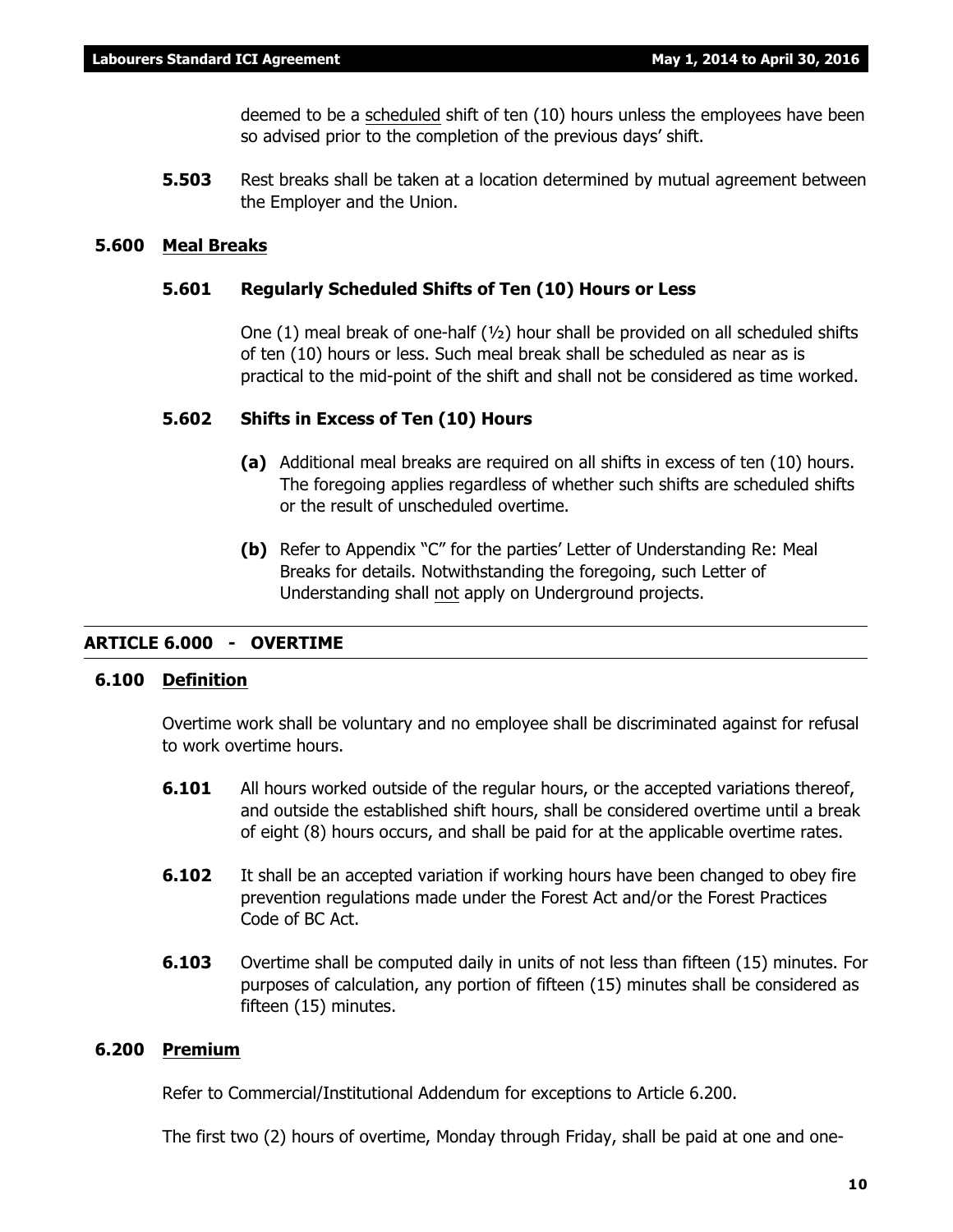half (1½) times the otherwise applicable straight time hourly wage rate. All other overtime hours, including all hours worked on Saturdays, Sundays and statutory holidays, shall be payable at two (2) times the otherwise applicable straight time hourly wage rate.

#### **ARTICLE 7.000 - TRANSPORTATION**

#### **7.100 Initial and Terminal Travel Allowance**

Refer to Commercial/Institutional Addendum for exceptions to Article 7.100.

- **7.101** The Employer shall pay an initial and terminal travel allowance of fifty-four cents (\$0.54) per road kilometre to any employee who is directed or dispatched to an out-of-town project. Effective January 1, 2015, such allowance shall be fifty-five cents (\$0.55) per road kilometre. Such allowance shall be:
	- **(a)** payable each way, and the distance travelled shall be calculated from the employee's residence to the project via the most direct route.
	- **(b)** subject to annual adjustments throughout the duration of this Agreement. More specifically, the maximum allowable tax-free rate for mileage expense reimbursement as published annually by the Canada Revenue Agency shall be paid.

Refer to Article 7.102 for further clarification and exceptions.

**7.102** Notwithstanding any/all contrary provision(s) of this Agreement:

#### **(a) Ferry Fares and Tolls**

The Employer shall reimburse an employee, upon the submission of the appropriate receipts, for any/all ferry fares (car and driver) which are incurred in the course of initial and terminal travel. Such ferry fares shall be limited to one (1) standard length/height vehicle plus driver, each way. Tolls shall not be a reimbursable expense.

#### **(b) Air Travel**

Where an employee requests to use air travel to travel to the project, the following terms and conditions shall prevail.

- **(i)** The Employer shall pay for airfare, inclusive of any/all related fees and taxes, plus taxi fare to/from the project from the airport located nearest thereto. Notwithstanding the foregoing, taxi fare shall not be payable where Employer (or Owner) supplied transportation is provided.
- **(ii)** The Employer may pre-arrange the air travel to/from the airport nearest the employee's point of residence. The air carrier and class of ticket shall be at the discretion of the Employer, but shall be via a regularly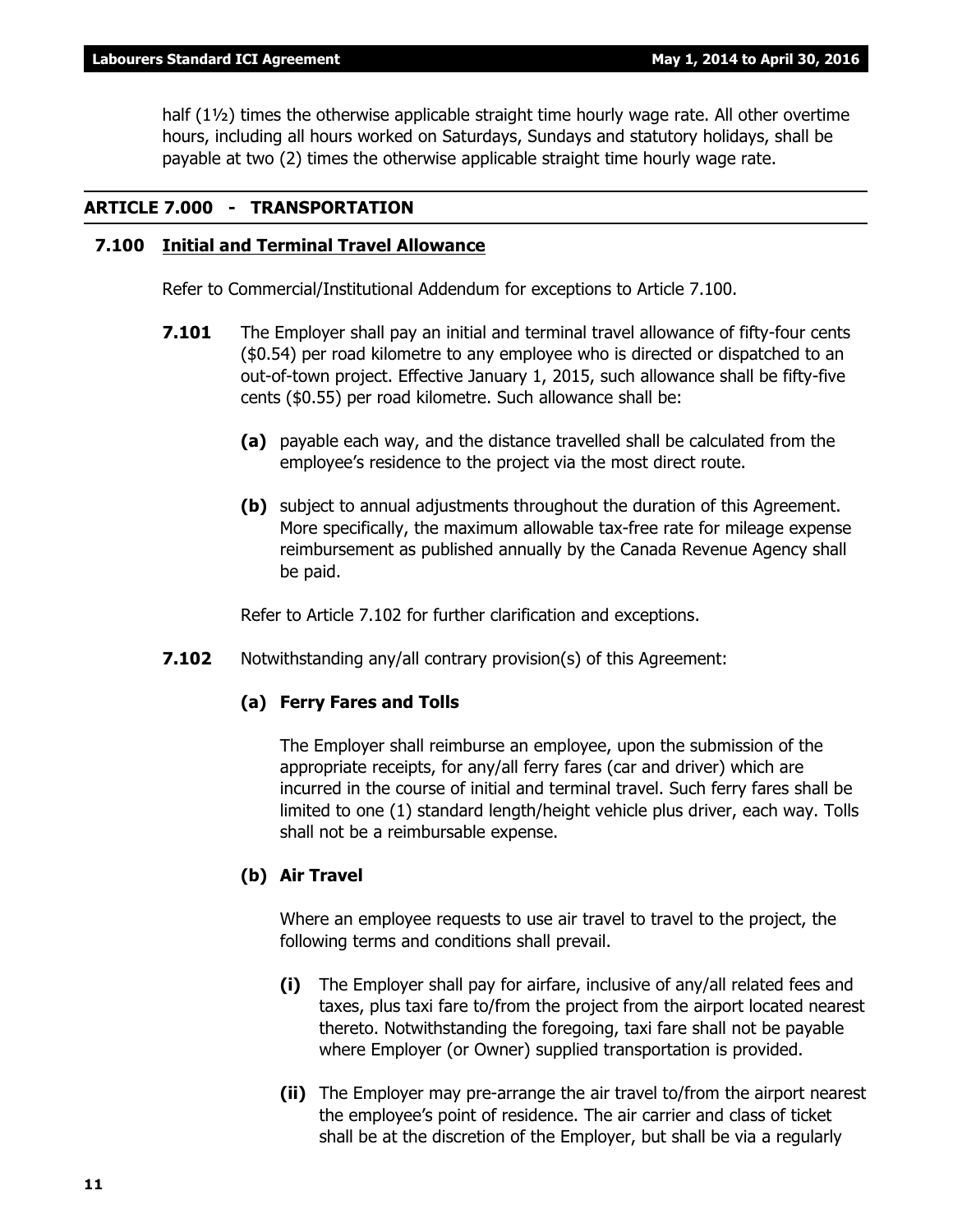scheduled carrier. Notwithstanding the foregoing, the Employer shall not direct an employee to fly "standby".

**(iii)** The employee shall provide the Employer with the Boarding Pass and proper ground transportation receipts if requested to do so by the Employer.

#### **(c) Standard "Lump Sum" Amount Option**

Where a variety of travel distances exist for employees to a particular project, the Employer and the Union may agree upon a standard initial and terminal travel allowance "lump sum" amount which shall be paid to all applicable employees on the project. Such agreement shall be reached prior to the commencement of work on the project, and prior to date of tender if possible.

#### **(d) Timing of Payment**

The Employer shall ensure that an employee receives payment for the applicable initial travel allowance and any/all applicable reimbursements for incurred expenses (i.e. ferry fares, etc.) within seven (7) calendar days of the employee's first shift on the project. Notwithstanding the foregoing, the Union and the Employer may mutually agree to vary this requirement. Such agreement shall be reached prior to the commencement of work on the project, and prior to date of tender if possible.

#### **(e) Termination of Employment**

In the event an employee voluntarily terminates his own employment after having been on the project for less than fifteen (15) calendar days, the Employer shall not be required to pay the employee's terminal travel allowance, and shall additionally be entitled to deduct the initial travel allowance already paid from the employee's final pay cheque.

#### **(f) Lack of Work**

- **(i)** An employee dispatched to a project before the project is ready shall be paid waiting time at the otherwise applicable hourly wage rate until such time as work on the project commences, or shall have their return transportation paid by the Employer.
- **(ii)** If the Employer fails to provide work for an employee, and such employee is required to 'stand by" for more than two (2) consecutive shifts, such employee reserves the right, at his sole discretion, to terminate his employment on the basis of "lack of work". The Employer shall issue a Record of Employment consistent with the foregoing, and the Employer shall be required to pay both the employee's initial and terminal travel allowance. Call out time without work does not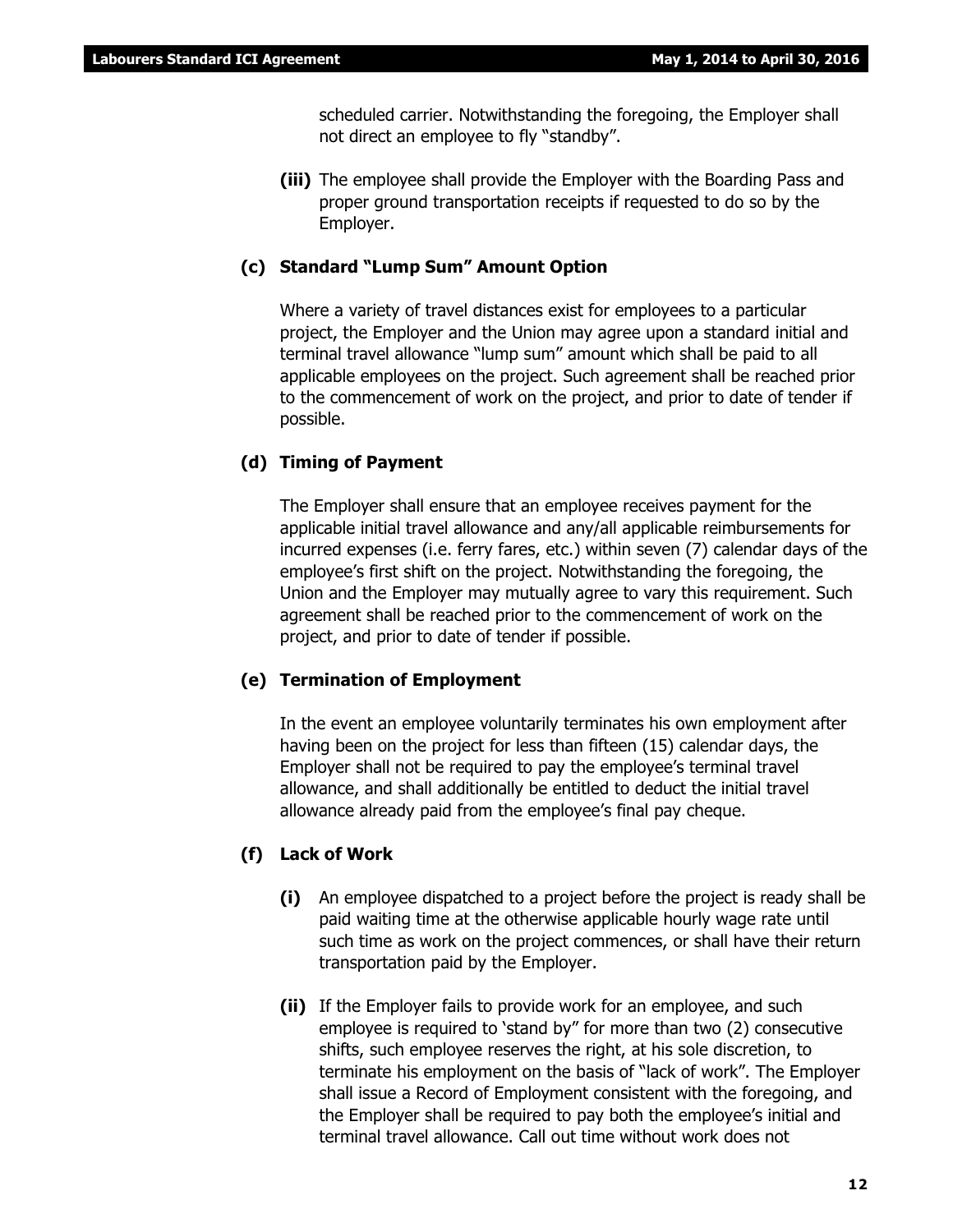constitute work provided.

#### **7.200 Daily/Local Travel**

Refer to Commercial/Institutional Addendum for exceptions to Article 7.200.

- **7.201** No daily travel allowance shall be payable to any local resident employee on any project located inside the Lower Mainland/Fraser Valley.
- **7.202 (a)** A daily travel allowance shall be paid to any local resident employee who uses his own vehicle to travel daily from his residence to a project located outside of the Lower Mainland/Fraser Valley.
	- **(b)** Such allowance shall be payable in accordance with the following schedule. Refer also to Article 7.203.

| First forty (40) road kilometres, each way, each day | not applicable |
|------------------------------------------------------|----------------|
| Effective January 1, 2014                            |                |
| All additional road kilometres, each way, each day   | \$0.54 per km  |
| Effective January 1, 2015                            |                |
| All additional road kilometres, each way, each day   | \$0.55 per km  |

- **7.203** Notwithstanding any/all contrary provisions of this Agreement, the effective "per road kilometre" amount shall be subject to annual adjustments throughout the duration of this Agreement. As a result, the effective "per road kilometre" amount which shall be payable pursuant to Article 7.202 shall be the maximum allowable tax-free rate for mileage expense reimbursement as published annually by the Canada Revenue Agency.
- **7.204** Where a variety of travel distances exist for employees to a particular project, a pre-tender and/or pre-job conference between the Employer and the Union may be held to arrive at a mutually agreed amount which shall be paid to such employees on the project.

#### **7.300 Camps**

Refer to Commercial/Institutional Addendum for exceptions to Article 7.300.

#### **7.301 Marshalling Points**

- **(a)** On camp projects, no walking time shall be paid up to 2,500 feet from the work site. Beyond 2,500 feet, up to thirty (30) minutes travel each way, the Employer shall supply transportation. Travel time shall be paid at prevailing rates for time in excess of thirty (30) minutes.
- **(b)** Where camps are maintained, it is understood and agreed that the period from the time of departure from the marshalling point in the camp area until the time of return to that point on conclusion of work, excluding the meal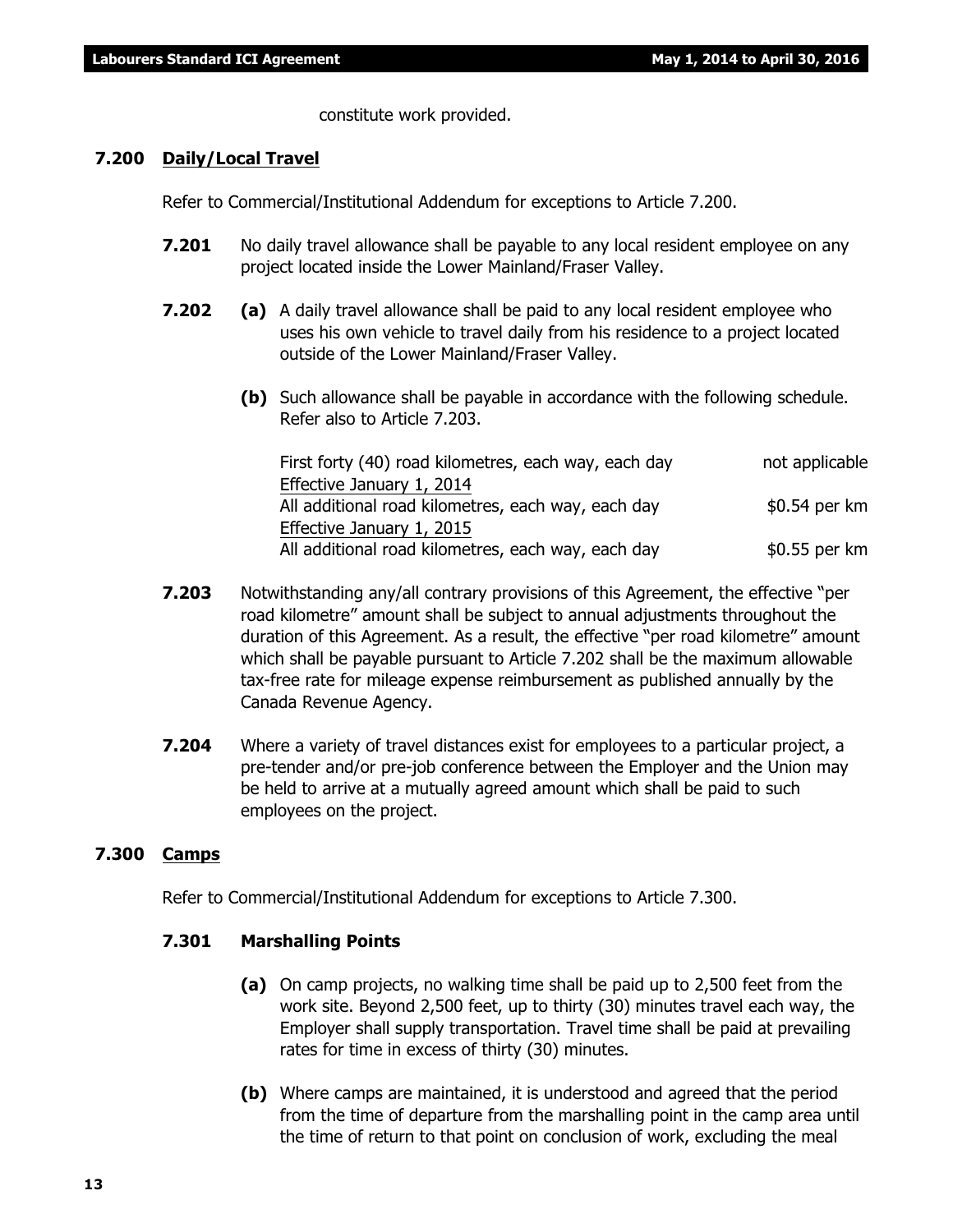period where applicable, shall be paid at the applicable straight time or overtime hourly wage rate.

- **(c)** The matter of provision on transport shall be at the Employer's discretion.
- **7.302** Vehicles used to transport employees shall be approved passenger vehicles conforming to public transit standards and shall be operated in compliance with WSBC regulations.

#### **7.400 Metro Travel**

Article 7.400 shall not apply to Commercial/Institutional projects.

- **7.401** A Metro Travel premium of seventy-five cents (\$0.75) per hour worked, plus holiday pay, shall be paid to all employees employed in the Lower Mainland/Fraser Valley. Such premium shall be paid regardless of the employee's place of residence.
- **7.402** The applicable daily travel allowance shall apply on all industrial projects located outside of the Lower Mainland/Fraser Valley.

#### **7.500 Periodic Leave**

Refer to Commercial/Institutional Addendum for exceptions to Article 7.500.

- **7.501 (a)** On out-of-town projects of over fifty (50) calendar days duration, a periodic leave shall be made available to employees every forty (40) calendar days.
	- **(b)** When leave is desired in accordance with Article 7.501 (a), an allowance for periodic leave shall be provided by the Employer on a "use it or lose it" basis, in accordance with the following formula. Such allowance shall be paid only once for each periodic leave.

| 0 km to 249 km     | n/a      |
|--------------------|----------|
| 250 km to 500 km   | \$175.00 |
| 501 km to 750 km   | \$275.00 |
| 751 km to 1,000 km | \$375.00 |
| over 1,000 km      | \$475.00 |
|                    |          |

The mileage shall be computed from the project to the employee's place of residence.

- **7.502 (a)** The duration of such periodic leave shall be for a minimum of five (5) days to a maximum of one (1) week, or such other number of days as may be mutually agreed between the Employer and the employee.
	- **(b)** The timing of such periodic leave shall be decided by mutual agreement. In no event shall an employee receive leave unless he actually returns to his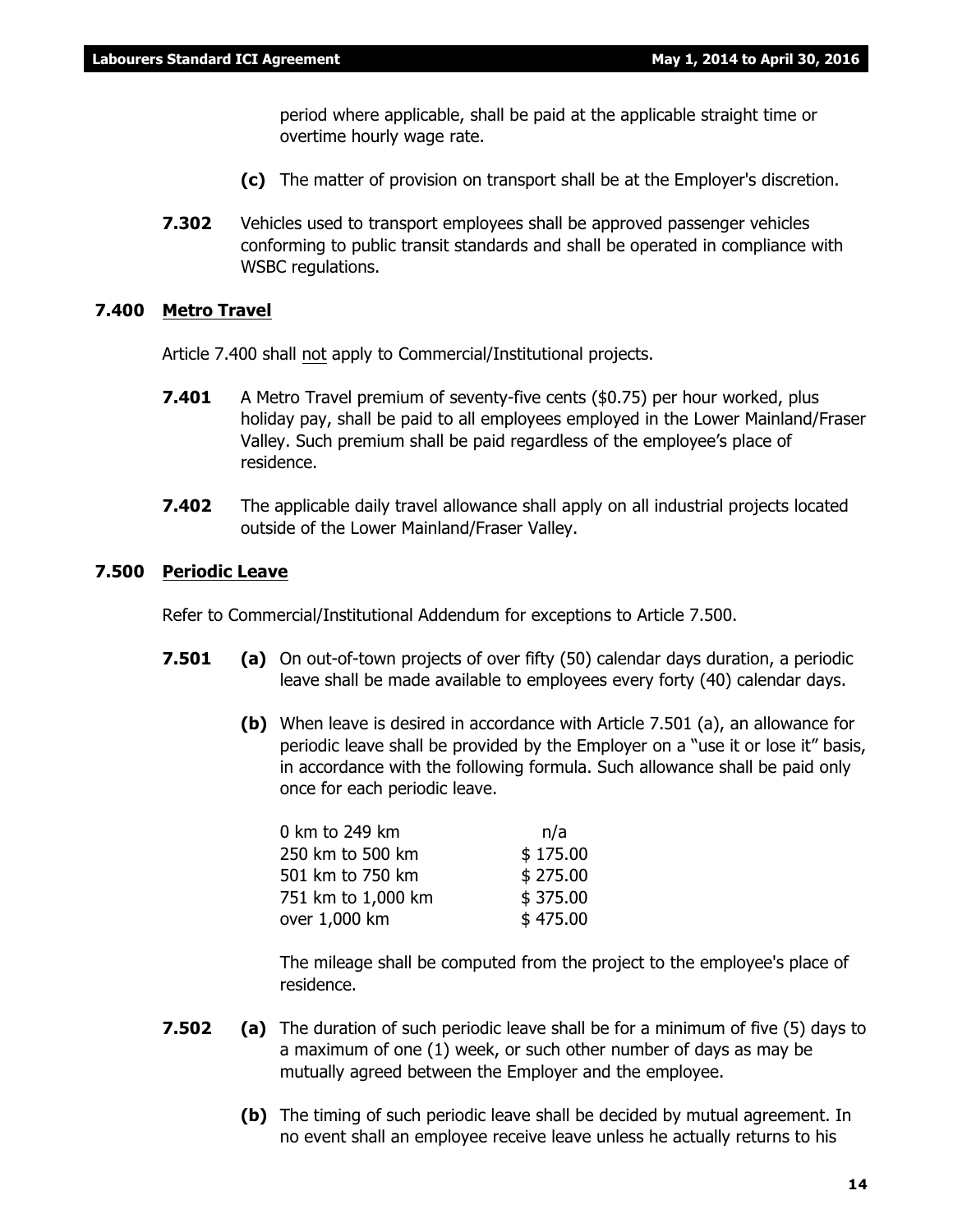place of residence. Living Out Allowances shall not be paid during leave periods.

- **7.503 (a)** For the purposes of Article 7.500, the term "out-of-town project" shall be defined as meaning any project that is accessible by air or boat only, excluding ferries, or is greater than three hundred and twenty (320) kilometres and/or four (4) hours travel, including ferry travel, to the transportation terminal nearest the employee's residence.
	- **(b)** Employees residing within these limits shall be entitled to a mutually agreed leave of absence, at no cost to the Employer, of five (5) or seven (7) calendar days, to be arranged between the employee and Employer subject to the same qualifiers provided in the periodic leave.
- **7.504** Employees qualifying for leave shall return to the transportation terminal nearest the employee's residence. Notwithstanding the foregoing, employees from union locals other than CSWU Local 1611 shall return to their point of dispatch within the province of BC.
- **7.505** There shall be no cash payment in lieu of periodic leave, unless otherwise mutually agreed between the Union and the Employer.
- **7.506** Interpretations contained within Article 7.500 shall not be applied to any other provision contained within this Agreement.

#### **ARTICLE 8.000 - MONTHLY REMITTANCES**

The timely remittance of Employer contributions and employee deductions required in accordance with this Agreement is essential for the protection of the employees and other beneficiaries.

#### **8.100 General Provisions**

- **8.101** The Employer shall remit all Employer contributions and employee deductions required under the terms of this Agreement, on behalf of those employees working under the terms of this Agreement. Refer to the applicable Schedule "F" attached hereto.
- **8.102** Such Employer remittance shall:
	- **(a)** be made by a single payment, payable to CSW Medical and Benefit Plan of BC, inclusive of all obligations arising from hours up to the close of the Employer's payroll ending closest to the last day of the preceding calendar month, and
	- **(b)** be accompanied by a correctly completed Remittance Report Form, and
	- **(c)** be received by the Union not later than the fifteenth (15th) day of the month following that for which such payments are payable, and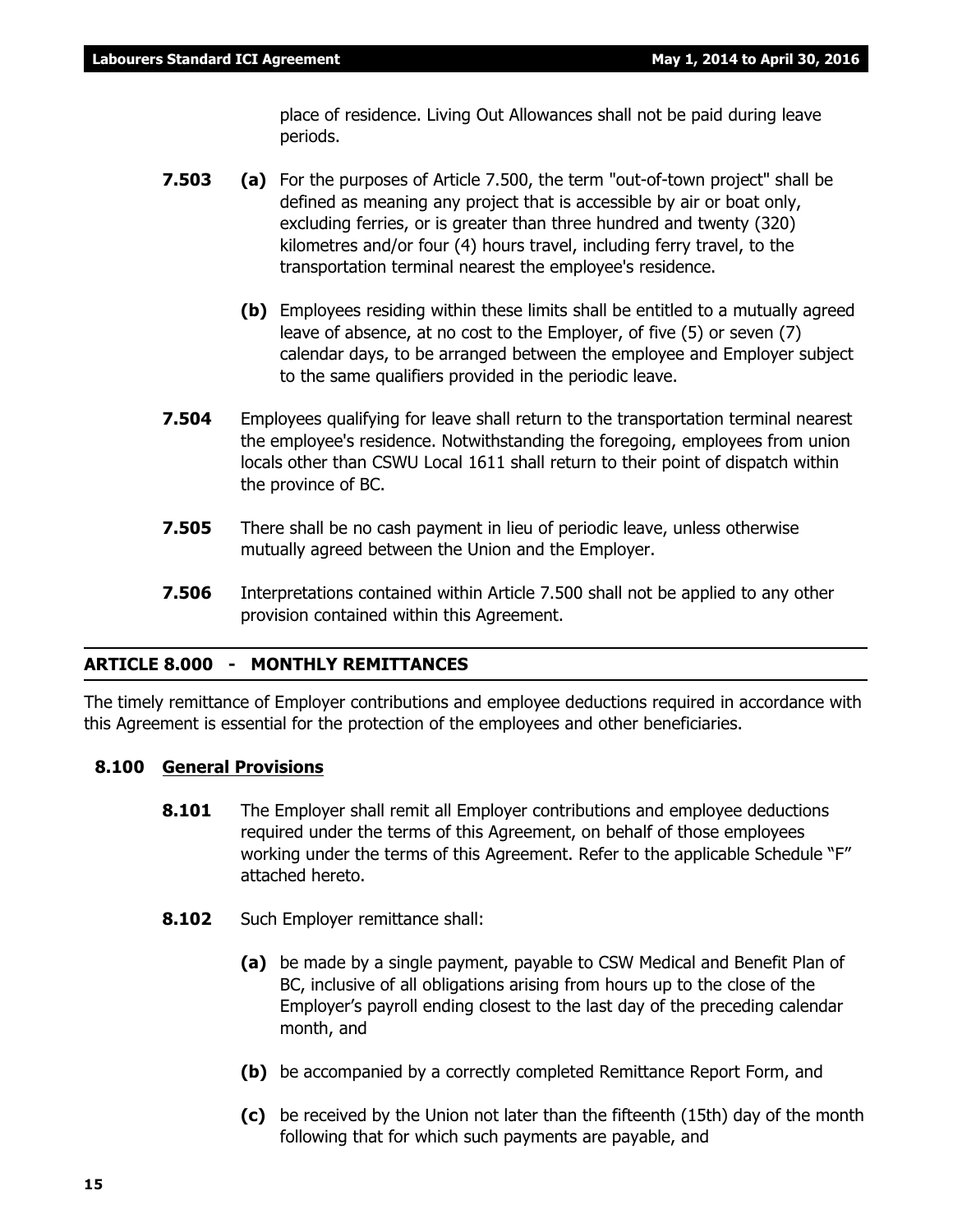**(d)** identify whether the minimum straight time hourly wage rate being paid to an Apprentice Labourer and/or Apprentice Concrete Specialist is less than \$18.50 per hour, or greater than or equal to \$18.50 per hour. (The Union shall modify the Remittance Report Form to accommodate such information.)

With the mutual agreement of the Union, the Employer may electronically process the payment of its monthly remittance and/or the submission of its monthly Remittance Report Form.

**8.103** The CSW Medical and Benefit Plan shall, once each month after receiving the combined monthly remittance from each Employer, allocate and/or distribute the monies of such combined remittance to the various Plans, Funds, Organizations, etc. in the appropriate manner. The Union acknowledges that such Plans, Funds, Organizations, etc. are entitled to receive such monies, and that such monies are, in fact, held in trust by the Union until properly allocated and/or distributed. No administrative fee or handling fee shall be deducted prior to allocation and/or distribution.

#### **8.200 "Nil" Reports**

The Employer shall submit a "Nil" report if such Employer had employed no employees during the period for which payments would otherwise have been payable. Notwithstanding the foregoing, the Employer shall not be required to submit a "Nil" report for a period in which no employees had been employed, if the Union has been notified, in writing, that such Employer is no longer in business.

#### **8.300 Delinquent Remittance**

- **8.301** In the event the Employer fails to remit Employer contributions and employee deductions in the manner set forth in Article 8.000, such Employer shall be deemed to be delinquent and the Union shall notify the Employer accordingly, in writing.
- **8.302** A meeting between the Union and the Employer shall take place within three (3) working days of the Employer receiving a notice of delinquent payment from the Union.
- **8.303** In the event the matter is not resolved as a result of the meeting between the Union and Employer, the Union may, at its sole discretion, thereafter require payment by the Employer of all monies (wages, annual vacation and statutory holiday pay, Employer contributions, etc.) owing on a daily, weekly or bi-weekly basis. Alternatively, the Union may, at its sole discretion, also impose a ten percent (10%) penalty of the amount of the delinquent payment, and/or withdraw its members from the Employer's project(s). Any/all such action by the Union shall not contravene the terms of this Agreement.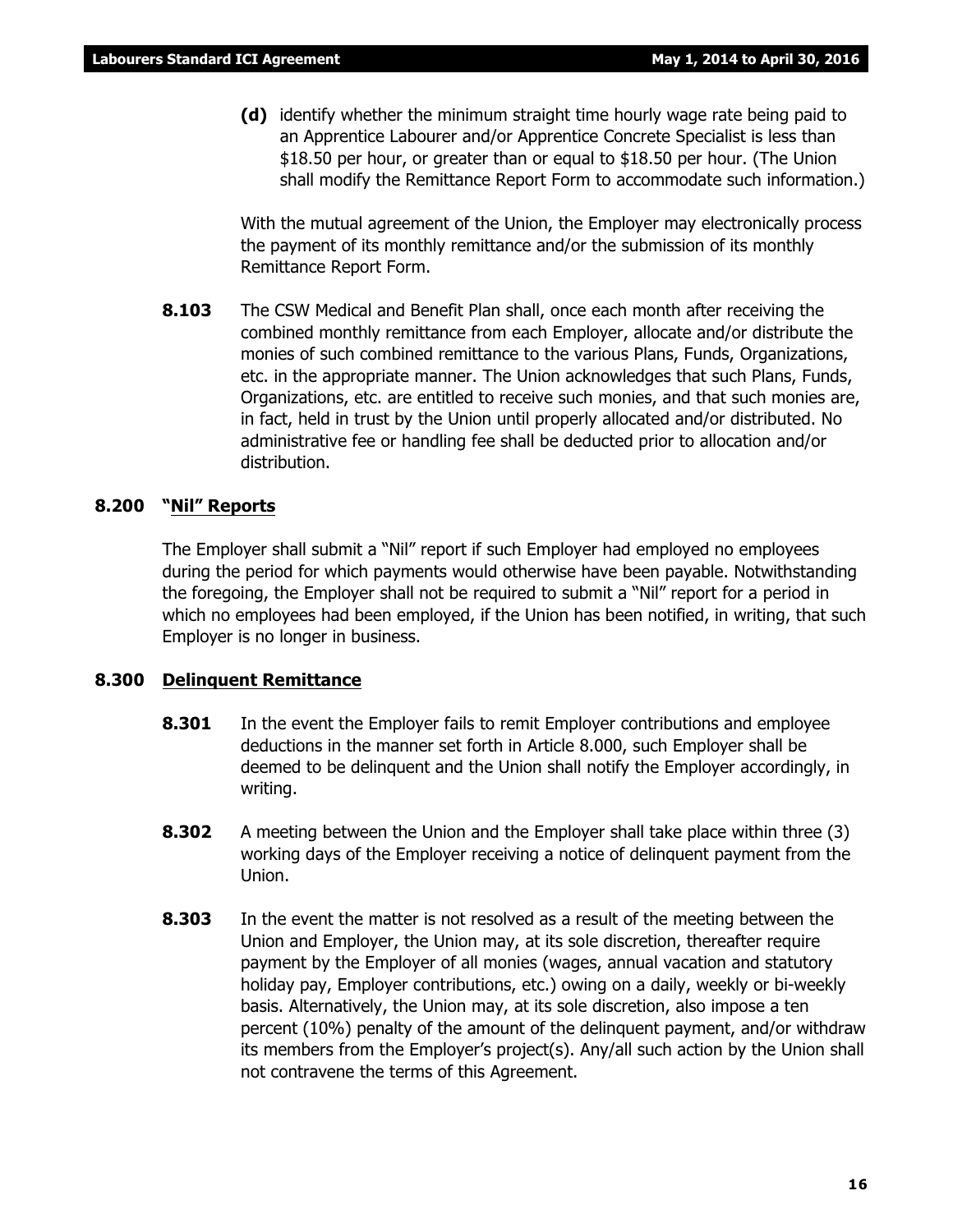#### **8.400 Remittance Report Forms**

The Union shall supply Employers with the Remittance Report Forms, and the Union shall bear the cost of producing such Forms except in accordance with Article 9.103 (d).

#### **ARTICLE 9.000 - EMPLOYER CONTRIBUTIONS AND EMPLOYEE DEDUCTIONS**

All rates and schedules contained within this Agreement shall not be changed during the life of this Agreement without the prior mutual agreement, in writing, of the parties. Such mutual agreement shall not be unreasonably withheld.

#### **9.100 Employer Contributions**

#### **9.101 CSW Medical and Benefit Plan of BC**

- **(a)** The Employer shall contribute the required amount to the CSW Medical and Benefit Plan of BC in the manner set forth in Article 8.000. The required amount, and the effective date applicable thereto, shall be as stipulated within the applicable Schedule "F" attached hereto.
- **(b)** The Employer contribution to the CSW Medical and Benefit Plan of BC shall be distributed, at the sole discretion of the Union, between the Health and Welfare Plan component and the Pension Plan component. CLR shall be advised, in writing, prior to any/every change in distribution.

#### **9.102 BC Labourers Advancement Fund**

The Employer shall contribute forty-five cents (\$0.45) per hour to the BC Labourers Advancement Fund in the manner set forth in Article 8.000 and the applicable Schedule "F" attached hereto.

#### **9.103 Contract Administration Fund**

- **(a)** The Employer shall contribute twelve cents (\$0.12) per hour, inclusive of GST, to the Contract Administration Fund in the manner set forth in Article 8.000 and the applicable Schedule "F" attached hereto. Effective November 1, 2014, such contribution shall be reduced to eleven cents (\$0.11) per hour, inclusive of GST. CLR may alter this amount by providing the Union with sixty (60) calendar days' written notice.
- **(b)** The Union shall collect and forward to CLR, without exception, all monies designated for the Contract Administration Fund and received in accordance with the applicable Employer monthly remittance report form. Such payment to CLR shall be made by the Union not later than the last day of the month in which such amount was received and shall be accompanied with a summary report that provides hours of work and fund remittances by each Employer working under this Agreement.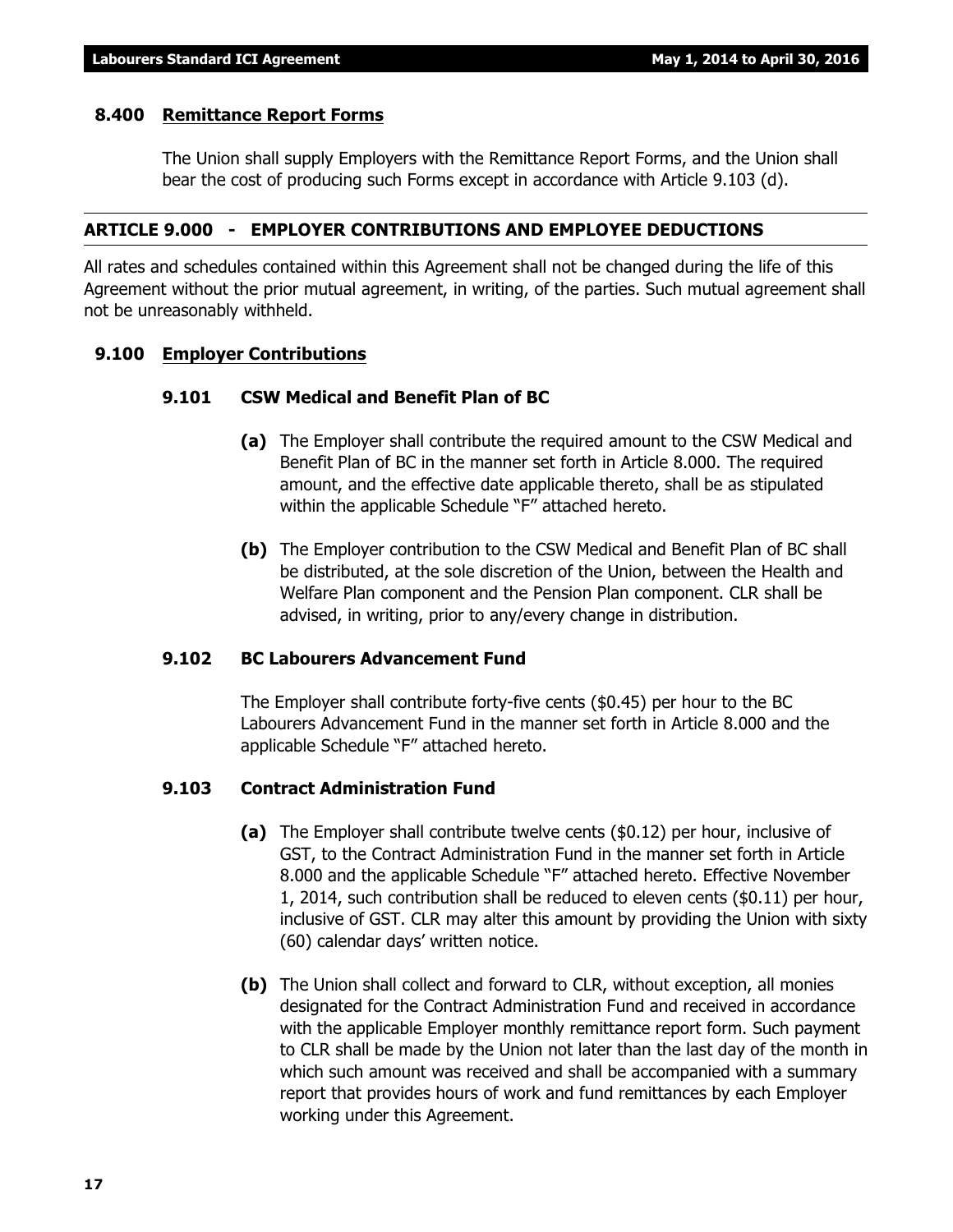- **(c)** A designated representative of CLR may inspect, upon appointment, the receipts and records of the Union related to the Contract Administration Fund.
- **(d)** Any cost incurred by the CSW Medical and Benefit Plan of BC with respect to having to change the Employer monthly remittance report form, as a direct result of a change in the Contract Administration Fund contribution amount shall be borne by CLR.

#### **9.104 Rehabilitation Plan Fund**

The Employer shall contribute two cents (\$0.02) per hour to the BC Construction Industry Rehabilitation Plan Fund in the manner set forth in Article 8.000 and the applicable Schedule "F" attached hereto.

#### **9.105 Jurisdictional Assignment Plan**

- **(a)** Refer to Appendix "B".
- **(b)** The Employer shall contribute one cent (\$0.01) per hour to the Jurisdictional Assignment Plan Fund in the manner set forth in Article 8.000 and the applicable Schedule "F" attached hereto.

#### **9.106 BCBCBTU Fund**

The Employer shall contribute one cent (\$0.01) per hour to the BCBCBTU Fund in the manner set forth in Article 8.000 and the applicable Schedule "F" attached hereto. Notwithstanding the foregoing, such contribution shall continue only for as long as the Bargaining Council structure continues to exist pursuant to the Labour Relations Code.

#### **9.200 Employee Deductions**

The Union shall provide the Employer with not less than thirty (30) days' notice of a change in any of the following deduction amounts.

#### **9.201 Union Dues**

The Employer shall deduct Union Dues from each employee, on a monthly, weekly and/or hourly basis, and shall forward such deductions in the manner set forth in Article 8.000 and the applicable Schedule "F" attached hereto. The Union Dues deduction amount(s) shall be as directed by the Union.

#### **9.202 CSW Training Society**

The Employer shall deduct thirty-five cents (\$0.35) per hour from each employee and shall forward such deductions to the CSW Training Society in the manner set forth in Article 8.000 and the applicable Schedule "F" attached hereto.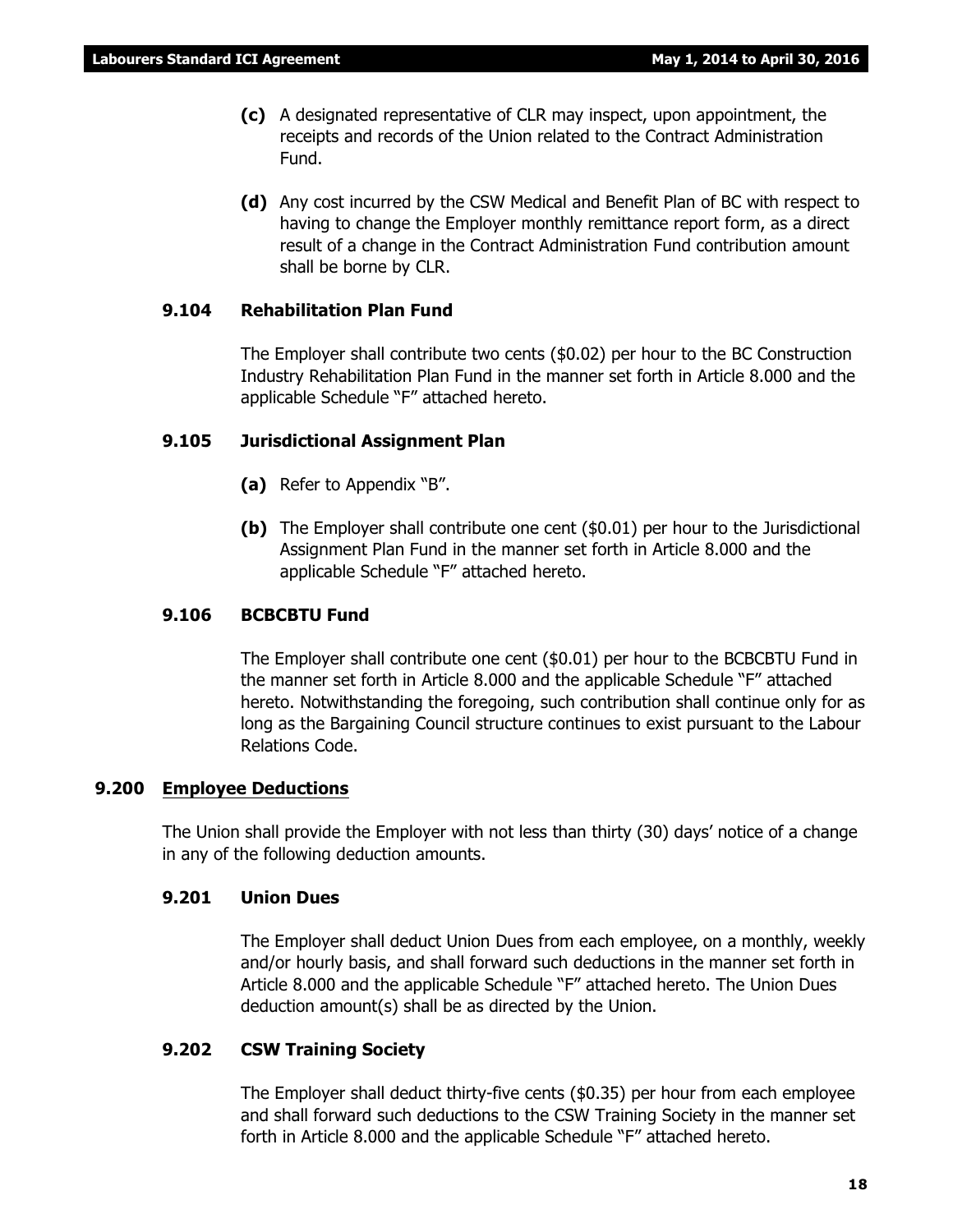#### **9.203 BCYT Fund**

The Employer shall deduct ten cents (\$0.10) per hour from each employee and shall forward such deductions to the BCYT Fund in the manner set forth in Article 8.000 and the applicable Schedule "F" attached hereto.

#### **9.204 Coalition of BC Building Trades**

The Employer shall deduct two cents (\$0.02) per hour from each employee and shall forward such deductions to the Coalition of BC Building Trades in the manner set forth in Article 8.000 and the applicable Schedule "F" attached hereto.

#### **9.205 Canadian Building Trades**

The Employer shall deduct one cent (\$0.01) per hour from each employee and shall forward such deductions to the Canadian Building Trades in the manner set forth in Article 8.000 and the applicable Schedule "F" attached hereto.

#### **ARTICLE 10.000 - WORKING CONDITIONS**

#### **10.100 Harassment**

The Union and the Employer recognize the right of employees to work in an environment free from harassment.

#### **10.200 Project Facilities**

#### **10.201 Toilets**

Chemical or flush toilets shall be provided from the commencement of work on all projects. When sewer or chemical toilets are not available, sanitary facilities shall be provided in accordance with local sanitary regulations. Toilet houses shall be painted, at least on the inside, and cleaned out daily. Toilet paper shall be provided.

#### **10.202 Drinking Water**

Where there is no running tap water available, drinking water in approved sanitary containers shall be provided. Paper cups and salt tablets shall be supplied.

#### **10.203 Telephone Access**

A telephone(s) shall be made available to all employees at all times for incoming or outgoing emergency purposes, and incoming messages of an emergency nature shall be relayed immediately. No employee shall be permitted to use a personal cell phone or smart phone during working hours, excluding rest and meal breaks, except in case of an emergency. Repeated violations of the foregoing shall constitute just cause for termination.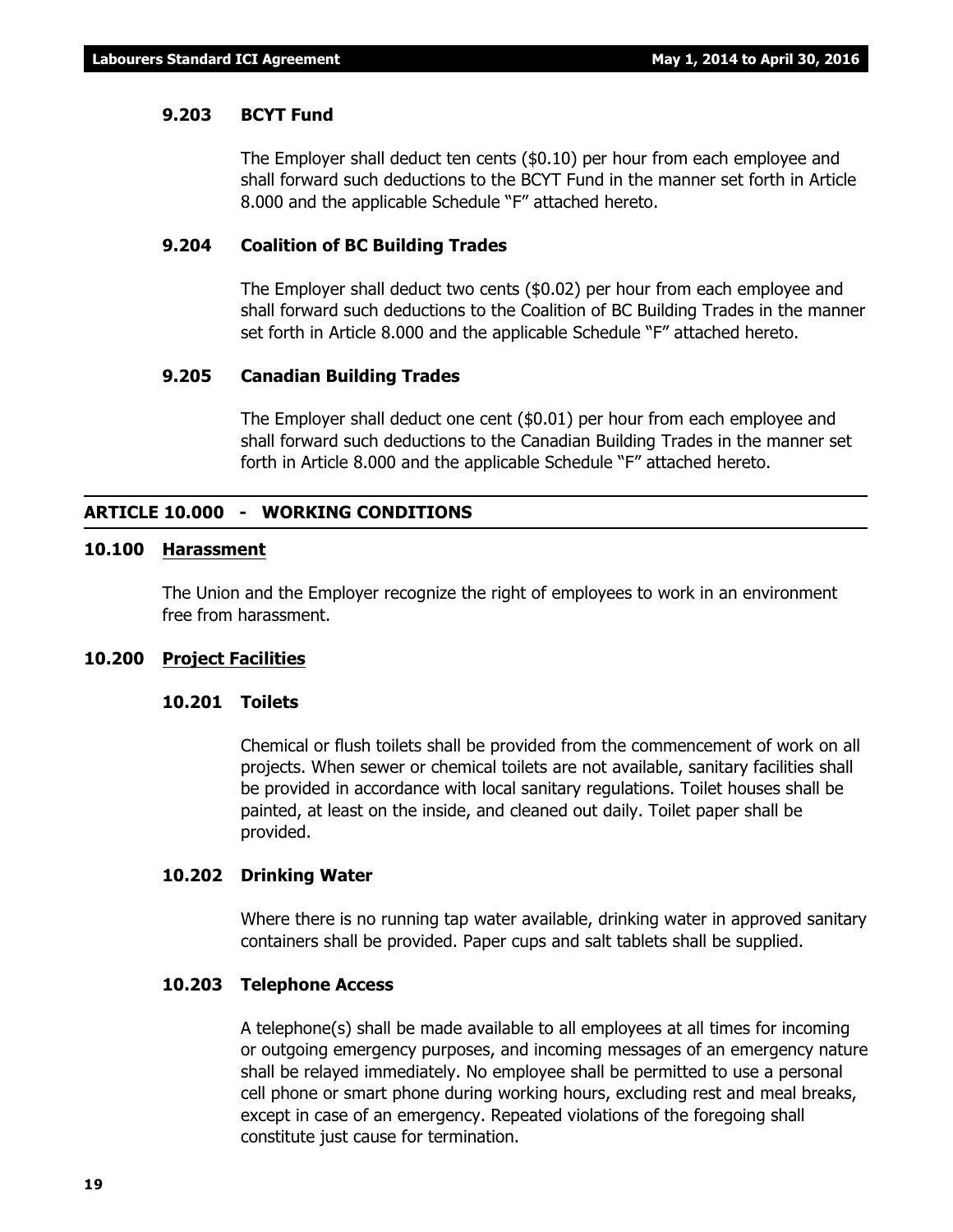#### **10.204 Hand Cleaner**

The Employer shall provide hand cleaner and paper towels.

#### **10.300 Lockup**

- **10.301** A lockup shall be provided for labourers, for drying clothes, and for use as a dressing room, as well as a lunch room.
- **10.302** Such lockup shall have tables and benches with provision for drying clothes and shall be of an adequate size to allow a minimum of twelve (12) square feet per employee. It shall also have windows and venting with adequate lighting and provision for continuous heat twenty-four (24) hours a day.
- **10.303** The Employer shall be responsible for having the lockup cleaned out daily and kept clear of building material and other construction paraphernalia.

#### **10.400 Vehicles and Licences**

- **10.401** The Employer shall pay the cost for employees obtaining any/all operator licenses other than those required under the *Motor Vehicle Act*.
- **10.402** No employee shall be permitted to use his own motor vehicle in a manner which is unfair to other employees and/or Union members, or is contrary to the best interests of the Union.

#### **10.500 Medical Attention**

If an employee requires off-site medical attention which necessitates no return to work on that day, or where a qualified Industrial First Aid Attendant recommends rest until the next day, then the injured employee shall be paid for the full shift.

#### **10.600 Insurance**

- **10.601** The Employer shall protect the value of an employee's work clothes to a total of three hundred dollars (\$300.00) in case of fire or burglary.
- **10.602** Notwithstanding Article 10.601, an employee shall not be entitled to such protection unless such employee has filed an inventory of clothing with the Employer. The Employer shall supply the required forms and secure the inventory from each employee. The employee shall receive a signed copy of the inventory from the Employer. Coverage shall commence at the date of the filing of the inventory with the Employer.

#### **10.700 Termination Slip**

The Employer shall provide the employee with a termination slip upon termination. Such slip shall state the reason for the employee's termination and whether or not the employee is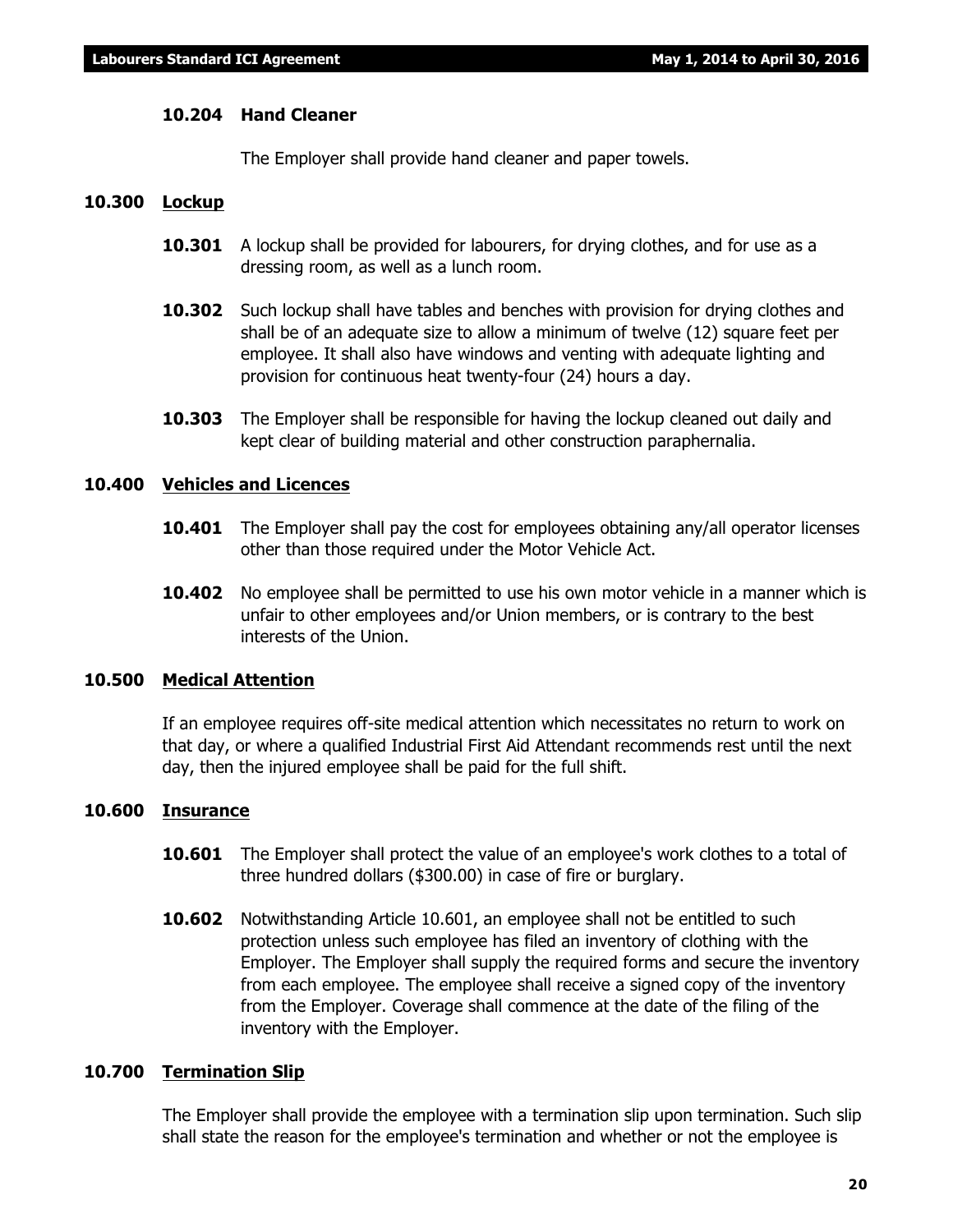eligible for rehire.

#### **ARTICLE 11.000 - HIRING AND UNION SECURITY**

#### **11.100 Dispatch**

The Union shall maintain a dispatch office(s) from which the Employer shall hire all employees. The Union shall be given at least forty-eight (48) hours notice between Monday, 8:00 am and Friday, 4:30 pm to complete a dispatch request.

#### **11.200 Hiring**

Refer to Commercial/Institutional Addendum for exceptions to Article 11.200.

Notwithstanding any/all contrary interpretation of this Agreement, the Employer shall retain the right to refuse employment to an individual if the Employer does not believe that such individual is suitable for the available work. Notwithstanding the foregoing, if such right is exercised, the Employer shall provide the Union with a letter or email outlining the reason(s) an individual was not suitable, upon receiving a written request from the Union to do so.

- **11.201** When employees are required, including Foremen, only Union members having confirmation of dispatch from the Union shall be hired. Confirmation of dispatch shall require either a clearance slip, fax or email message from the Union.
- **11.202 (a)** When Union members are not available in BC, then the Employer may obtain employees elsewhere, it being understood that employees so hired shall meet Union and tradespersons qualifications.
	- **(b)** Employees hired in accordance with Article 11.202 (a) shall have fourteen (14) calendar days in which to make application for Union membership, or shall be replaced by a Union member when available.
- **11.203 (a)** If an employee at any time ceases to be a member in good standing of the Union, the Employer shall, upon notification from the Union, discharge the employee forthwith.
	- **(b)** The Union shall have the exclusive right to determine who is a member in good standing.
- **11.204** When employees are hired as provided herein, they shall be considered an employee of the Employer and shall be entitled to all employee benefits.
- **11.205** When an employee suffers a compensable injury, such employee shall be entitled to re-employment with the same Employer upon receiving a clearance to return to work from his doctor or WSBC, provided the project is still in operation and there is work in the employee's classification, or where a new project commences.
- **11.206** The parties agree to cooperate to facilitate broad and liberal leaves for operations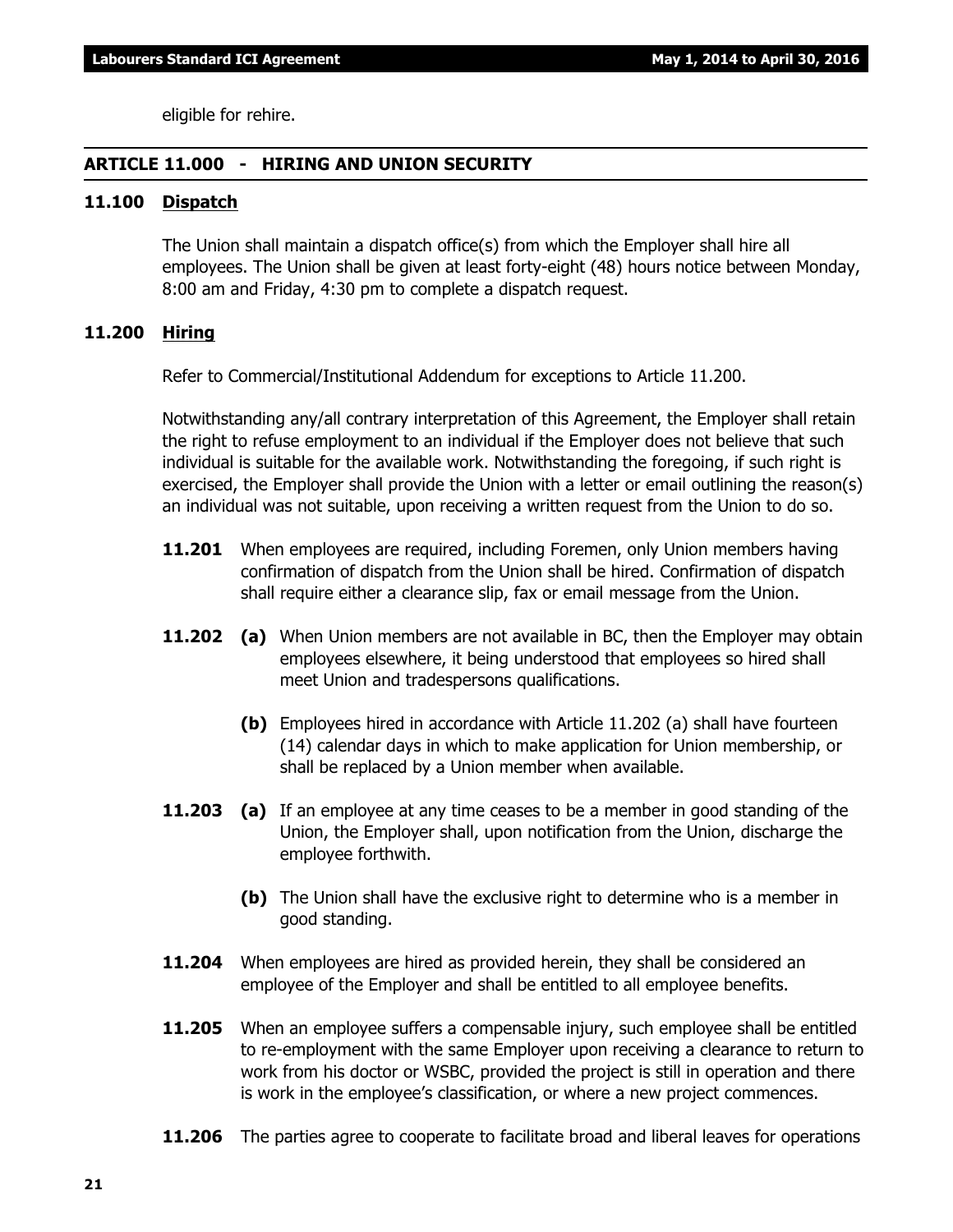and training military leave for workers who serve as members of the Canadian Forces Reserves, in accordance with provincial and federal law and the "Declaration of Support for the Reserve Forces" signed by the Canadian Office of the Building and Construction Trades Department and the National Construction Labour Relations Alliance, dated May 12, 2010.

#### **11.300 Name Request**

- **11.301** Notwithstanding any/all contrary interpretation of this Agreement, there shall be no restrictions/limitations on the Employer's right to hire Union members via name request.
- **11.302** The Union shall process an Employer's "name request" hiring of a Union member provided the Union is first notified of the Employer's intention to name request such member and provided the member is "booked in" as available for work with the Union. Any employee who subsequently quits working for an Employer after having been name requested by such Employer shall not be eligible to be reemployed on the same project. In order to qualify for a name request, a Union member must first obtain a clearance from the Union.

#### **11.400 Transfer Between Projects**

**11.401** There shall be no restrictions/limitations on the Employer's right to transfer an employee(s) from one (1) project to another throughout the province. When a non local resident employee(s) is transferred between two (2) out-of-town projects, a "per road kilometre" amount shall be paid to the non local resident employee in accordance with the following schedule. (Refer also to Article 11.402.) Such allowance shall be paid from the point of dispatch to the first project as an initial travel allowance, and from the first project to the second project, one (1) way, and from the second project back to the point of dispatch as a terminal travel allowance.

> Effective January 1, 2014 All additional road kilometres, each way, each day  $$0.54$  per km Effective January 1, 2015 All additional road kilometres, each way, each day  $$0.55$  per km

**11.402** Notwithstanding any/all contrary provisions of this Agreement, the effective "per road kilometre" amount shall be subject to annual adjustments throughout the duration of this Agreement. As a result, the effective "per road kilometre" amount which shall be payable pursuant to Article 11.401 shall be the maximum allowable tax-free rate for mileage expense reimbursement as published annually by the Canada Revenue Agency.

#### **11.500 Union Security**

**11.501 (a)** The Union reserves the right to render assistance to other labour organizations.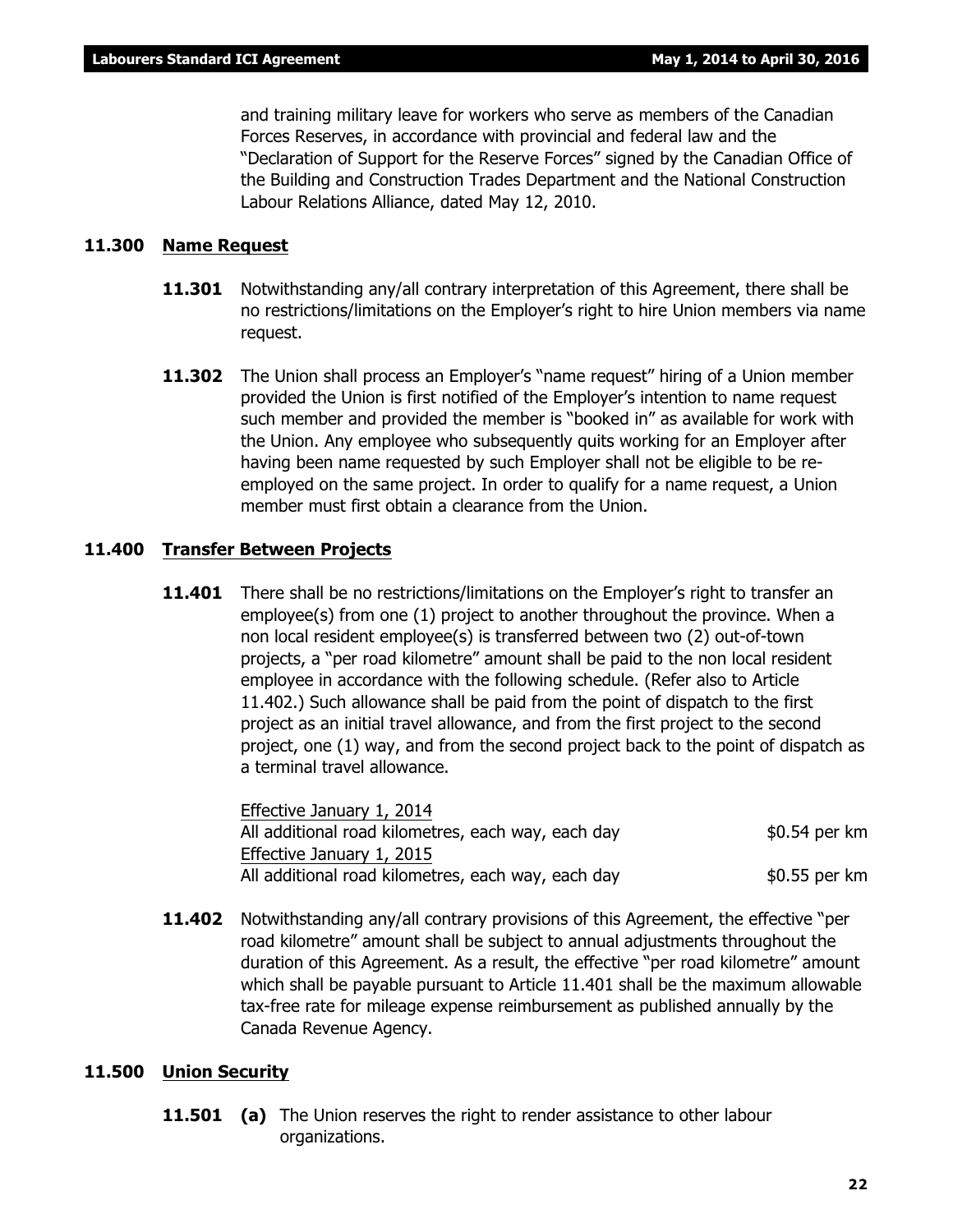- **(b)** Refusal on the part of Union members to work with non union employees shall not be deemed to be a breach of this Agreement. (Refer also to Article 11.504.)
- **11.502** The Union reserves the right to refuse to work with employees who are not members of the Union and who are performing work coming under the jurisdiction of LIUNA. (Refer also to Article 11.504.)
- **11.503** Subject to reasonable notice given to the Employer, it shall not be a violation of this Agreement for the Union to withdraw its members from a project(s) for refusal on the part of Union members to handle any materials, equipment, or product declared unfair by Building Trades' Councils; or manufactured, assembled, or produced by an Employer whose employees are on strike against or are locked out by an Employer.
- **11.504** Notwithstanding any/all contrary provisions of this Agreement:
	- **(a)** The Union shall not restrict, in any way, an Employer's right to perform work on a project site whereon work falling within the work jurisdiction of the labourer is being performed by another employer with employees who are not members of the Union.
	- **(b)** Article 11.504 (a) shall apply regardless of:
		- **(i)** the signatory status or lack thereof of the employer(s) of those individuals who are performing work falling within the work jurisdiction of the labourer, and/or
		- **(ii)** whether the Employer is a subcontractor of the employer(s) in question, or merely working on the same site as the employees or subcontractor(s) of such employer(s).
	- **(c)** It shall be a violation of this Agreement for the Union to attempt to exert pressure upon an Employer because such Employer is performing work on such a project site. The Union shall not withdraw its members from such a project site and/or threaten to do so.

#### **ARTICLE 12.000 - JOB STEWARDS AND UNION REPRESENTATIVES**

#### **12.100 Job Stewards**

- **12.101** Job Stewards shall be appointed by the Union, and shall be recognized on all projects and not discriminated against. The Union shall notify the Employer, in writing, of the appointment of all Job Stewards, and shall likewise notify the Project Superintendent or Foreman.
- **12.102 (a)** In the event of a layoff or reduction in the work force, Job Stewards shall, at all times, be given preference of continued employment until completion of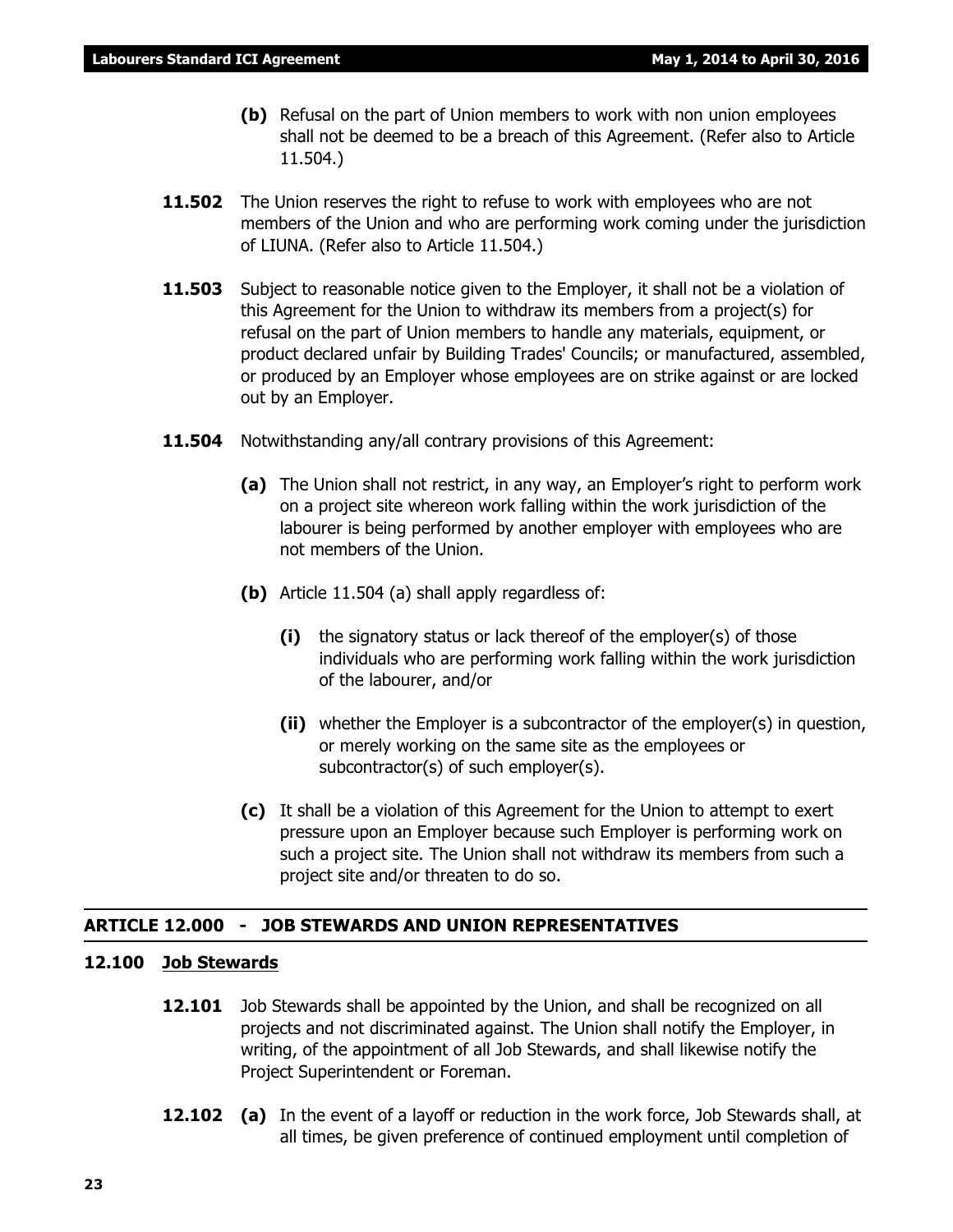the work unless otherwise agreed between the Employer and the Union.

**(b)** In the event of a layoff or a reduction in the work force, where multiple Job Stewards are employed, the following layoff procedure shall apply:

Where an area or phase of the work is completed, the area Job Steward shall be transferred to another crew or area. The Union shall then notify the Employer, in writing, as to the name of the individual who will then be the Job Steward in that new area.

- **12.103** Time shall be given to the Job Steward to carry out his duties.
- **12.104** The Union shall be notified, in writing, within forty-eight (48) hours if a Job Steward is discharged for cause, and such cause shall be stated in the reasons.

#### **12.200 Business Representatives**

- **12.201** Union Business Representatives shall have access to all projects governed by this Agreement in the carrying out of their regular duties, after first notifying the Employer, however in no way shall such representative(s) interfere with the employees during working hours unless permission is granted.
- **12.202** The Employer shall provide the Union Business Representative, upon request, with the names of the Employer's employees and sub-contractors on the project.

#### **ARTICLE 13.000 - ROOM AND BOARD**

#### **13.100 Room and Board Allowance**

Refer to Commercial/Institutional Addendum for exceptions to Article 13.100.

- **13.101** Article 13.100 shall apply to employees who are not local residents of the area where the work is being performed, or is to be performed.
- **13.102** Each employee shall select one (1) of the following options prior to commencing work on an out-of-town project, and such selection shall apply for the duration of the employee's employment on such project. The choice of options shall be at the sole discretion of the employee, and the employee shall provide the Employer with written notice of their selection upon request. Both options shall be payable on the basis of seven (7) days per week.

#### **Option #1:**

The Employer shall provide the employee with a daily lump sum Living Out Allowance (LOA) of \$125.00.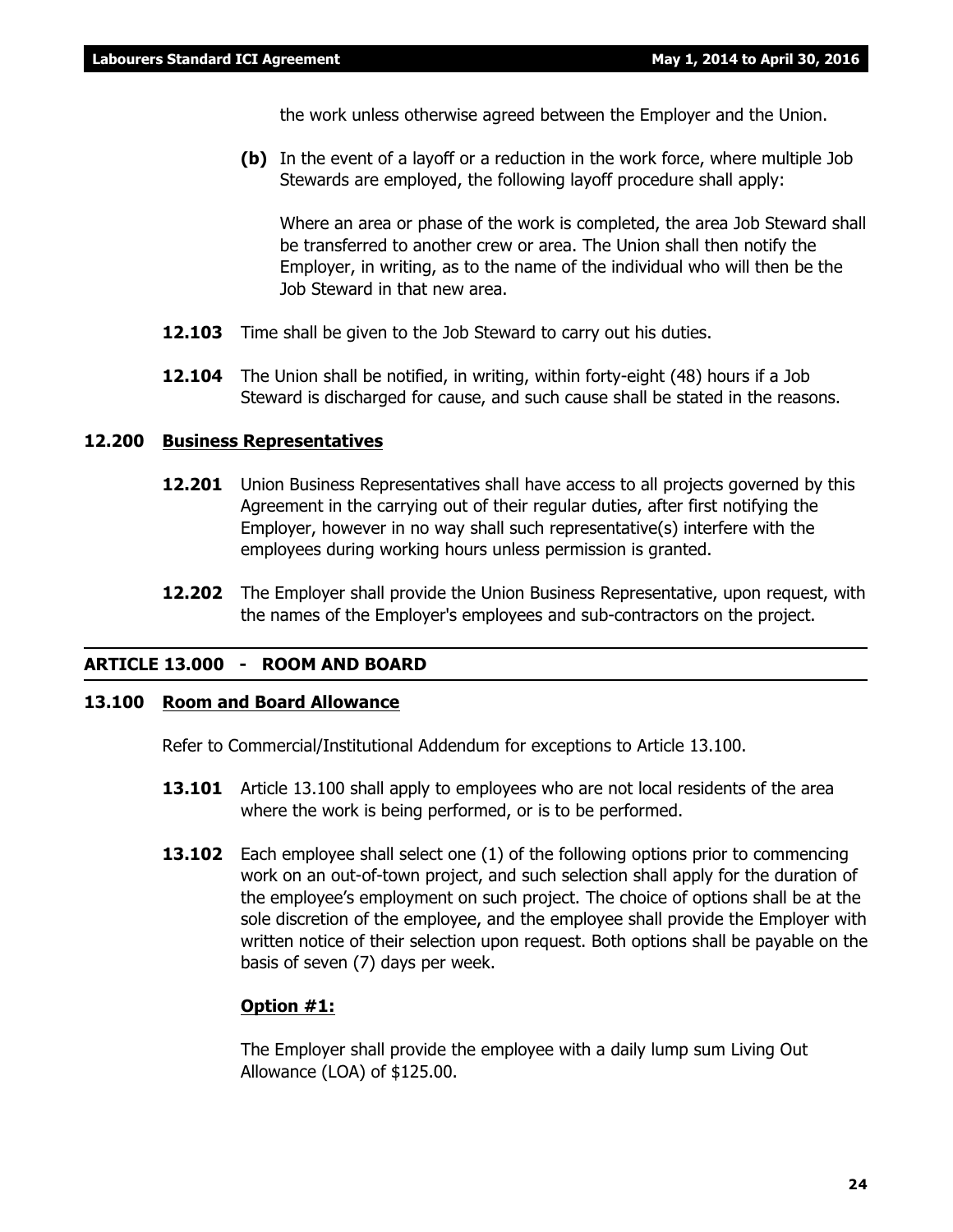#### **Option #2:**

- **(a)** The Employer shall provide the employee with a single room plus \$62.50 daily meal allowance.
- **(b)** No daily travel time shall be paid to an employee who selects Option #2, however the following terms and conditions shall be applicable;
	- **(i)** If the Employer provided room is forty (40) road kilometres or less from the project, no daily travel allowance shall be paid.
	- **(ii)** If the Employer provided room is more than forty (40) road kilometres from the project, a daily travel allowance shall be paid, each way, to/from the forty (40) kilometre boundary, in accordance with the following schedule. Such allowance shall be subject to annual adjustments throughout the duration of this Agreement. More specifically, the maximum allowable tax-free rate for mileage expense reimbursement as published annually by the Canada Revenue Agency shall be paid.

Effective January 1, 2014 All additional road kilometres, each way, each day \$0.54 per km Effective January 1, 2015 All additional road kilometres, each way, each day  $$0.55$  per km

- **(iii)** If the employee(s) requested to use air travel to the project in accordance with Article 7.102 (b), Employer supplied transportation shall be provided to the employee(s) to/from the project on a daily basis.
- **(iv)** If the employee(s) did not request to use air travel to the project in accordance with Article 7.102 (b), no Employer supplied transportation shall be provided to the employee(s) to/from the project on a daily basis, and the employee shall therefore assume all responsibility for travelling to/from the project on a daily basis.
- **(v)** Notwithstanding any/all contrary provisions of this Agreement, any employee(s) who makes use of Employer supplied transportation to travel to/from a project shall not be paid a daily travel allowance for that day(s).

#### **13.200 Camp Accommodation**

**13.201** Camp accommodations, when supplied, shall meet the standards and requirements of the applicable Construction Camp Rules and Regulations Agreement by and between BCYT and CLR. An employee may refuse to live in accommodations which do not meet such standards.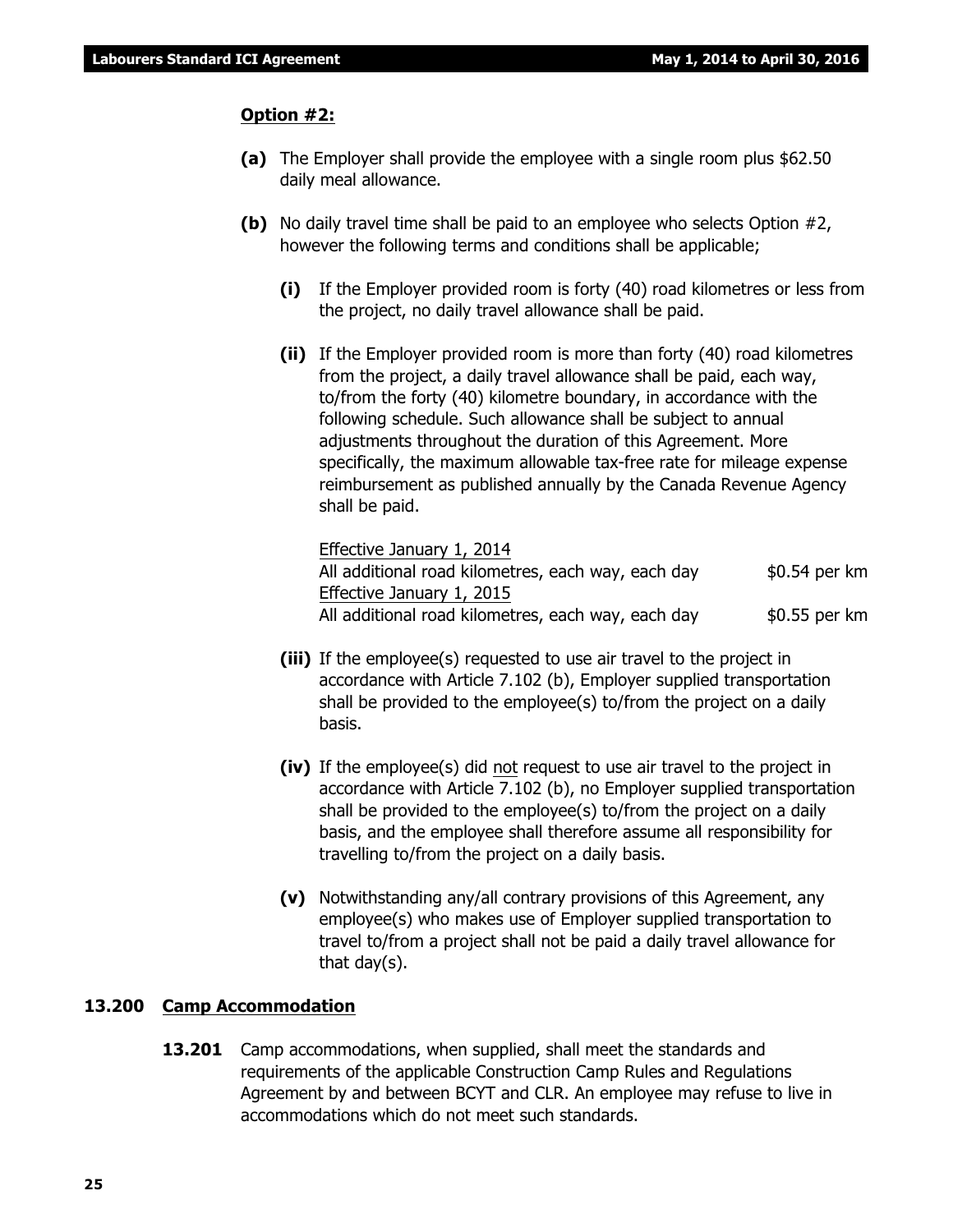**13.202** Unless otherwise arranged at pre-tender and/or pre-job conference, on projects where a camp is provided employees shall occupy the camp, and room and board shall be supplied in such camp seven (7) days a week, at no cost to the employee.

#### **13.300 Weekend Checkout**

Any employee who is living in camp accommodations paid by the Employer may, on any weekend, vacate or check out of such accommodation and the Employer shall pay such employee twenty dollars (\$20.00) per day.

- **13.301** The employee must turn in his meal ticket or sign a checkout in advance.
- **13.302** To qualify, an employee must work his scheduled shift prior to the weekend and/or statutory holiday and his scheduled shift after the weekend and/or statutory holiday.

#### **ARTICLE 14.000 - HEALTH AND SAFETY**

#### **14.100 Workers Compensation Act**

- **14.101** The parties to this Agreement shall, at all times, comply with the accident prevention regulations of the *Workers Compensation Act* and any refusal on the part of an employee to work in contravention of such Regulations shall not be deemed to be a breach of this Agreement. No employee shall be discharged because such employee fails to work under unsafe conditions as set out in the regulations.
- **14.102** Any refusal by an employee to abide by known WSBC regulations or posted Employer safety regulations, after being duly warned, may be sufficient cause for discipline up to and including dismissal. Employees shall abide by any/all project site rules at all times. Failure to do so shall constitute just cause for discipline up to and including termination.
- **14.103** Any employee may refuse to work where, in the opinion of such employee, adequate safety precautions have not been provided. The operator of a vehicle or piece of equipment may refuse to drive or operate such vehicle or equipment if, in the opinion of such employee, there is any reasonable doubt as to the safety of the unit, or if he feels it is improperly loaded. Such employee may not be ordered to operate said vehicle or equipment until he has been satisfied any defects have been corrected.

#### **14.200 Project Inspections**

The head Job Steward, or where there is a safety committee a Union representative of such committee, shall accompany the WSBC Inspector on all project inspections.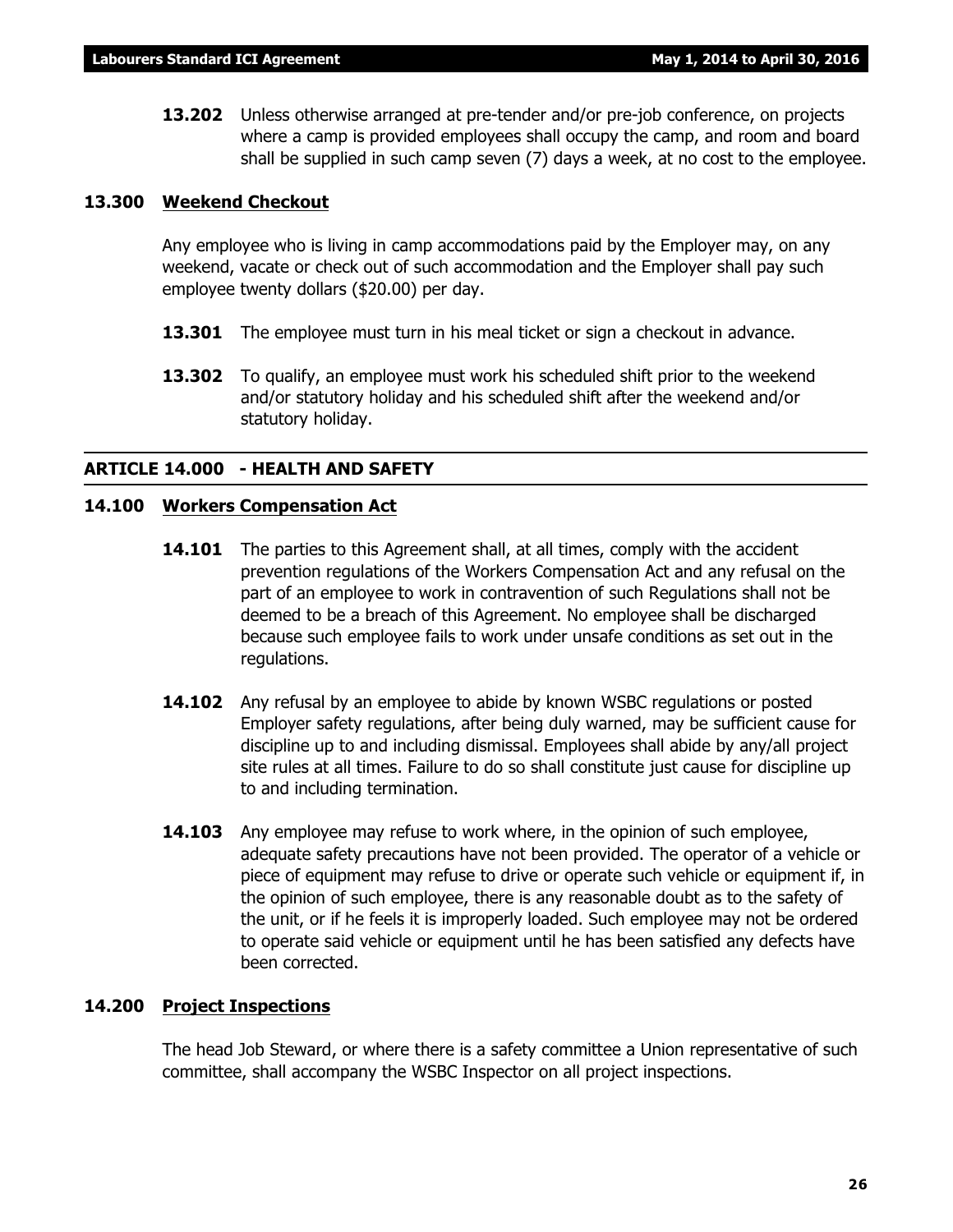#### **14.300 Safety Committee Meetings**

Copies of all safety committee meeting minutes shall be forwarded promptly each month to the Union.

#### **14.400 Protective Clothing**

The employee is responsible for providing clothing needed for protection against the natural elements, general purpose work gloves and appropriate footwear, including safety footwear. The Employer shall provide, at no cost to the employee, safety headgear and all other items of personal protective equipment required pursuant to WSBC regulations. The Employer may deduct the cost of Employer supplied personal protective equipment from an employee's pay cheque if such equipment is not returned.

#### **14.500 Drug & Alcohol Policy**

The parties agree to be bound by the Drug & Alcohol Policy Committee decisions relative to the Construction Industry Substance Abuse Testing and Treatment Program Policy including with respect to implementation of an Employee Family Assistance Program (EFAP).

#### **ARTICLE 15.000 - GRIEVANCE PROCEDURE**

- **15.100** It is the spirit and intent of this Agreement, in accordance with Article 1.000 (Objects), to resolve all employee or Employer grievances promptly and wherever possible, within the industry.
- **15.200** If there should arise any difference between the parties to, or the persons bound by this Agreement, concerning interpretation, application, operation, or any alleged violation hereof, or concerning discharge of any employee which may be alleged to be unjust, and including any question as to whether any matter is arbitrable, such difference shall be resolved without stoppage of work in the following manner.
	- **15.201** The Job Steward or Union Business Representative shall first discuss the difference with the Foreman, Superintendent, or the Employer, in that order, in an effort to resolve the matter on the project.
	- **15.202** (a) If the difference is not resolved on the project, the aggrieved party must submit the matter complained of, in writing, to the other party within thirty (30) days of its occurrence, excepting that in the matter of discharge, such grievance must be submitted, in writing, within fifteen (15) days of occurrence, or in every case, the matter shall be deemed to be waived.
		- **(b)** Notwithstanding Article 15.202 (a), the time limits specified therein shall not apply to the failure of an Employer to remit Employer contributions and/or employee deductions required in accordance with this Agreement. Such failure may be grieved at any time.
	- **15.203** (a) In the event a grievance is not resolved within seven (7) days of submission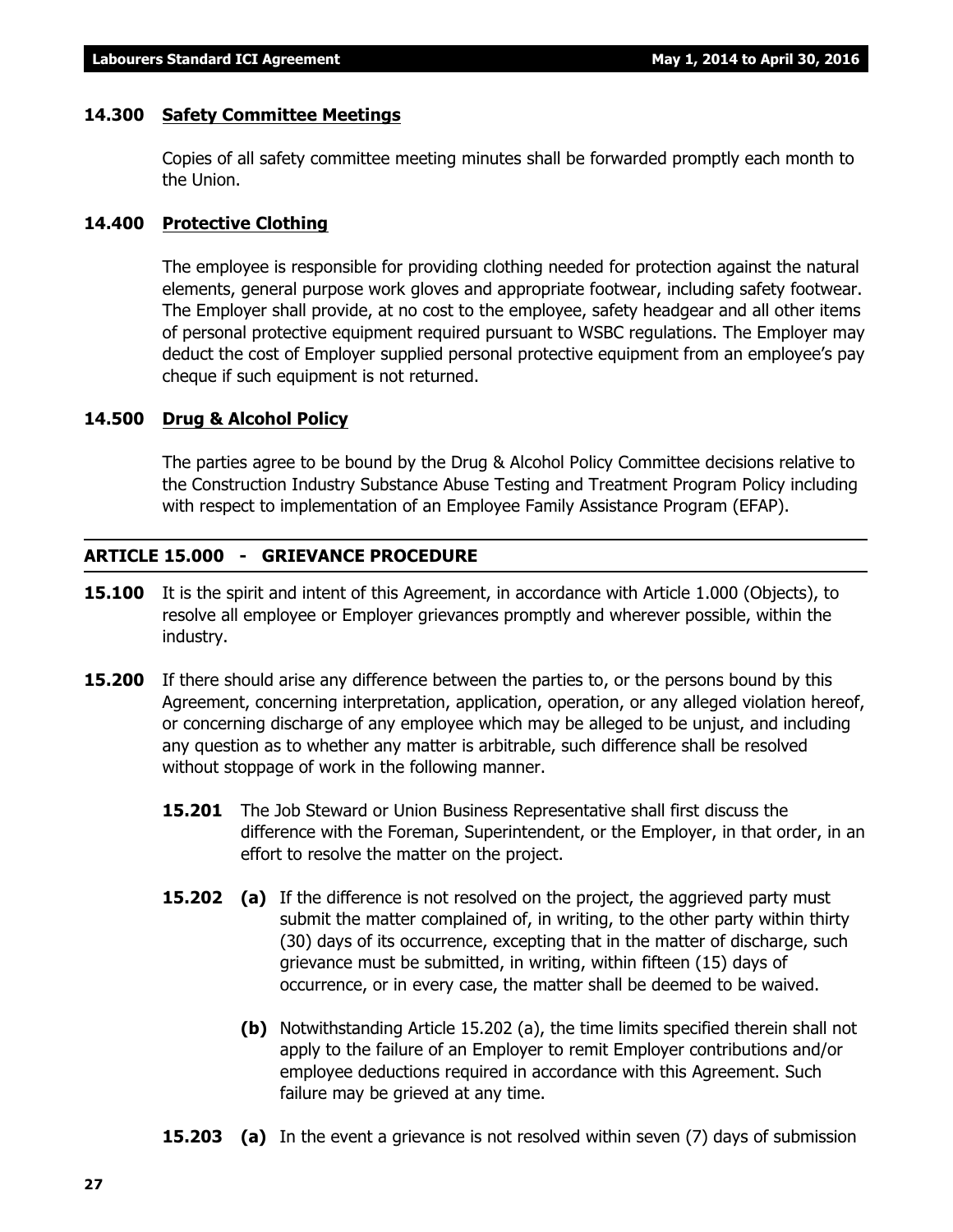of such grievance to the other party, in writing, then each party shall, within five (5) days, appoint a representative to a Board of Arbitration.

- **(b)** The two (2) appointees shall, within five (5) days of appointment, agree upon a person to act as Chair of the Board of Arbitration, but failing to do so within this time, they shall jointly request the LRB to appoint such Chair.
- **(c)** The Board of Arbitration shall, within ten (10) days, or such extended period as may be mutually agreed by the parties, hear the parties and render a decision which shall be final and binding.
- **(d)** The fees and expenses of the Chair of the Board of Arbitration shall be borne equally by the parties to the grievance.
- **15.204** In the event a matter of discharge has not been referred to a Board of Arbitration within seven (7) days of its receipt, in writing, then the matter shall be deemed to be waived.
- **15.300** Notwithstanding any/all contrary provisions of Article 15.200, the parties reserve the right to mutually agree on an alternative grievance resolution process (including a single arbitrator, industrial grievance panel, or construction unions resolution board), in which case the associated fees and expenses of such alternative process shall be borne equally by the parties to the grievance.

#### **ARTICLE 16.000 - CSW TRAINING SOCIETY (CSWTS)**

#### **16.100 Application and Interpretation**

- **16.101** The Union shall ensure that the Constitution and Bylaws of the CSW Training Society (CSWTS) remain consistent with this Agreement.
- **16.102** The Union recognizes and agrees that this Agreement, by and between the Union and CLR, is paramount in the labour relationship between the parties and takes priority over the CSWTS Constitution and Bylaws and the internal rules and policies of the CSWTS.
- **16.103** Actions taken by the CSWTS shall not alter the content, interpretation and/or governance of this Agreement or the obligation of the parties to collectively bargain such actions or matters. Such actions or matters include, but are not limited to:
	- **(a)** dispatch and hiring provisions, and/or
	- **(b)** employment ratios, and/or
	- **(c)** the continued existence, development, implementation, operation, and/or application of an apprentice labourer program and/or craft labourer program and/or any similar program or initiative, regardless of name, which may be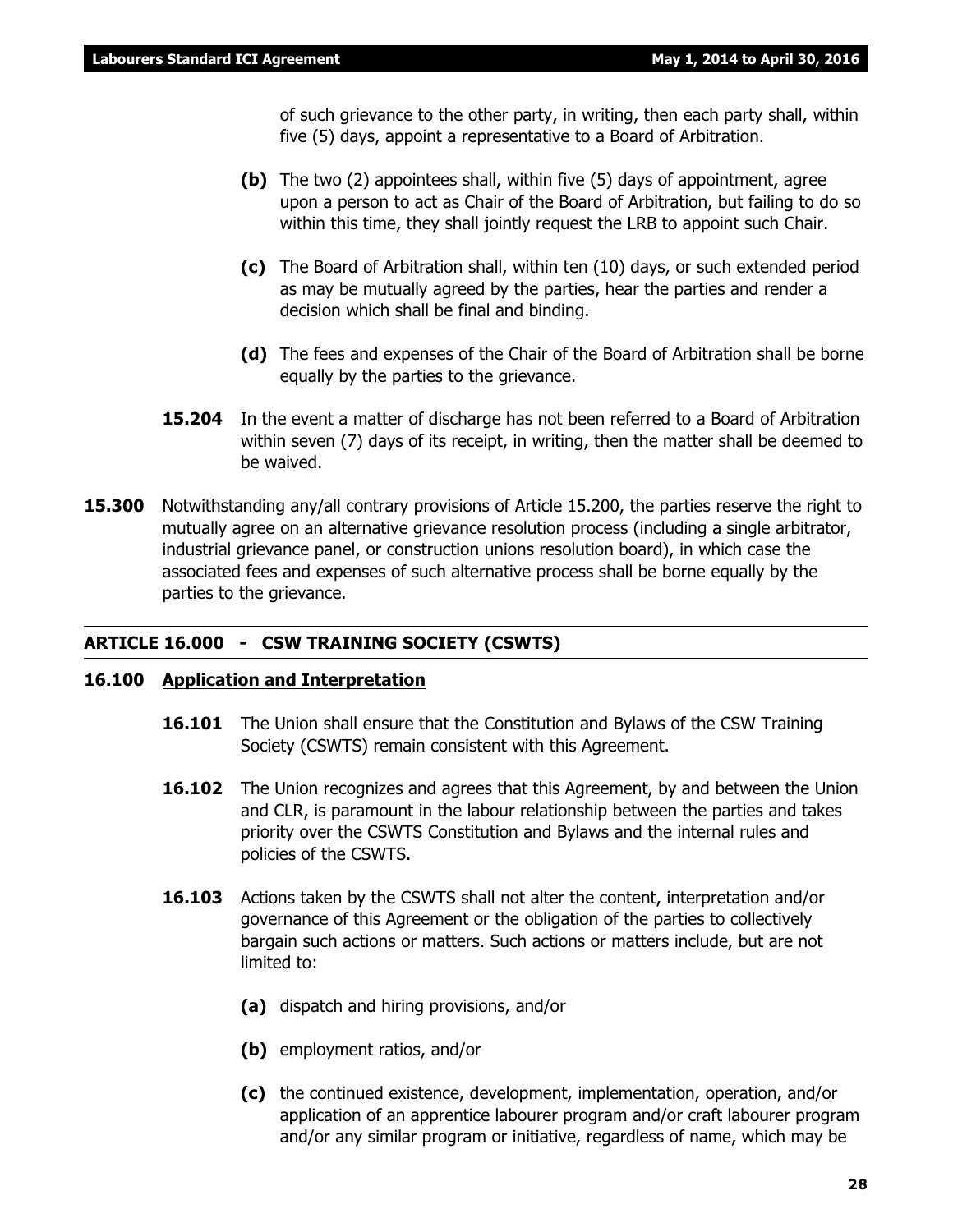implemented to train and/or develop labourers, and/or

- **(d)** the development and/or implementation of curriculum for an apprentice labourer program and/or craft labourer program and/or any similar program or initiative, regardless of name, which may be implemented to train and/or develop labourers, and/or
- **(e)** the indenturing of apprentices and/or trainees and any/all entry and/or advancement criteria (i.e. recruitment, screening, selection, slotting, etc.), applicable thereto, and/or
- **(f)** the administering of training courses required for advancement from one employee classification to another, and/or
- **(g)** the definition and/or application of existing or new employee classifications, including issues related to grandfathered status, and/or
- **(h)** government designation of an Apprentice Labourer and/or Craft Labourer classification and/or training program.

#### **16.200 CSWTS Employer Advisory Committee (EAC)**

- **16.201** The CSWTS Employer Advisory Committee (EAC) shall consist of up to six (6) representatives all to be appointed at the sole discretion of CLR. The EAC representatives must be a CLR signatory employer and may include up to one (1) CLR representative. Such appointments shall be for an indefinite period, and CLR reserves the right to alter its appointment(s) at any time, and for any reason(s). CLR shall provide written notice to the Union of all EAC appointments and/or changes in appointments.
- **16.202 (a)** The Union shall ensure that the CSWTS provides reasonable opportunity for meetings with the EAC a minimum of two (2) times per calendar year, and, without limiting the generality of the foregoing, will provide at least thirty (30) calendar days notice of such meetings. Such meetings shall be distinct, and in addition to the regular business meetings of the CSWTS, and shall allow the parties to participate in a meaningful consultative process and to discuss any/all training related matters relevant to the operation of the CSWTS.
	- **(b)** The CSWTS has no formal obligation to implement recommendations of the EAC, however, the Union shall ensure that the CSWTS gives full, reasonable, and good faith consideration to EAC input in the Society's decision making process and when developing the Society's business model.
	- **(c)** The EAC shall have no liability with respect to the decisions and/or actions of the Union and/or the CSWTS, including actions for recommendations and input by the EAC, and the CSWTS and the Union will indemnify and hold harmless all members of the EAC for any claims, proceedings, actions, and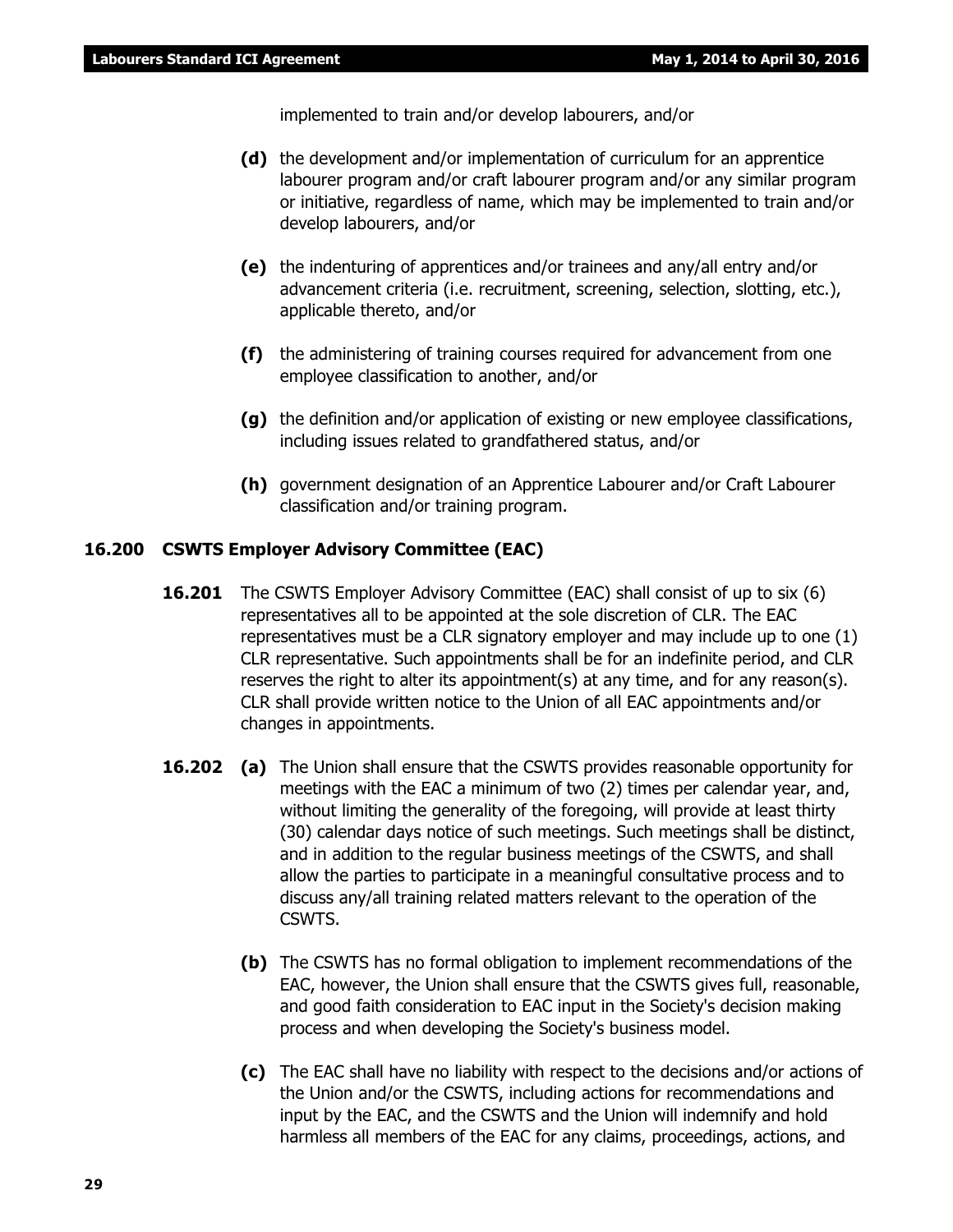demands, including for all costs, legal fees, and disbursements against members of the EAC for such recommendations and input by the EAC, and waive all liability of members of the EAC. All costs, legal fees and disbursements associated with this indemnity will be borne by the CSWTS where the EAC members elect to be represented by counsel appointed by the CSWTS. EAC members may elect to have their own counsel jointly appointed, but any additional costs would be at their own expense.

- **16.203 (a)** The Union recognizes and accepts that a core purpose of the CSWTS is to provide training beneficial to its members and signatory employers. The Union shall ensure the CSWTS has due regard to the historical training practices of signatory employers and the historical practices of the CSWTS in providing training. The Union confirms that the objective of the CSWTS is to not only meet but exceed the historical expectations of signatory employers.
	- **(b)** The Union shall ensure that the CSWTS shall reimburse any Employer(s) signatory to this Agreement fifty percent (50%) of the reasonable costs (determined by historical practice) incurred by such Employer in the training of Union members providing such training is consistent with the existing work jurisdiction of LIUNA within BC as determined from time to time by the Jurisdictional Assignment Plan Umpire to a maximum of fifty thousand dollars (\$50,000.00) per annum for Employer training reimbursement. Such percentage shall only be changed by mutual agreement, in writing, of the Union and CLR, however CLR shall not unreasonably withhold its support for a reduction and/or the Union shall not unreasonably withhold its support for an increase where such increase/decrease would be necessary in order to maintain consistency with similar policies of the CSWTS.
	- **(c)** The Union shall ensure that EAC representatives are provided with all policies and amendments, notices, dates, and scheduling particulars of designated annual training conferences for CSWTS Directors (i.e. LIUNA Tri-Fund Conference, WOC, etc.) and, consistent with CSWTS policies, shall afford EAC representatives the same benefits and full opportunities to participate at such designated conferences as are afforded to CSWTS Directors.
- **16.300** In consideration of CLR's agreement to relinguish all claims and interest in the assets of the CSWTS and convey its role in the governance and administration of the CSWTS to the Union, the Union agrees that the Union shall be jointly and severally responsible and liable for all obligations of the CSWTS, its officers, directors, employees and agents. The Union further agrees that any differences or disputes between CLR and/or an Employer(s) signatory to this Agreement and the CSWTS and/or the Union relating to the interpretation, application, operation and/or any alleged violation of the Agreement to Amend the Constitution and Bylaws of the CSW Training Society (CSWTS) and Consequential Amendments to the Labourers Standard ICI Agreement shall be subject to Article 15.000 (Grievance Procedure) of this Agreement. Pursuant to such Article, the Union and CLR hereby mutually agree that a "single arbitrator" shall be used to resolve any/all differences or disputes which result in relation to the interpretation,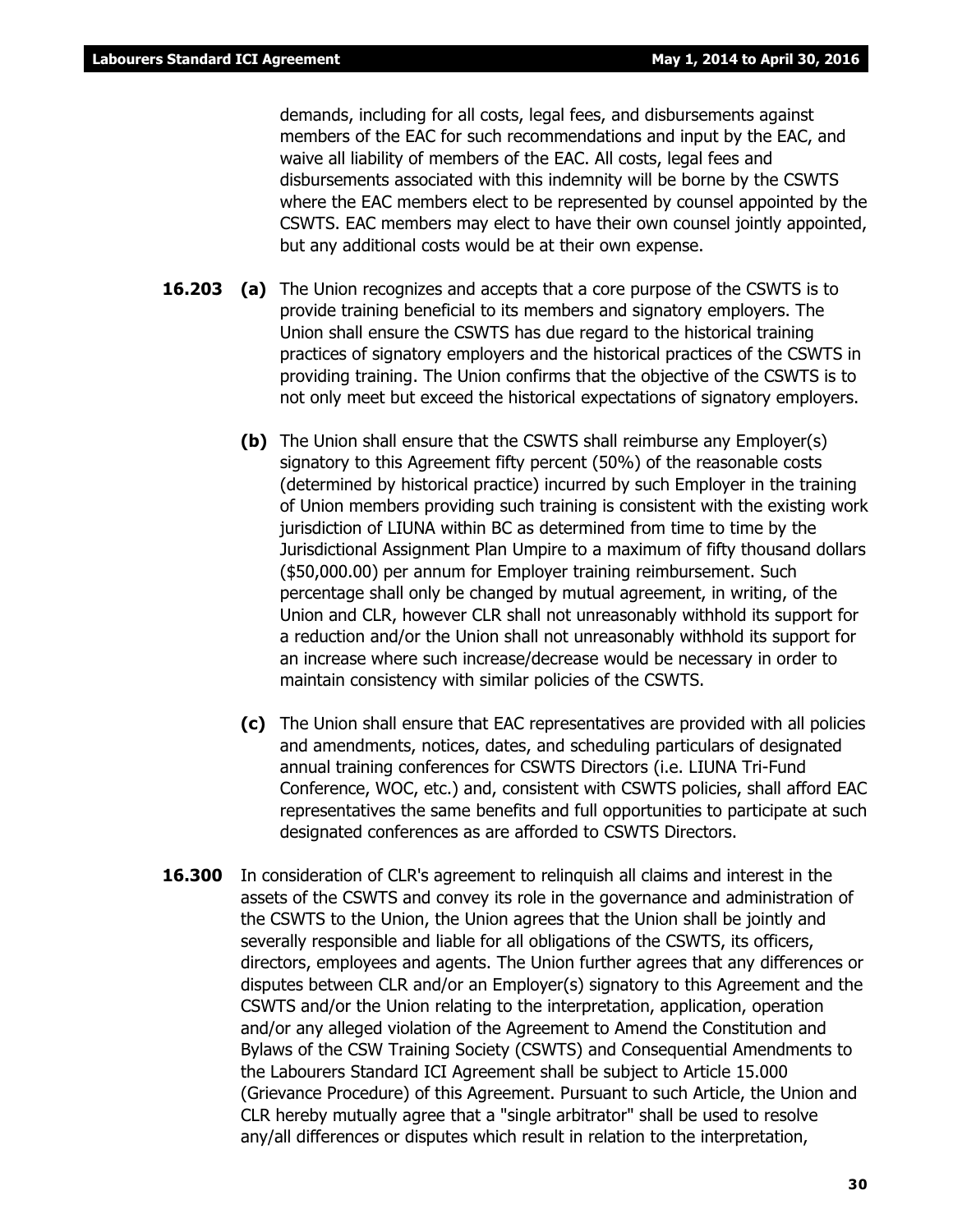application, operation and/or any alleged violation of the Agreement to Amend the Constitution and Bylaws of the CSW Training Society (CSWTS) and Consequential Amendments to the Labourers Standard ICI Agreement.

#### **ARTICLE 17.000 - JOINT LABOUR/MANAGEMENT MEETINGS**

The parties shall meet to address issues of mutual interest and importance. Such meetings shall be scheduled on an "as needed" basis, and any proposed changes to this Agreement shall not be implemented unless/until such changes have been mutually agreed to and duly ratified by the parties.

#### **ARTICLE 18.000 - MANAGEMENT RIGHTS**

The Employer has the right to operate and manage their business in all respects subject only to the limitations expressly stated in this Agreement.

#### **ARTICLE 19.000 - SAVINGS CLAUSE**

- **19.100** In the event that any clause, section or article of this Agreement should be held invalid by operation of law, or by a tribunal of competent jurisdiction, or if compliance with or enforcement of any clause, section or article should be restrained by such tribunal, pending a final determination as to its validity, the remainder of this Agreement or the application of such clause, section or article to persons or circumstances, other than those as to which it has been held invalid, or as to which compliance with or enforcement of has been restrained, shall not be affected thereby.
- **19.200** In the event that any clause, section or article of this Agreement should be held invalid, or enforcement of, or compliance with which has been restrained, as above set forth, the parties affected thereby shall enter into immediate collective bargaining negotiations, upon the request of the Union, for the purpose of arriving at a mutually satisfactory replacement for such clause, section or article during the period of invalidity or restraint.
- **19.300** In the event the parties do not agree on such a mutually satisfactory replacement, they shall submit the dispute to the grievance procedure in accordance with Article 15.000.

#### **ARTICLE 20.000 - ENABLING**

#### **20.100 Mandate**

- **20.101** Unless otherwise agreed to in writing, the Union shall not decline to participate in the process contemplated by Article 20.102.
- **20.102** The Union, in conjunction with the Employer, may determine on a project by project basis if special dispensation is required to become competitive, and should the necessity arise, may by mutual agreement in writing, amend or delete any terms or conditions of this Agreement for the duration of the project.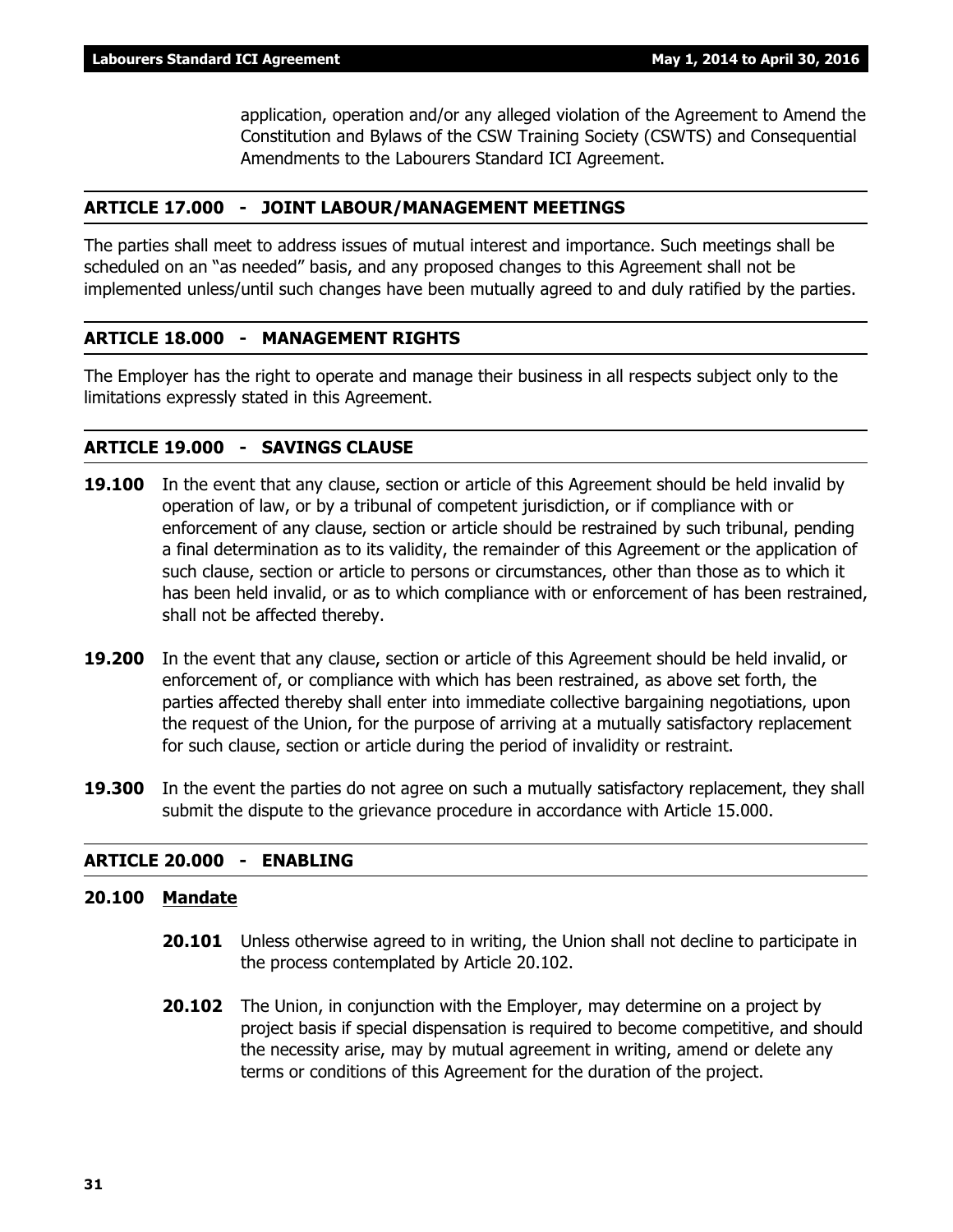#### **20.200 Consistency with Other Trades**

- **20.201** In recognition of the close working relationship on projects between the Union and other BCYT and/or BCBCBTU affiliates, the parties acknowledge the need for enabling relief to be generally consistent. As a result, the parties agree to work towards achieving this objective wherever possible.
- **20.202** Notwithstanding Article 20.201, the parties also acknowledge the individual autonomy of CSWU Local 1611, and agree that nothing herein shall be interpreted as an agreement to restrict that autonomy in any way.

#### **20.300 Application**

Article 20.000 is specifically intended to provide Employers with competitive relief where deemed necessary. As a result, no enabling package, or individual term or condition therein, shall include a provision, not already provided for in this Agreement, which in any way either increases the Employer's cost and/or decreases the Employer's flexibility with respect to any term of this Agreement.

#### **20.400 Joint Industry Funds**

Notwithstanding any/all contrary provisions of this Agreement, Joint Industry Funds negotiated between the BCBCBTU and CLR (e.g. Rehabilitation Fund, etc.), and/or individual dues to umbrella organizations, shall not be subject to reduction and/or elimination via enabling without the prior written consent of the BCBCBTU and CLR.

#### **20.500 Breweries and Bulk Loading Terminals**

- **20.501** In an attempt to secure work and re-establish a Union presence on Vancouver Island, when bidding against non Building Trade competition on breweries and bulk loading terminals, the applicable wage rate shall be the Commercial/ Institutional wage rate plus an additional five percent (5.0%).
- **20.502** No enabling request paperwork shall be required.
- **20.503** For the purposes of this provision Vancouver Island shall be generally defined as inclusive of Powell River, Vancouver Island proper, and all of the islands off the coast of Vancouver Island between Victoria in the south and Port Hardy in the north.

#### **ARTICLE 21.000 - FOREMEN AND SPECIAL CLASSIFICATIONS**

#### **21.100 Foremen**

**21.101 (a)** If the Employer employs more than three (3) employees under the jurisdiction of LIUNA on a project, a working Labourer Foreman shall be employed.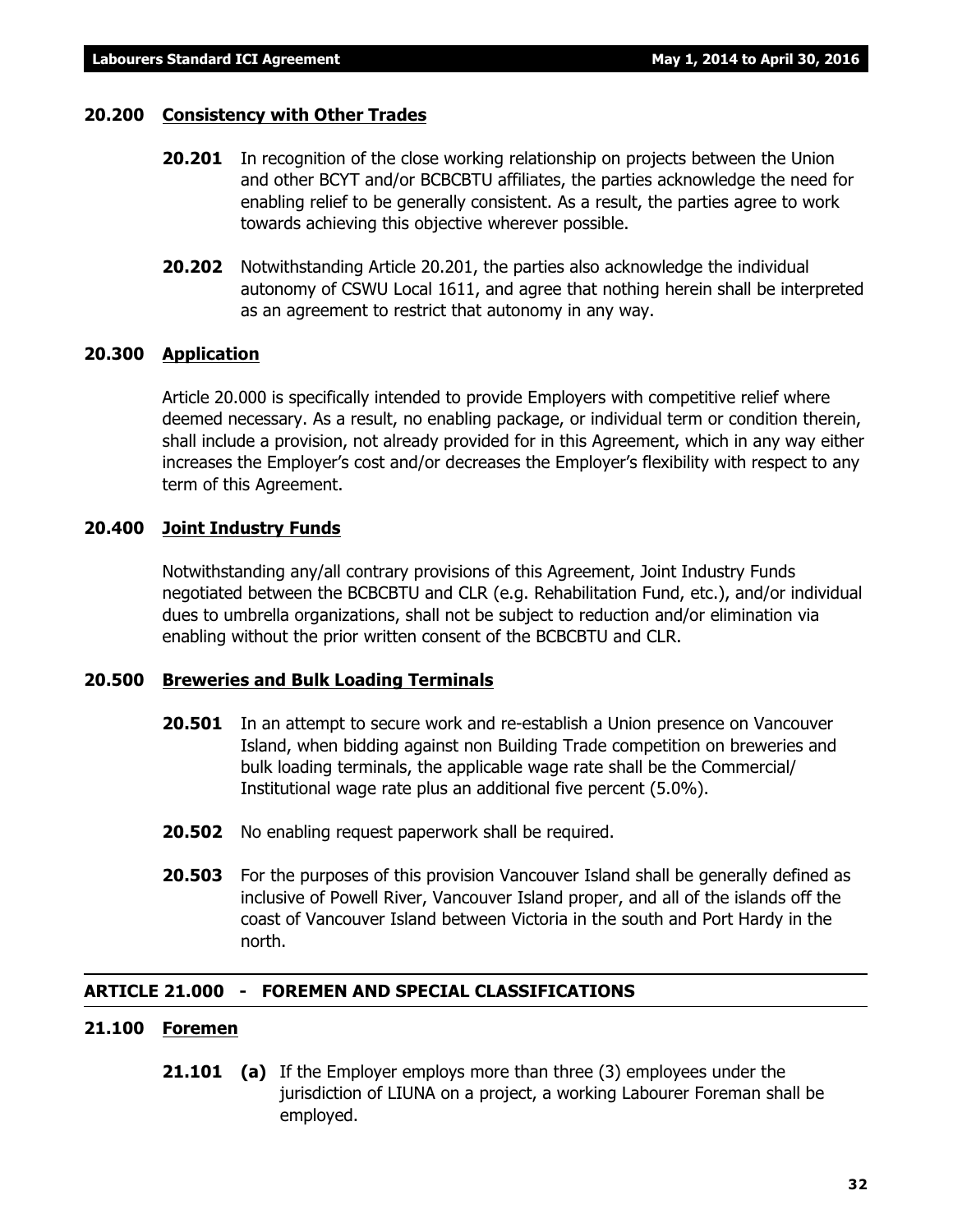- **(b)** If the Employer employs more than six (6) employees under the jurisdiction of LIUNA on a project, a non working Labourer Foreman shall be employed.
- **(c)** If the Employer employs more than fifteen (15) employees under the jurisdiction of LIUNA on a project, both a working Labourer Foreman and a non working Labourer Foreman shall be employed.
- **21.102** A Labourer Foreman shall be a member of the Union and shall be paid a premium of fifteen percent (15%) over and above the highest classification being supervised. Refer to Schedules "A", "C", "D" and "E" attached hereto.

#### **21.200 Work Assignments**

Employees shall only be given work assignments by their immediate Labourer Foreman. Employees assigned to work under other trade Foremen shall take orders from such trade Foremen until they are returned to, or reassigned by, their respective Labourer Foreman.

#### **21.300 Driller Helper**

- **21.301** One (1) Driller Helper shall be assigned to every Air Trac or Tank Drill working alone. Notwithstanding the foregoing, one (1) Driller Helper shall also be assigned to every two (2) machines where the machines are working together.
- **21.302** A Driller shall not regularly be required to perform work normally done by a Driller Helper.

#### **21.400 Helicopters**

In the event that a helicopter is used by the Employer during the course of construction, an employee shall be paid wages in the manner following:

- **21.401** An employee who, during the course of a day, is to work directly with a helicopter and whose work during that day requires him to work on the ground, shall for that day be paid a premium in accordance with Schedules "A", "C", "D" and "E" attached hereto. Such premium shall be payable for a minimum of four (4) hours per day.
- **21.402 (a)** The words, "to work directly with a helicopter" contained in Article 21.401 shall be deemed to apply only to an employee expressly and specifically directed to perform work simultaneously, and in conjunction with, the use of a helicopter at his station of work. Nothing in Article 21.401 shall be construed or interpreted in such manner as will entitle an employee to claim helicopter premiums for any other work performed on materials subsequently carried by helicopter, or for work in advance of, or preparatory to, operations subsequently performed with the use of a helicopter.
	- **(b)** Any employee who, during the course of a day, is not required to work with a helicopter, but who is transported on the project by helicopter, shall also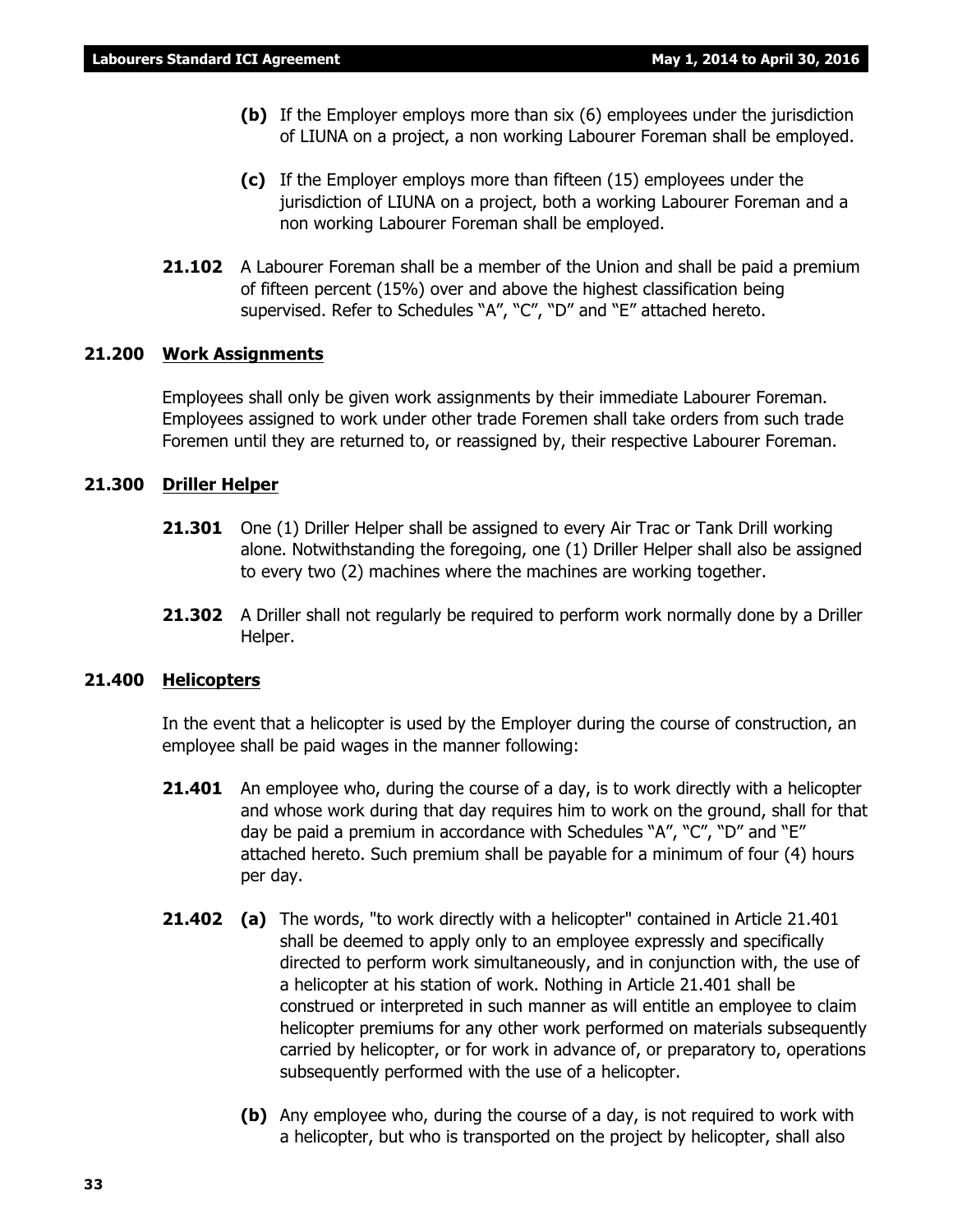not be entitled to the above premium.

#### **21.500 Carpenter Helper**

A Carpenter Helper shall perform the work jurisdiction of the labourer. Such work shall include the movement of material and equipment on installation and removal, including helping, assisting, or tendering carpenters and their apprentices, including the handling, rigging, and signalling of form work and other material being moved around the site from the drop point to Employer's designated stockpile.

#### **21.600 Concrete Specialist**

Refer to Article 3.102.

#### **SIGNATURE OF PARTIES**

Dated this  $8<sup>th</sup>$  day of April, 2015. Dated this  $9<sup>th</sup>$  day of April, 2015.

Signed on behalf of: Signed on behalf of:

Construction Labour Relations Construction and Specialized Association of BC Workers' Union Local 1611

 *Clyde H. Scollan Mark Olsen*

 *R. R. Lashin M. Alvernaz*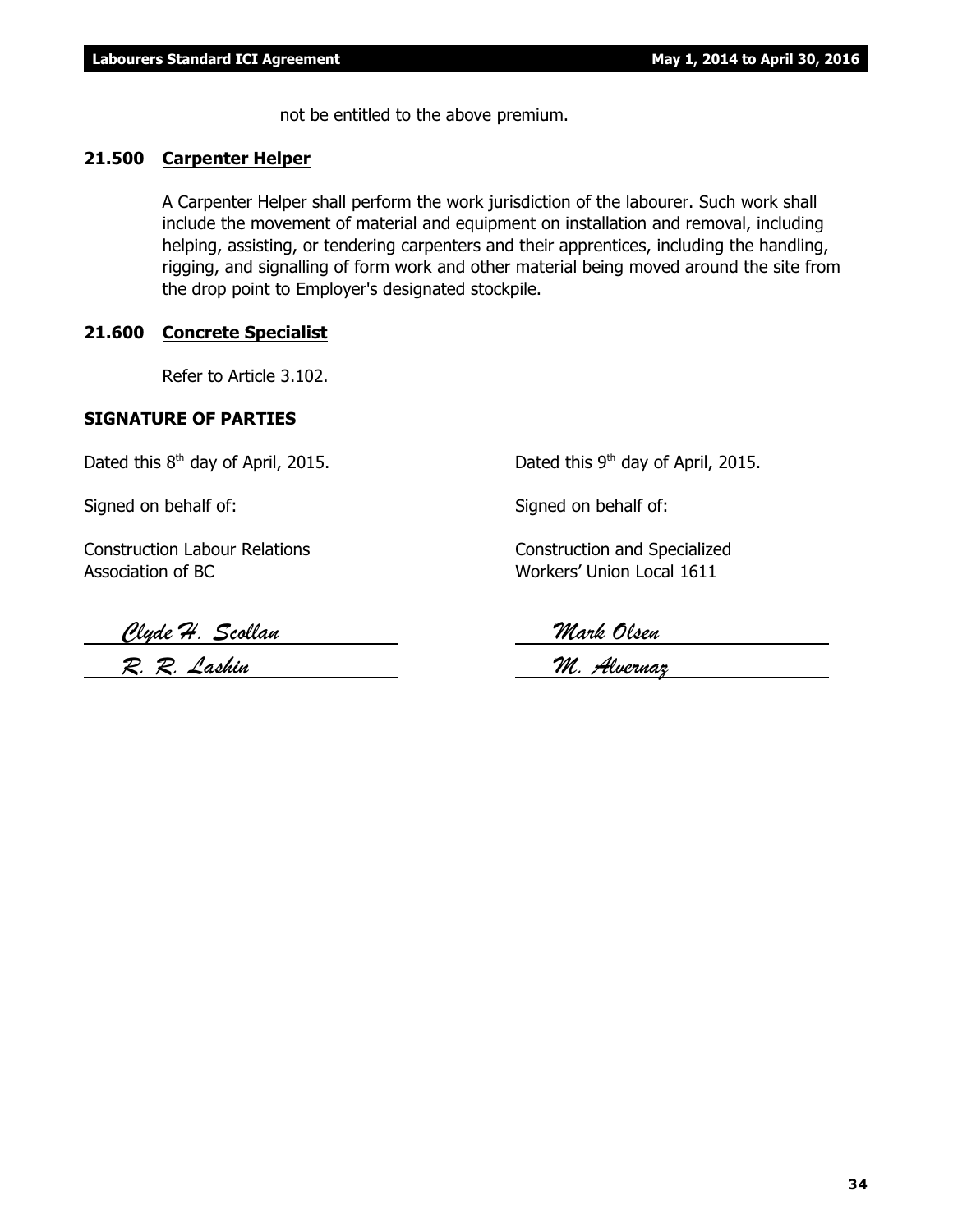#### **UNDERGROUND ADDENDUM PAGE 1 OF 3**

This Underground Addendum (the "U/G Addendum") shall be appended to the Labourers Standard ICI Agreement, and shall form a part thereof.

### **A. Application**

The terms and conditions contained within the U/G Addendum shall apply to work performed on underground projects only.

### **B. Wages and Premiums**

- **1.** On underground projects, the Employer shall pay wages, including premiums if applicable, in accordance with Schedule "B" attached hereto.
- **2.** In the event the otherwise applicable wage schedule does not include the otherwise applicable underground employee classification, then any employee(s) who works any portion of either the first half and/or second half of his shift underground shall receive a ten percent (10%) premium over and above the otherwise applicable hourly wage rate for the entire first half and/or second half of such shift.

### **C. Hours of Work and Shifts**

Effective May 1, 2014, Article 5.100 (Regular Hours) and Article 5.300 (Shifts) of the Agreement shall apply to all work performed in accordance with the U/G Addendum. Notwithstanding the foregoing and/or any/all contrary provisions of the Agreement, all hours on all shifts shall be payable "portal to portal" at the otherwise applicable hourly wage rate (i.e. meal breaks shall be paid). Be advised that the foregoing provisions have been enabled into place for the duration of the Agreement. Such provisions replace/supercede, in their entirety, the previously existing provisions of item C. of the U/G Addendum. Refer to item E. of the parties' March 5, 2014 Blanket Enabling Letter of Understanding (LOU) for further details and/or interpretation clarification.

### **D. Meals and Rest Breaks**

Appendix "C" shall not apply on underground projects.

- **1.** On underground projects meals shall be eaten on the Employer's time, and meal breaks shall be scheduled at the end of the first half shift.
- **2.** It shall not be considered a violation of the U/G Addendum for employees to drink tea or coffee no more than twice in a working shift at such employee's own station. The Employer shall supply sufficient tea, coffee, cream, and sugar at the meal break to allow an employee to fill his thermos at the meal break, as well as receive meal period coffee.
- **3.** Where camps are maintained on tunnels, shafts, and raise work, the Employer shall supply hot soup at the meal break.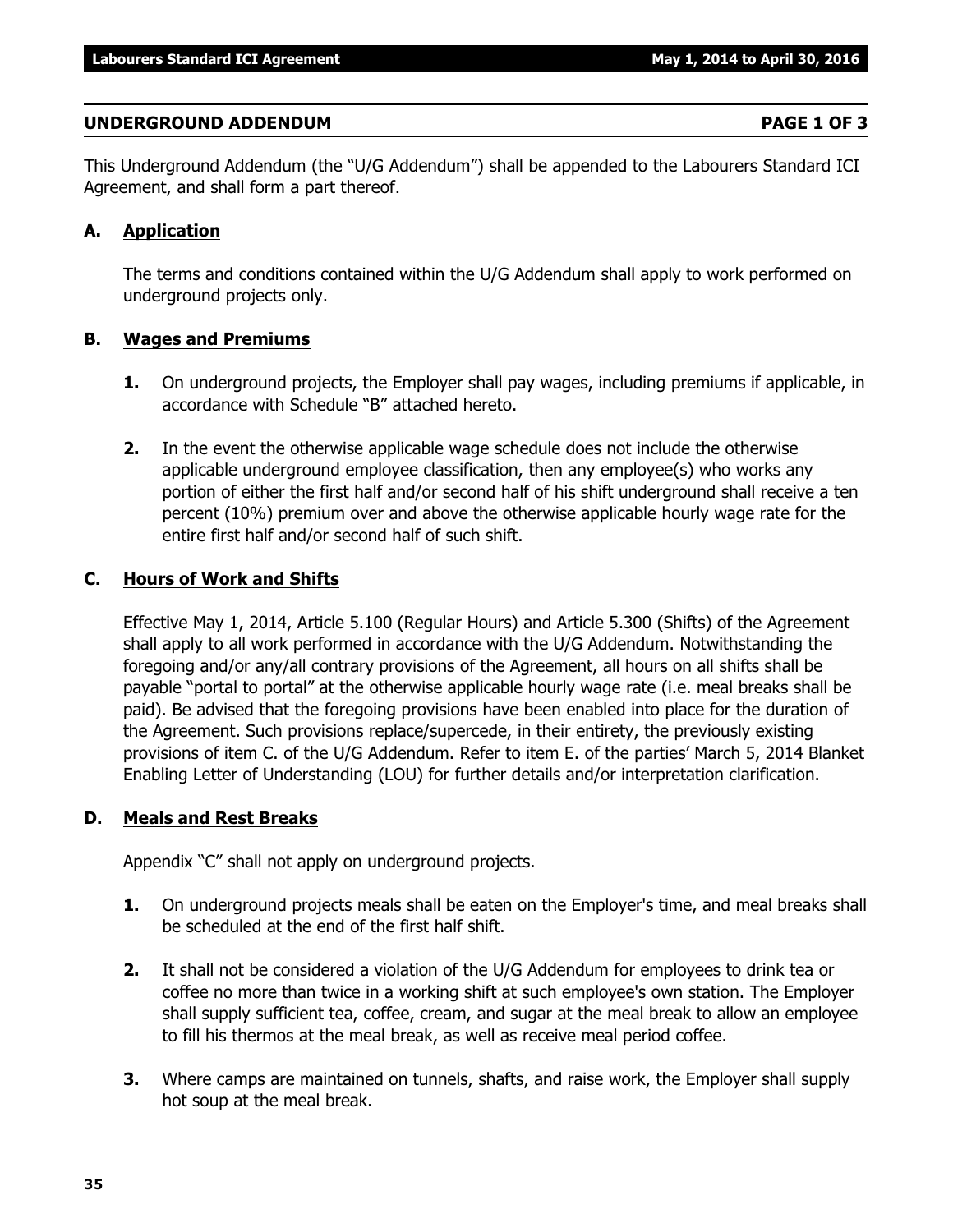#### **UNDERGROUND ADDENDUM PAGE 2 OF 3**

#### **E. Safety Miner**

- **1.** One (1) employee on each shift shall be designated the Safety Miner, and such Safety Miner shall have at least five (5) years experience as a Miner who possesses a valid Mine Rescue certificate and a WSBC recognized First Aid ticket.
	- **a.** Safety Miners shall be responsible for monitoring air quality data.
	- **b.** Safety Miners shall be responsible for ensuring members of his crew use the proper protective equipment. Violations shall be reported to his supervisor.
	- **c.** At least one (1) Safety Miner shall be a member of the Safety Committee.
	- **d.** Safety Miners shall report unsafe working procedures, unsafe equipment, and violations of the WSBC regulations to the Safety Committee.
	- **e.** Safety Miners shall not be discriminated against for responsibly performing his duties.
- **2.** On tunnel work, classifications not listed in Schedule "B" attached hereto shall be paid ten percent (10%) above the otherwise applicable surface rate.
- **3.** At least one (1) Chucktender shall be employed for every two (2) drills.
- **4.** All drilling operations shall be supervised by a Shift Boss.
- **5.** Where new types of drilling equipment are introduced, the Union or the Employer may request that rates for such new equipment be negotiated. In the event of disagreement, the question of rate to be paid shall be referred to Arbitration.

#### **F. Special Conditions**

#### **1. Smoke Time**

- **a.** Smoke time shall be determined by the conditions (i.e. weather, wind, ventilation, etc.) which exist at the particular time of blasting.
- **b.** After blasting operations, work shall be resumed at the discretion of the Shift Boss, however a minimum of ten (10) minutes smoke time shall be allowed.
- **c.** Any grievance arising from smoke clearing time shall be referred to a grievance committee consisting of equal representation from the Union and the Employer. If necessary, consultation shall be held with the person or committee responsible for safety.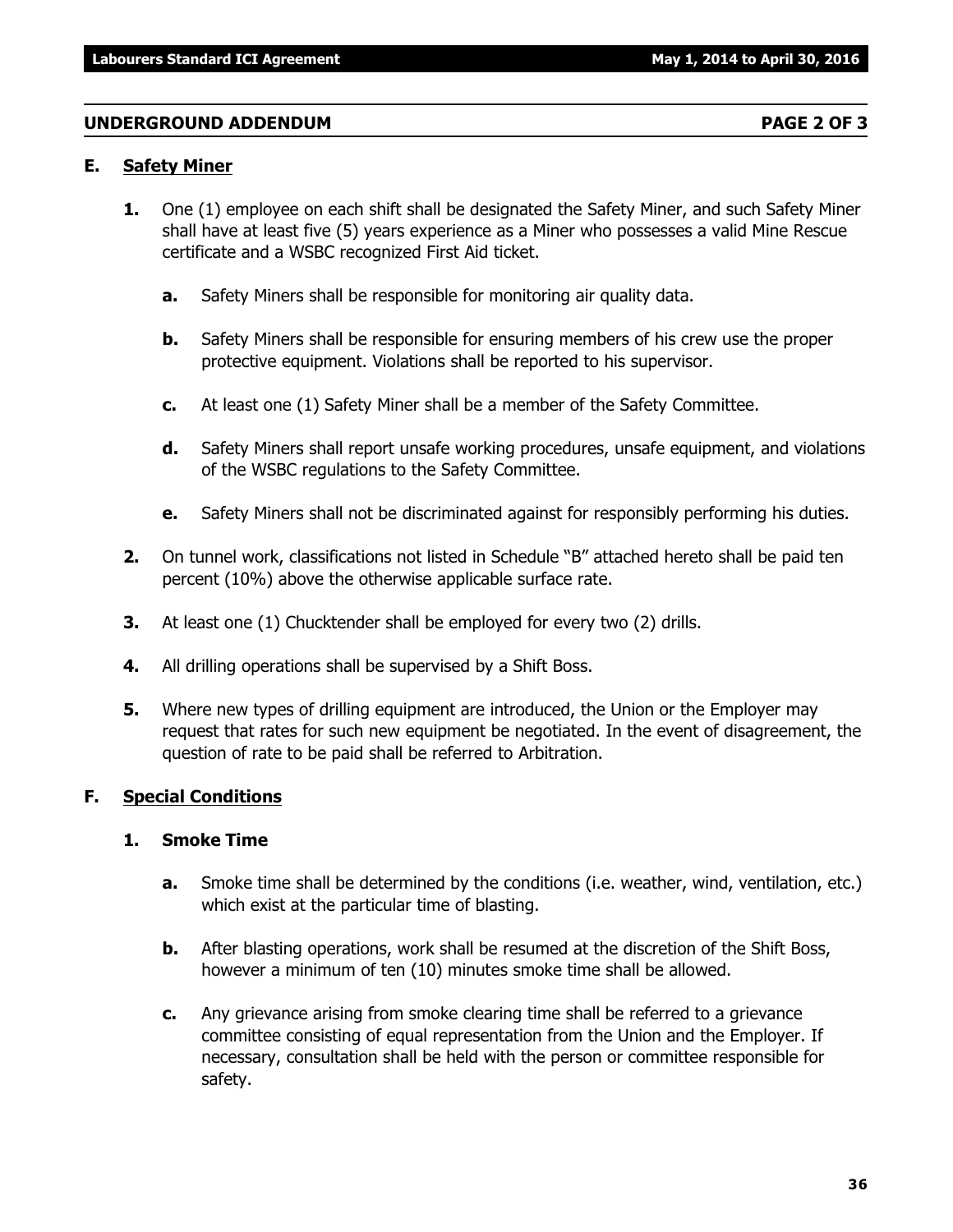#### **UNDERGROUND ADDENDUM PAGE 3 OF 3**

#### **2. Clothing**

- **a.** Rubber boots, rubber clothing, rubber gloves, and where necessary, ear muffs or equivalent, shall be issued by the Employer at no cost to the employee. However, in the event such items are not returned to the Employer in reasonable condition at the time of the employee's termination of employment, or very shortly thereafter, the cost of such items may be deducted by the Employer from any monies owing to the employee.
- **b.** If replacement of slickers, rubber boots and/or rubber gloves is required due to excessive wear or accident on the job, the Employer shall supply a replacement to the employee at no cost.

#### **3. Dry Rooms**

Heated dry rooms, complete with showers, shall be provided. There shall be at least one (1) showerhead for every three (3) employees on any one (1) shift, and sufficient hot water shall be provided so that every employee shall be able to take a hot shower. Soap and hand cleaner shall be supplied in the dry rooms. The size and requirements of the dry room shall be agreed upon at a pre-tender and/or pre-job conference.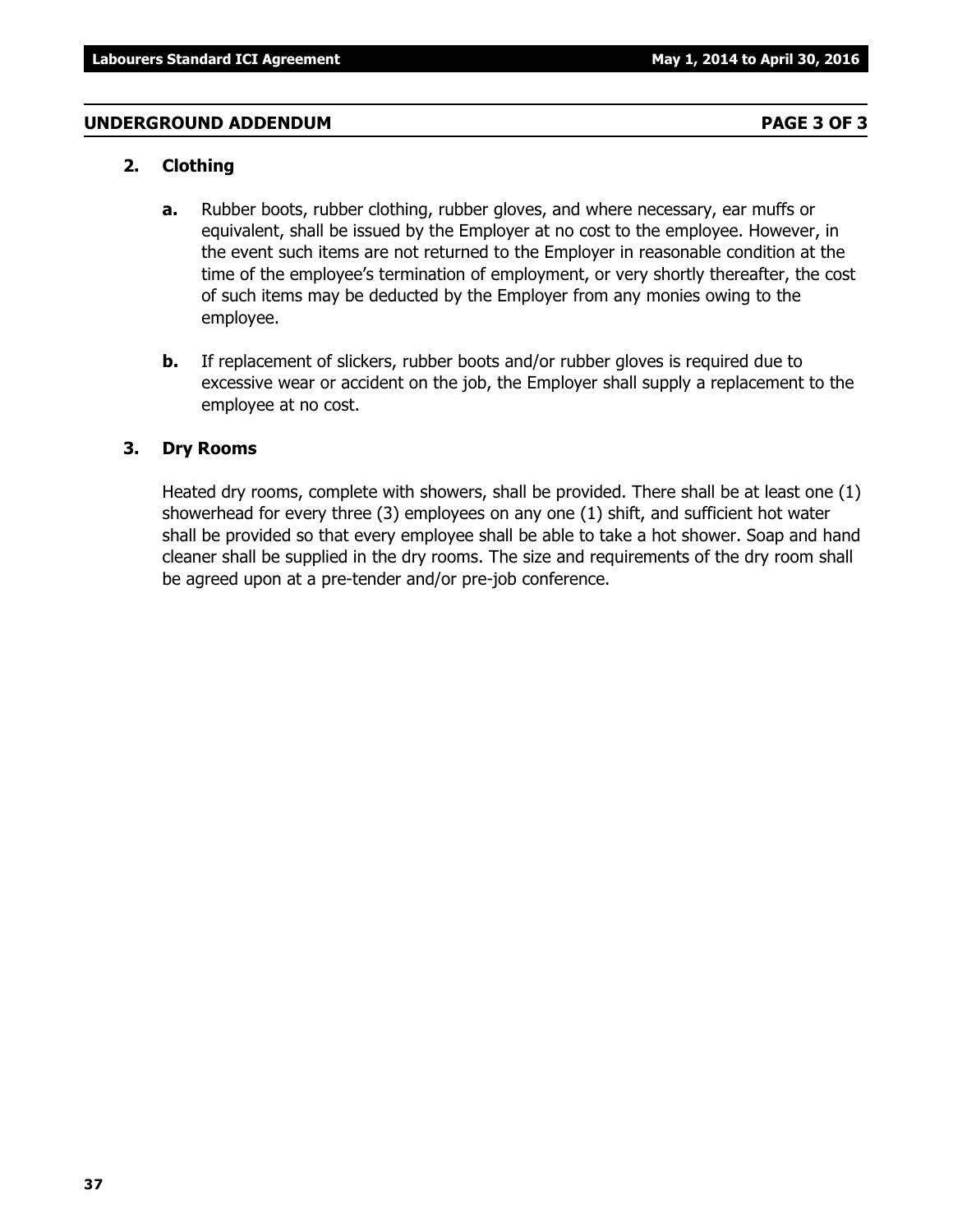### **COMMERCIAL/INSTITUTIONAL ADDENDUM PAGE 1 OF 4**

This Commercial/Institutional Addendum (the "C/I Addendum") shall be appended to the Labourers Standard ICI Agreement, and shall form a part thereof.

### **A. Application - General**

- **1.** The provisions of the C/I Addendum shall supercede any/all contrary application and/or interpretation of the Labourers Standard ICI Agreement (the "Agreement"). All provisions of the Agreement not otherwise modified herein shall remain in full force and effect.
- **2.** The provisions of the C/I Addendum are intended to:
	- **a.** facilitate the recovery of lost markets, and
	- **b.** foster the employment of Union members in economically viable businesses, and
	- **c.** encourage cooperative participation between the signatory employers and the Union in resolving workplace issues, adapting to changes in the economy, developing workforce skills and developing a workforce and a workplace that promotes productivity,

by way of advancing the competitive position of signatory employers within the commercial and institutional market sectors.

**3.** The C/I Addendum shall govern only commercial/institutional work which is within the work jurisdiction of the labourers and which is being performed by bargaining unit members who are employees of a signatory CLR member employer that performs commercial/institutional work.

### **B. Application - Lower Mainland/Fraser Valley**

Unless otherwise mutually agreed by the parties, in writing, all work performed within the Lower Mainland/Fraser Valley shall be governed by the C/I Addendum, other than work performed on an industrial project(s) where all employers that were legitimately competing for the available work are signatory with a BCBCBTU affiliate union(s).

### **C. Subcontracting**

- **1.** The Employer may contract out work where the Employer:
	- **a.** cannot perform the work in a manner that is competitive in terms of cost, or quality, or within required time limits, or
	- **b.** the prime contract requires the contractor to accept the lowest qualified tender price for any/all subcontracted work.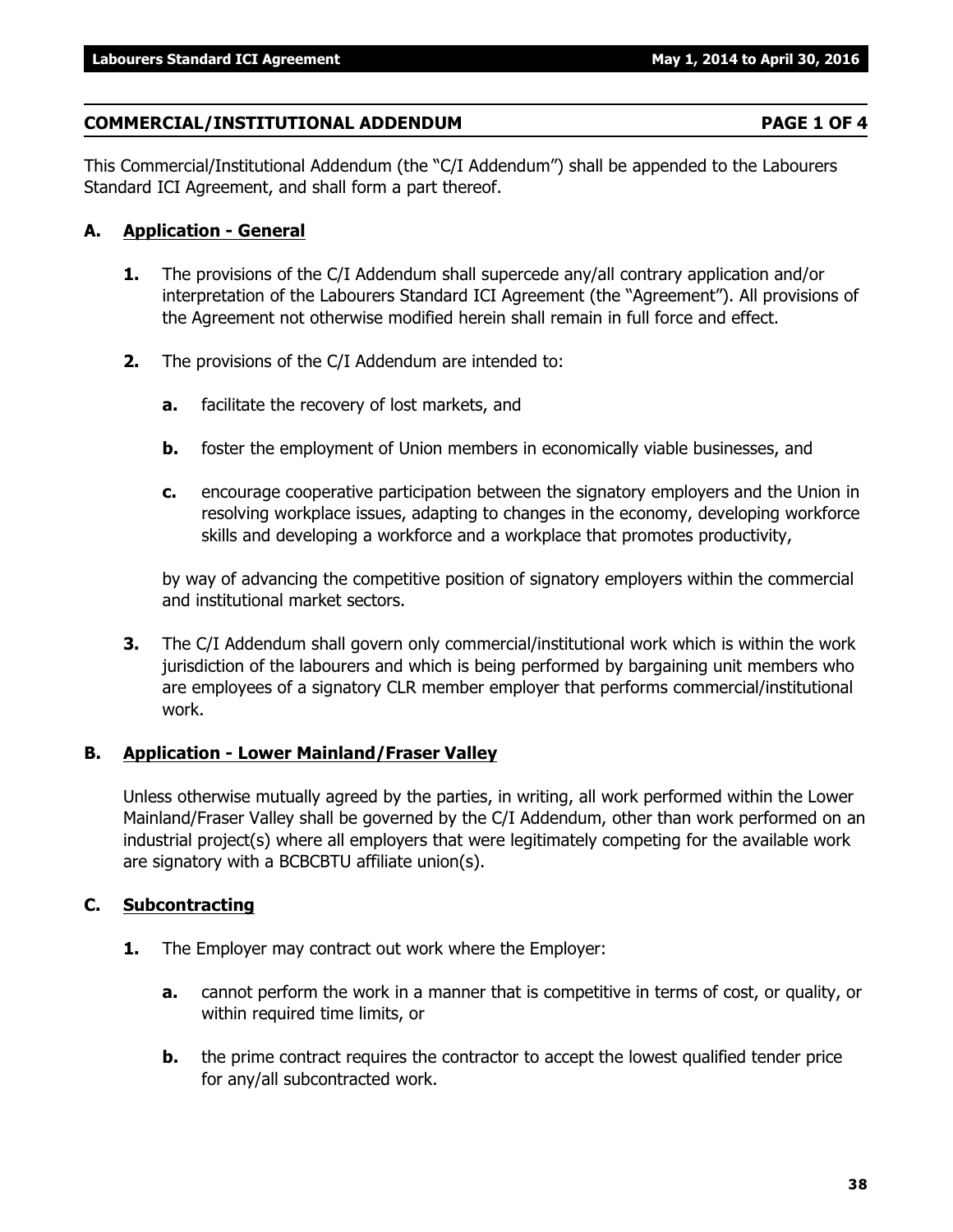### **COMMERCIAL/INSTITUTIONAL ADDENDUM PAGE 2 OF 4**

- **c.** In order to provide a measure of protection and to address the Union's legitimate concern regarding the potential impact of this provision, the parties agree that a monitoring or review mechanism should be put in place. To that end, Mr. Ready will retain jurisdiction to monitor the effect of this provision and to review the situation prior to the end of this collective agreement. Mr. Ready to determine the nature of that process and retain the jurisdiction to take any necessary or appropriate steps which the circumstances may require.
- **2. a.** Notwithstanding item C.1., no Employer shall subcontract work which is within the work jurisdiction of the labourer to any contractor that is not signatory with the Union if such subcontracted work is to be performed on either an AHC/CHC project(s), and/or a project(s) which is governed by a Project Labour Agreement.
	- **b.** Notwithstanding item C.1., no Employer shall subcontract work which is within the work jurisdiction of the labourer unless such contractor has both a valid CRA business number and is duly registered with WSBC.

### **D. Wages and Premiums**

- **1.** The schedules of minimum straight time hourly wage rates as provided for within Schedules "D" and "E" of the Agreement shall apply to all work performed in accordance with the C/I Addendum.
- **2.** The schedules of Employer contributions and employee deductions as provided for within the applicable Schedule "F" attached hereto shall apply to all work performed in accordance with the C/I Addendum. All Employer contributions and employee deductions shall be calculated on the basis of hours worked.

### **E. Metro Travel Premium**

The payment of a metro travel premium was discontinued on commercial/institutional projects effective August 16, 1995.

### **F. Statutory Holidays**

The Friday before Labour Day may be floated and the day therefore worked at straight time rates, with an alternate day scheduled to be taken off as mutually agreed between the Employer and the employee. Refer also to Appendix "E".

### **G. Shifts**

### **1. Scheduling of Shifts**

The Employer may schedule an afternoon and/or night shift if/as required. It shall not be necessary for there to be a day shift in order for there to be an afternoon shift and/or a night shift. Nor shall it be necessary to maintain an afternoon shift and/or night shift for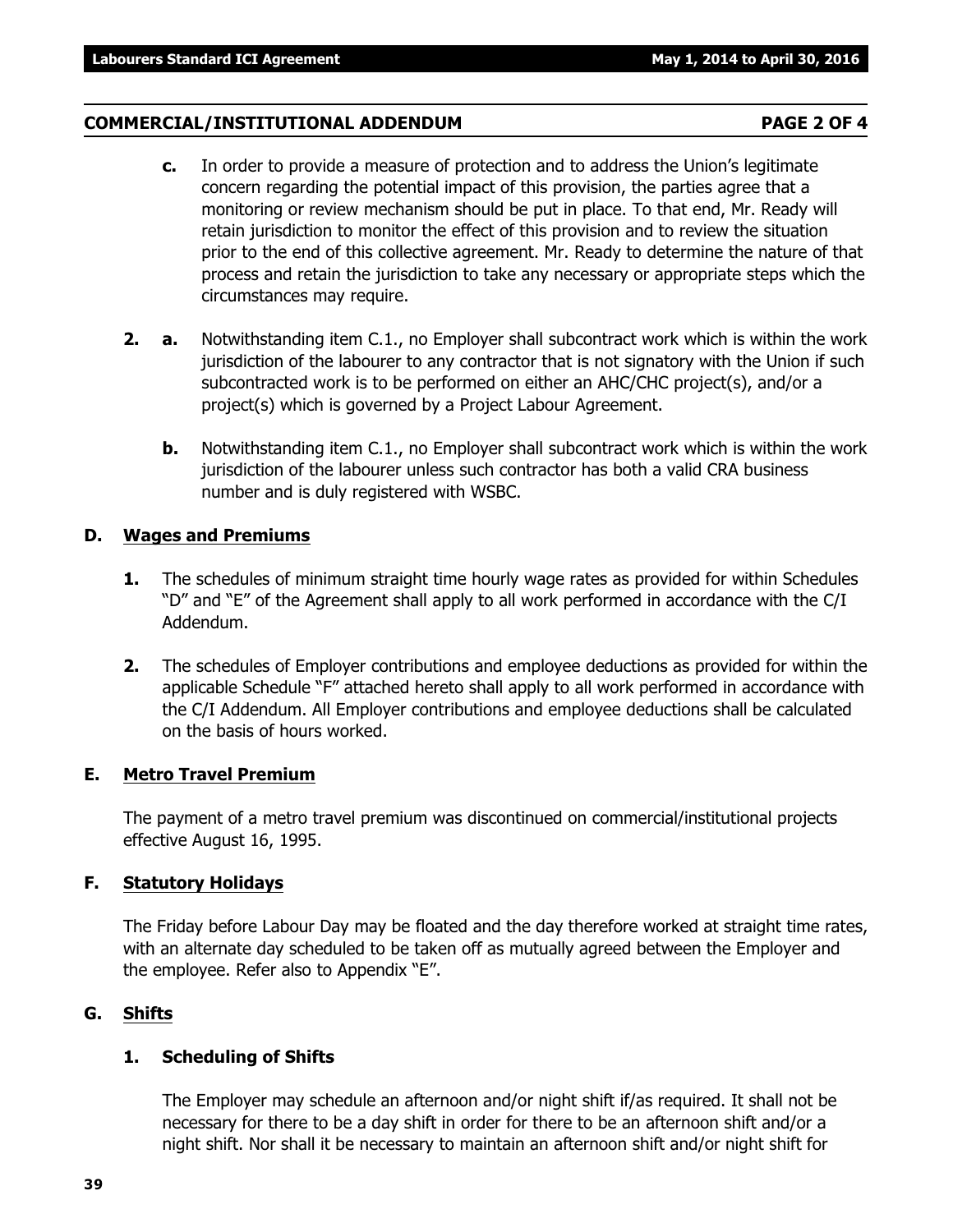### **COMMERCIAL/INSTITUTIONAL ADDENDUM PAGE 3 OF 4**

consecutive days in order to constitute such a shift.

### **2. Shift Premiums**

The Employer shall pay a shift premium over and above the otherwise applicable minimum straight time hourly wage rate to any employee who is employed on an afternoon or night shift. Such shift premium shall be paid on straight time hours only in accordance with the following schedule.

- Day Shift No shift premium.
- Afternoon Shift The applicable minimum straight time hourly wage rate shall be increased by eight percent (8%) for each hour worked on any shift which commences at any time after 10:00 am but on or before 8:30 pm. Second and subsequent meal breaks shall not be considered as hours worked.
- Night Shift The applicable minimum straight time hourly wage rate shall be increased by seventeen percent (17%) for each hour worked on any shift which commences at any time after 8:30 pm but on or before 1:00 am. Second and subsequent meal breaks shall not be considered as hours worked.

Overtime on afternoon and night shifts shall be payable for all hours of work performed in excess of eight (8) hours per shift.

### **H. Out of Town Projects**

When a non local resident employee is employed on an out-of-town project, the Employer shall supply an "employer supplied room plus daily meal allowance" or, with the mutual agreement of such employee, shall pay a daily "living out allowance" in lieu thereof. The terms of both daily travel as well as initial and terminal travel which shall apply to a non local resident employee on an out-of-town project shall be established on a project by project basis. Such terms shall be mutually agreed upon, in writing, by the Employer and the non local resident employee prior to the commencement of travel. Employers are advised that if such mutual agreement, in writing, cannot be provided to the Union within one (1) week of request, the industrial standards for daily travel and initial and terminal travel shall apply.

### **I. Hours of Work and Overtime**

**1.** Any work hours under the forty (40) hour weekly maximum missed during the regular work week may be made up on a Saturday at straight time upon mutual agreement between the employee(s) and Employer. When all employees on the crew are sent home on the same day, they shall be provided the same opportunity to work Saturday at straight time, although each employee shall retain the right to decline such opportunity.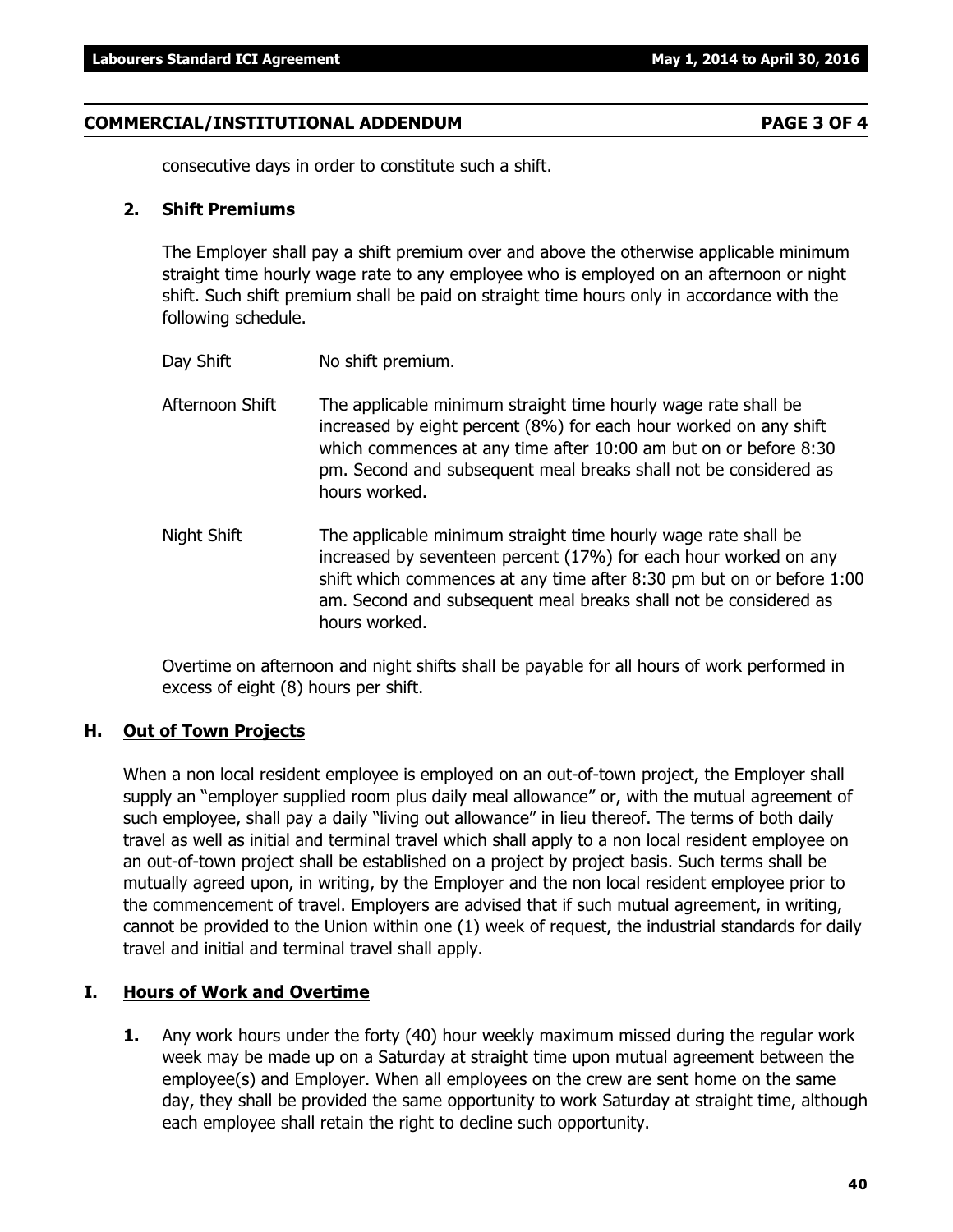#### **COMMERCIAL/INSTITUTIONAL ADDENDUM PAGE 4 OF 4**

- **2.** The starting and stopping time on a project may be varied by a maximum of two (2) hours earlier or later than the otherwise required start time of the shift upon mutual agreement of the Employer and the majority of CSWU Local 1611 members employed on such project. The starting time of the employees shall be from the designated lockup at ground level or one (1) level either up or down from ground level.
- **3. a.** On a regular work week, the first eight (8) hours of overtime on Saturdays shall also be paid at one and one-half  $(1\frac{1}{2})$  times the otherwise applicable straight time hourly wage rate. On a compressed work week, the first ten (10) hours of overtime worked on the Friday of a Monday through Thursday compressed work week, or on the Monday of a Tuesday through Friday compressed work week, shall be payable at one and one-half (1½) times the otherwise applicable straight time hourly wage rate.
	- **b.** On a compressed work week, the first ten (10) hours of overtime worked on the Friday of a Monday through Thursday compressed work week, or on the Monday of a Tuesday through Friday compressed work week, shall be payable at one and one-half (1½) times the otherwise applicable straight time hourly wage rate. The first eight (8) hours of overtime worked on a Saturday shall be payable at one and one-half (1½) times the otherwise applicable straight time hourly wage rate. All other overtime hours, including all hours worked in excess of ten (10) hours per day, all hours worked in excess of eight (8) hours on a Saturday, and all hours worked on Sundays and statutory holidays, shall be payable at two (2) times the otherwise applicable straight time hourly wage rate.

#### **J. Hiring and Dispatch**

- **1.** After there are four (4) labourers cleared through the dispatch system to a specific commercial/institutional project, the Employer may exercise the option to obtain employees elsewhere, it being understood that employees so hired shall meet the Union qualifications and shall posses the skills, ability and expertise to perform the available work.
- **2.** Refer to Appendix "A" for details regarding the hiring and employment of an Apprentice Labourer.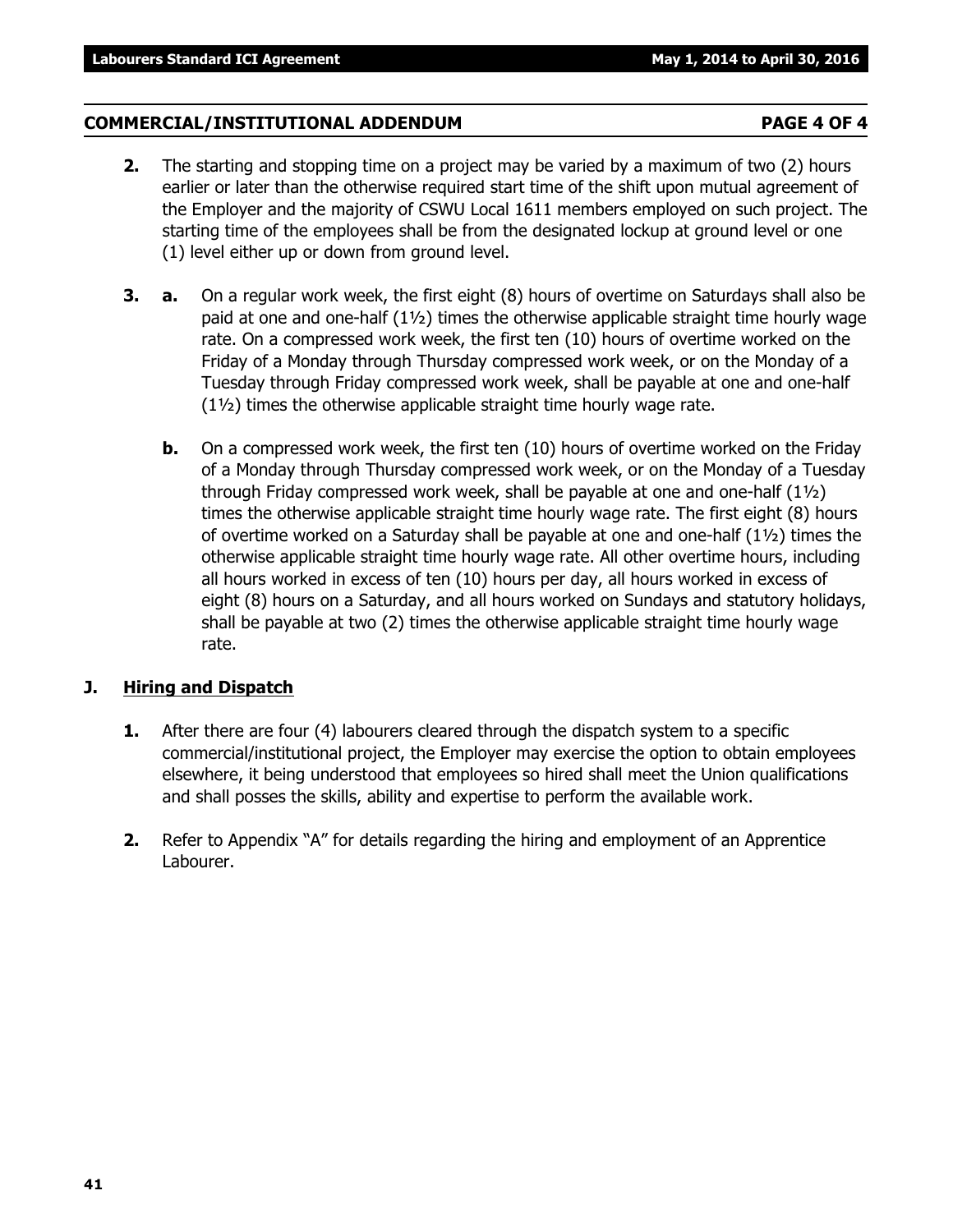#### **SCHEDULE "A" - INDUSTRIAL PROJECTS MINIMUM STRAIGHT TIME HOURLY WAGE RATES, PREMIUMS AND EMPLOYEE CLASSIFICATIONS**

|           | <b>Construction Craft Labourers</b>                                                                                                                                                                      | May 1,<br>2014 | May 1,<br>2015 | April 1,<br>2016 |  |  |  |
|-----------|----------------------------------------------------------------------------------------------------------------------------------------------------------------------------------------------------------|----------------|----------------|------------------|--|--|--|
| $\bullet$ | watchman, flagman, rodman, chainman, stakeman, confined space entry<br>monitor, gas tester, and spark watchman                                                                                           | \$33.33        | \$34.23        | \$35.13          |  |  |  |
| $\bullet$ | labourer, signalman, dumpman, swamper, pumptender, cement power<br>buggy, grinder, mixer (under 1 yard), timberman, grademan, and power and<br>electric tool operator                                    | \$33.60        | \$34.50        | \$35.40          |  |  |  |
| $\bullet$ | bobcat loader, instrument man - utility 1, caulked and cemented joint tile and<br>pipelayer, manholer, concrete saw, heat fusion machine, jackhammer, and<br>hydro broom (under 1,000 psi) (wet and dry) | \$33.88        | \$34.78        | \$35.68          |  |  |  |
| $\bullet$ | signalman hook-up, vibrator, instrument man - utility 2, fallers on clearing,<br>hydro broom (over 1,000 psi) (wet and dry), and 6" vibrator (when used by<br>hand)                                      | \$34.15        | \$35.05        | \$35.95          |  |  |  |
| $\bullet$ | first aid attendant level 2                                                                                                                                                                              | \$34.26        | \$35.16        | \$36.06          |  |  |  |
| $\bullet$ | first aid attendant level 2 with transportation endorsement                                                                                                                                              | \$34.37        | \$35.27        | \$36.17          |  |  |  |
| $\bullet$ | first aid attendant level 3                                                                                                                                                                              | \$34.48        | \$35.38        | \$36.28          |  |  |  |
| ٠         | concrete specialist                                                                                                                                                                                      | \$36.60        | \$37.50        | \$38.40          |  |  |  |
|           | <b>Apprentice Labourers</b>                                                                                                                                                                              |                |                |                  |  |  |  |
|           | • refer to Appendix "A" - Apprentice Labourer Program (particularly parts A and C)                                                                                                                       |                |                |                  |  |  |  |
|           | <b>Premiums</b>                                                                                                                                                                                          |                |                |                  |  |  |  |
|           | foreman premium<br>(noughbo ayar and about high set elsesification hoing ayarniced)                                                                                                                      | 15%            | 15%            | 15%              |  |  |  |

| (payable over and above highest classification being supervised) | 13.J / U | 137 U  | 131 I U |
|------------------------------------------------------------------|----------|--------|---------|
| • caisson premium (payable below twenty-five (25) feet)          | \$0.50   | \$0.50 | \$0.50  |
| • swing stage premium (payable above twenty-five (25) feet)      | \$0.40   | \$0.40 | \$0.40  |
| • helicopter premium (refer to Article 21.400)                   | 25%      | 25%    | 25%     |
| • annual vacation and statutory holiday pay                      | 12%      | 12%    | 12%     |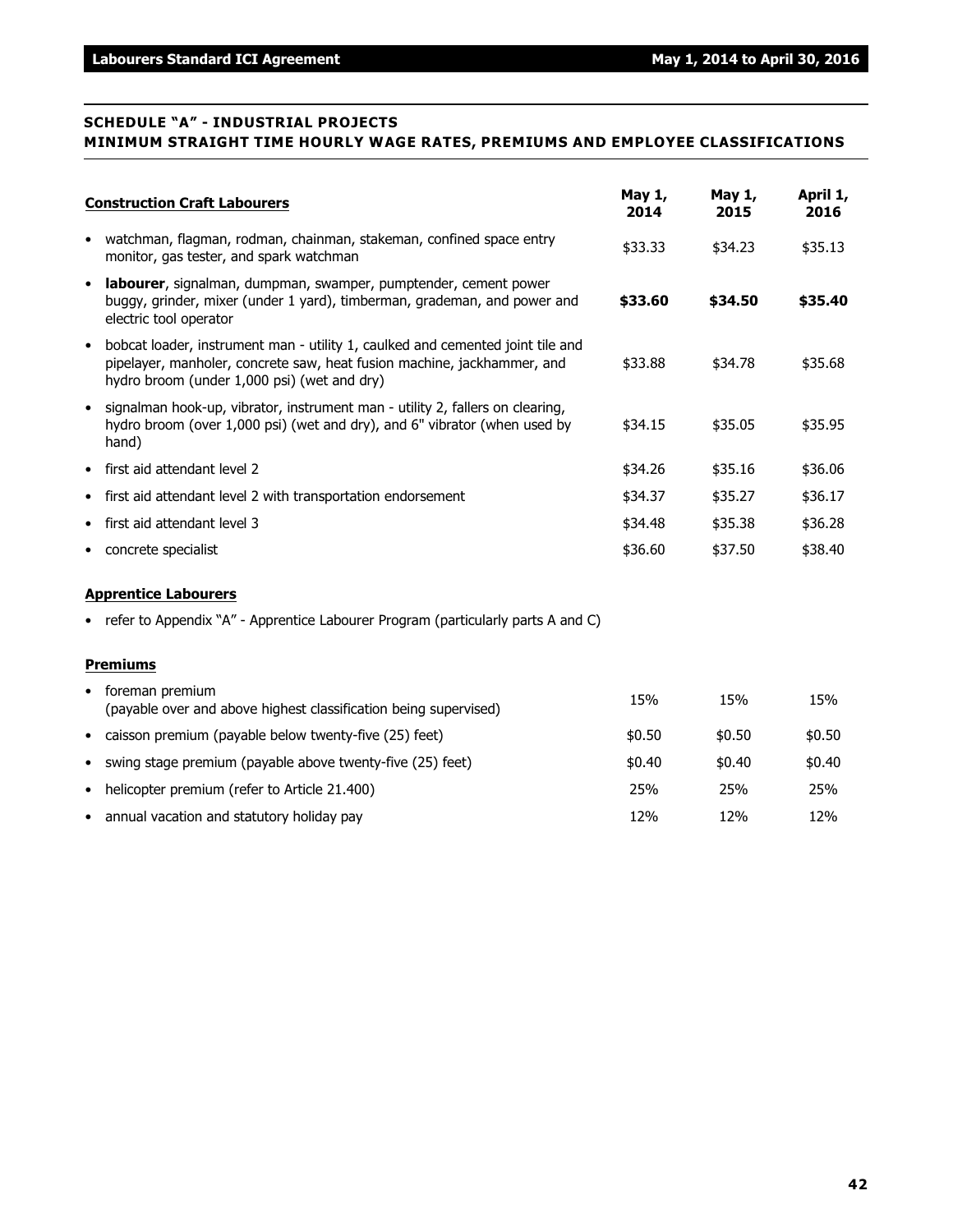#### **SCHEDULE "B" - UNDERGROUND PROJECTS MINIMUM STRAIGHT TIME HOURLY WAGE RATES, PREMIUMS AND EMPLOYEE CLASSIFICATIONS**

| <b>Construction Craft Labourers</b> |                                                                                                                                                                                                                                                                                                                                                       | May 1,<br>2014 | May 1,<br>2015 | April 1,<br>2016 |
|-------------------------------------|-------------------------------------------------------------------------------------------------------------------------------------------------------------------------------------------------------------------------------------------------------------------------------------------------------------------------------------------------------|----------------|----------------|------------------|
| $\bullet$                           | labourer                                                                                                                                                                                                                                                                                                                                              | \$35.77        | \$36.67        | \$37.57          |
| $\bullet$                           | chucktender, switchman, trackman, skiptender, miner, timberman,<br>powderman, form cleaner, form setter, tunnel maintenance (miner carrying<br>out repairs to timbering, etc.), mucking machine operator, lhd operator, tram<br>operator, raise miner, shaftman, shaft maintenance, clam man, and raise<br>borer (robbins, dresser and similar types) | \$36.52        | \$37.42        | \$38.32          |
| $\bullet$                           | shaft leader                                                                                                                                                                                                                                                                                                                                          | \$38.18        | \$39.08        | \$39.98          |
| ٠                                   | shaft boss                                                                                                                                                                                                                                                                                                                                            | \$39.18        | \$40.08        | \$40.98          |
|                                     | <b>Apprentice Labourers</b>                                                                                                                                                                                                                                                                                                                           |                |                |                  |
|                                     | • refer to Appendix "A" - Apprentice Labourer Program (particularly parts A and C)                                                                                                                                                                                                                                                                    |                |                |                  |
|                                     | <b>Premiums</b>                                                                                                                                                                                                                                                                                                                                       |                |                |                  |
|                                     | • safety miner premium<br>(payable over and above otherwise applicable classification)                                                                                                                                                                                                                                                                | \$1.00         | \$1.00         | \$1.00           |
|                                     | • annual vacation and statutory holiday pay                                                                                                                                                                                                                                                                                                           | 12%            | 12%            | 12%              |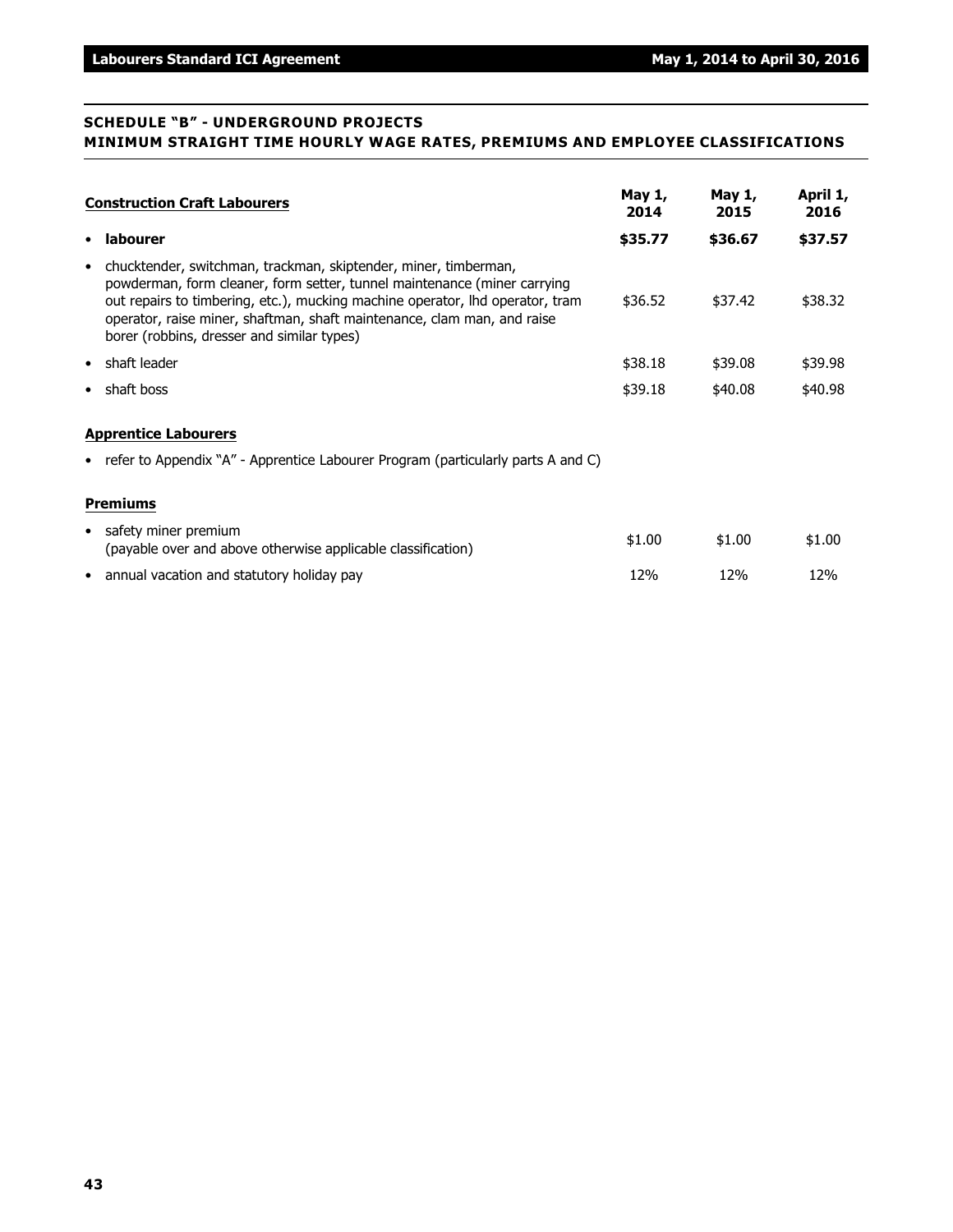#### **SCHEDULE "C" - INDUSTRIAL PROJECTS - DRILLING, BLASTING, SHORING MINIMUM STRAIGHT TIME HOURLY WAGE RATES, PREMIUMS AND EMPLOYEE CLASSIFICATIONS**

| <b>Construction Craft Labourers</b>                                                                         | May 1,<br>2014 | May 1,<br>2015 | April 1,<br>2016 |
|-------------------------------------------------------------------------------------------------------------|----------------|----------------|------------------|
| driller helper, and assistant diamond driller<br>٠                                                          | \$31.81        | \$32.71        | \$33.61          |
| labourer<br>$\bullet$                                                                                       | \$33.60        | \$34.50        | \$35.40          |
| pneumatic driller (airleg, jackhammer types, etc.), groutman (headerman),<br>$\bullet$<br>and gunite potman | \$34.15        | \$35.05        | \$35.95          |
| gunite and grout gunite nozzleman, and air trac (all models)<br>$\bullet$                                   | \$34.43        | \$35.33        | \$36.23          |
| diamond driller, and tank driller<br>$\bullet$                                                              | \$34.70        | \$35.60        | \$36.50          |
| high scaler<br>$\bullet$                                                                                    | \$34.98        | \$35.88        | \$36.78          |
| rotary driller (air or hydraulic - under 6")<br>$\bullet$                                                   | \$35.53        | \$36.43        | \$37.33          |
| powderman (with certificate)<br>$\bullet$                                                                   | \$35.80        | \$36.70        | \$37.60          |
| <b>Apprentice Labourers</b>                                                                                 |                |                |                  |
| • refer to Appendix "A" - Apprentice Labourer Program (particularly parts A and C)                          |                |                |                  |
| <b>Premiums</b>                                                                                             |                |                |                  |
| • foreman premium<br>(payable over and above highest classification being supervised)                       | 15%            | 15%            | 15%              |
| caisson premium (payable below twenty-five (25) feet)<br>٠                                                  | \$0.50         | \$0.50         | \$0.50           |
| swing stage premium (payable above twenty-five (25) feet)<br>$\bullet$                                      | \$0.40         | \$0.40         | \$0.40           |
| helicopter premium (refer to Article 21.400)<br>$\bullet$                                                   | 25%            | 25%            | 25%              |
| • annual vacation and statutory holiday pay                                                                 | 12%            | 12%            | 12%              |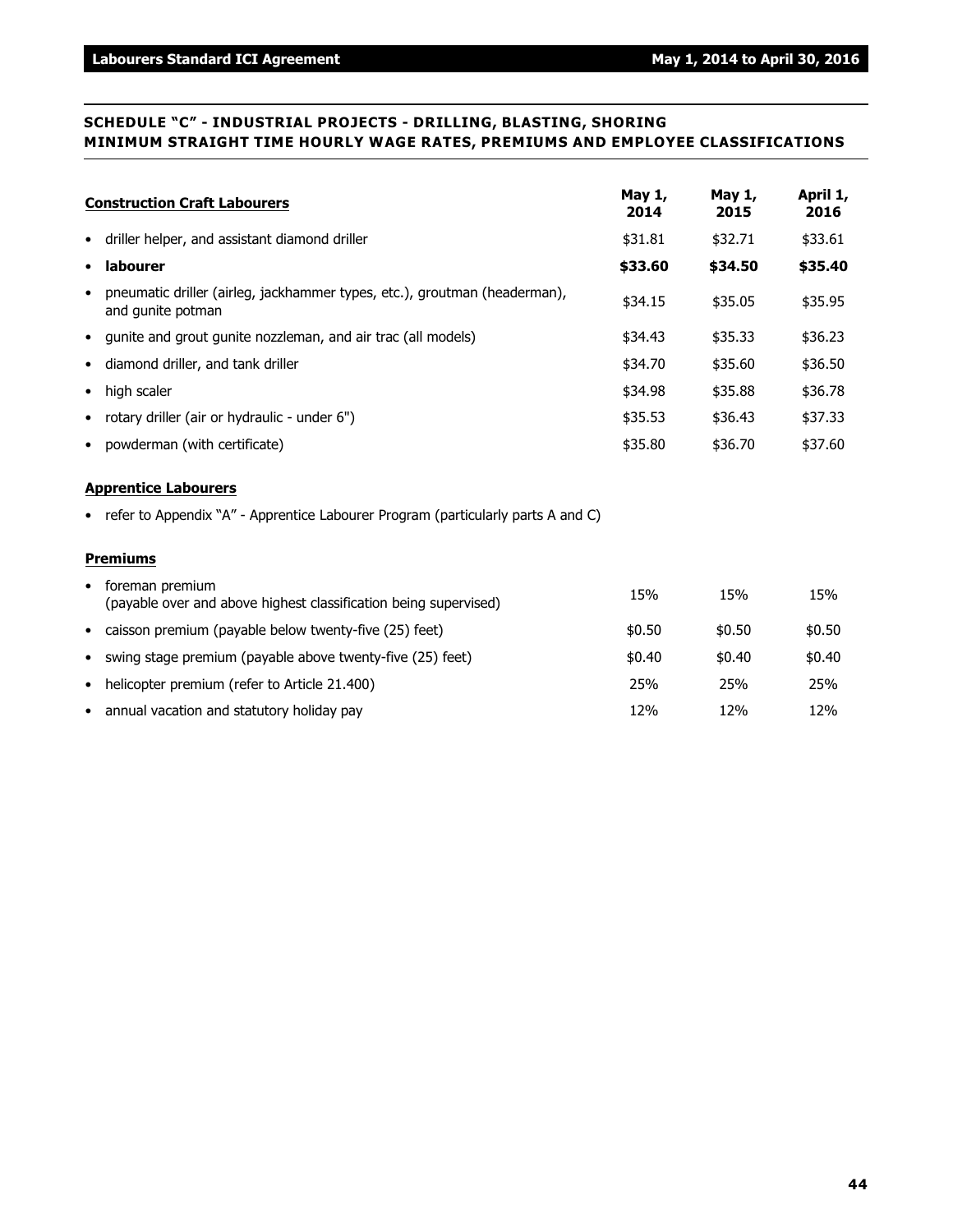#### **SCHEDULE "D" - COMMERCIAL/INSTITUTIONAL PROJECTS - DRILLING, BLASTING, SHORING MINIMUM STRAIGHT TIME HOURLY WAGE RATES, PREMIUMS AND EMPLOYEE CLASSIFICATIONS**

| <b>Construction Craft Labourers</b>                                                                         | May 1,<br>2014 | May 1,<br>2015 | April 1,<br>2016 |
|-------------------------------------------------------------------------------------------------------------|----------------|----------------|------------------|
| driller helper, and assistant diamond driller<br>٠                                                          | \$25.09        | \$25.09        | \$25.34          |
| labourer<br>$\bullet$                                                                                       | \$26.72        | \$26.72        | \$26.97          |
| pneumatic driller (airleg, jackhammer types, etc.), groutman (headerman),<br>$\bullet$<br>and gunite potman | \$27.22        | \$27.22        | \$27.47          |
| qunite and grout gunite nozzleman, and air trac (all models)<br>$\bullet$                                   | \$27.47        | \$27.47        | \$27.72          |
| diamond driller, and tank driller<br>٠                                                                      | \$27.72        | \$27.72        | \$27.97          |
| high scaler<br>$\bullet$                                                                                    | \$27.97        | \$27.97        | \$28.22          |
| rotary driller (air or hydraulic - under 6")<br>٠                                                           | \$28.47        | \$28.47        | \$28.72          |
| powderman (with certificate)<br>٠                                                                           | \$28.72        | \$28.72        | \$28.97          |
| <b>Apprentice Labourers</b>                                                                                 |                |                |                  |
| • refer to Appendix "A" - Apprentice Labourer Program (particularly parts A and C)                          |                |                |                  |
| <b>Premiums</b>                                                                                             |                |                |                  |
| foreman premium (payable over and above highest classification being<br>$\bullet$<br>supervised)            | 15%            | 15%            | 15%              |
| • caisson premium (payable below twenty-five (25) feet)                                                     | \$0.50         | \$0.50         | \$0.50           |
| swing stage premium (payable above twenty-five (25) feet)<br>$\bullet$                                      | \$0.40         | \$0.40         | \$0.40           |
| helicopter premium (refer to Article 21.400)<br>$\bullet$                                                   | 25%            | 25%            | 25%              |
| • annual vacation and statutory holiday pay                                                                 | 12%            | 12%            | 12%              |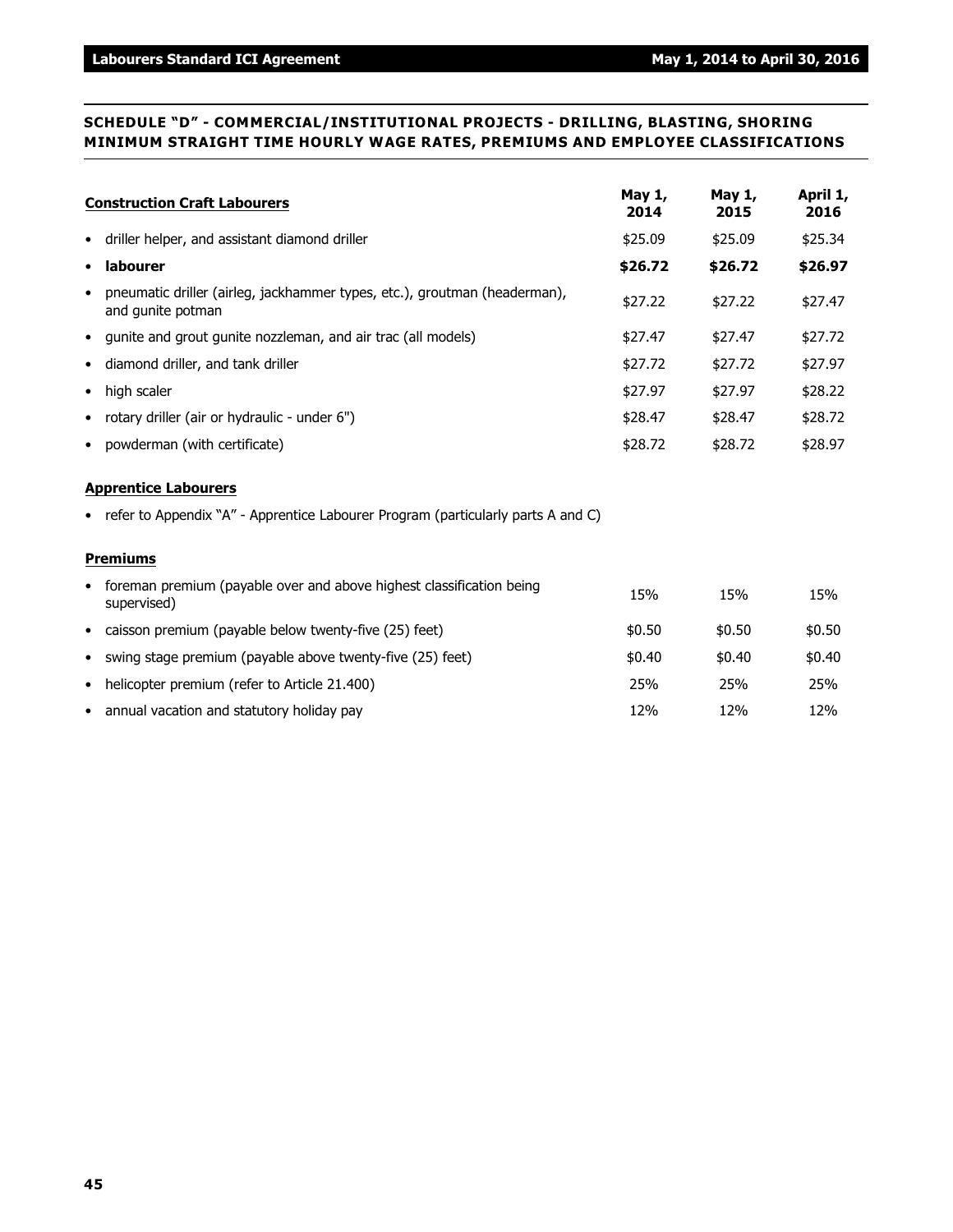#### **SCHEDULE "E" - COMMERCIAL/INSTITUTIONAL PROJECTS MINIMUM STRAIGHT TIME HOURLY WAGE RATES, PREMIUMS AND EMPLOYEE CLASSIFICATIONS**

|           | <b>Construction Craft Labourers</b>                                                                                                                                                                      | May 1,<br>2014 | May 1,<br>2015 | April 1,<br>2016 |
|-----------|----------------------------------------------------------------------------------------------------------------------------------------------------------------------------------------------------------|----------------|----------------|------------------|
| $\bullet$ | watchman, flagman, rodman, chainman, stakeman, confined space entry<br>monitor, gas tester, and spark watchman                                                                                           | \$26.47        | \$26.47        | \$26.72          |
| $\bullet$ | labourer, signalman, dumpman, swamper, pumptender, cement power<br>buggy, grinder, mixer (under 1 yard), timberman, grademan, and power and<br>electric tool operator                                    | \$26.72        | \$26.72        | \$26.97          |
| $\bullet$ | bobcat loader, instrument man - utility 1, caulked and cemented joint tile and<br>pipelayer, manholer, concrete saw, heat fusion machine, jackhammer, and<br>hydro broom (under 1,000 psi) (wet and dry) | \$26.97        | \$26.97        | \$27.22          |
| $\bullet$ | signalman hook-up, vibrator, instrument man - utility 2, fallers on clearing,<br>hydro broom (over 1,000 psi) (wet and dry), and 6" vibrator (when used by<br>hand)                                      | \$27.22        | \$27.22        | \$27.47          |
| $\bullet$ | first aid attendant level 2                                                                                                                                                                              | \$27.32        | \$27.32        | \$27.57          |
| $\bullet$ | first aid attendant level 2 with transportation endorsement                                                                                                                                              | \$27.42        | \$27.42        | \$27.67          |
| ٠         | first aid attendant level 3                                                                                                                                                                              | \$27.52        | \$27.52        | \$27.77          |
| $\bullet$ | concrete specialist                                                                                                                                                                                      | \$29.72        | \$29.72        | \$29.97          |
|           | <b>Apprentice Labourers</b>                                                                                                                                                                              |                |                |                  |
|           | • refer to Appendix "A" - Apprentice Labourer Program (particularly parts A and C)                                                                                                                       |                |                |                  |
|           | <b>Premiums</b>                                                                                                                                                                                          |                |                |                  |
| $\bullet$ | foreman premium (payable over and above highest classification being<br>supervised)                                                                                                                      | 15%            | 15%            | 15%              |
| $\bullet$ | caisson premium (payable below twenty-five (25) feet)                                                                                                                                                    | \$0.50         | \$0.50         | \$0.50           |
|           | • swing stage premium (payable above twenty-five (25) feet)                                                                                                                                              | \$0.40         | \$0.40         | \$0.40           |

- helicopter premium (refer to Article 21.400) 25% 25% 25%
- annual vacation and statutory holiday pay 12% 12% 12% 12% 12% 12%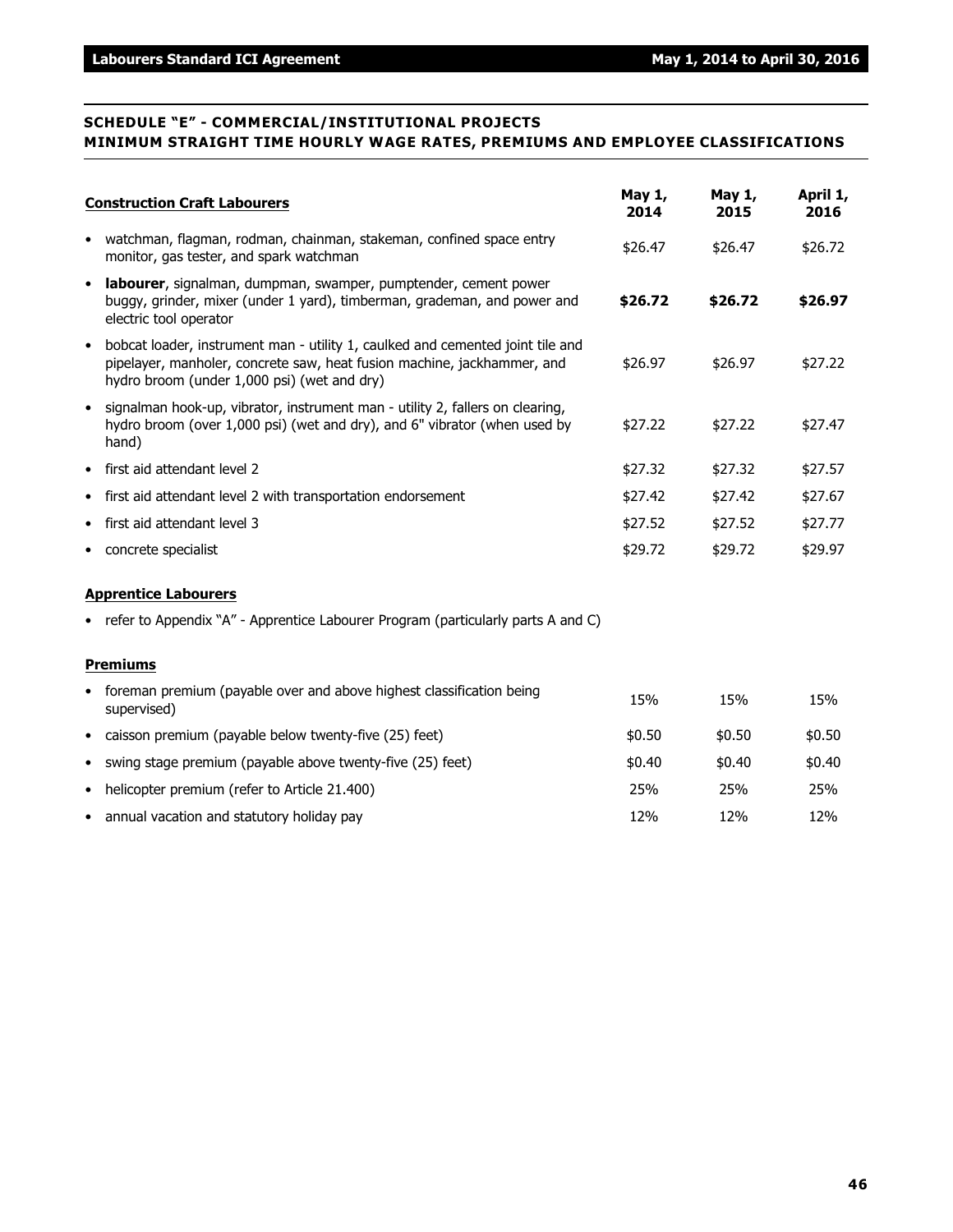#### **SCHEDULE "F1.1" - INDUSTRIAL PROJECTS EFFECTIVE: EMPLOYER CONTRIBUTIONS AND EMPLOYEE DEDUCTIONS MAY 1, 2014**

| <b>EMPLOYER CONTRIBUTIONS:</b><br>(CALCULATED ON HOURS EARNED)                                                                                                              | <b>Apprentices at:</b><br>less than<br>\$18.50 per hour | <b>Apprentices at:</b><br>\$18.50 per hour<br>or more | <b>All Other</b><br><b>Classifications</b>     |
|-----------------------------------------------------------------------------------------------------------------------------------------------------------------------------|---------------------------------------------------------|-------------------------------------------------------|------------------------------------------------|
| Health and Welfare Plan                                                                                                                                                     | \$2.55                                                  | \$2.55                                                | \$2.55                                         |
| Pension Plan                                                                                                                                                                | \$0.00                                                  | \$1.60                                                | \$3.20                                         |
| CSW Medical and Benefit Plan of BC                                                                                                                                          | \$2.55                                                  | \$4.15                                                | \$5.75                                         |
| <b>Industry Funds:</b><br>Labourers Advancement Fund<br><b>Contract Administration Fund</b><br>Rehabilitation Plan<br>Jurisdictional Assignment Plan<br><b>BCBCBTU Fund</b> | \$0.45<br>\$0.12<br>\$0.02<br>\$0.01<br>\$0.01          | \$0.45<br>\$0.12<br>\$0.02<br>\$0.01<br>\$0.01        | \$0.45<br>\$0.12<br>\$0.02<br>\$0.01<br>\$0.01 |
| <b>Total: Straight Time Hours</b>                                                                                                                                           | \$3.16                                                  | \$4.76                                                | \$6.36                                         |
| <b>Total: Time and One-Half Overtime Hours</b>                                                                                                                              | \$4.74                                                  | \$7.14                                                | \$9.54                                         |
| Total: Double Time Overtime Hours                                                                                                                                           | \$6.32                                                  | \$9.52                                                | \$12.72                                        |
| <b>EMPLOYEE DEDUCTIONS:</b><br>(CALCULATED ON HOURS EARNED)                                                                                                                 | <b>Apprentices at:</b><br>less than<br>\$18.50 per hour | <b>Apprentices at:</b><br>\$18.50 per hour<br>or more | <b>All Other</b><br><b>Classifications</b>     |
| <b>Union Dues</b>                                                                                                                                                           | \$0.75                                                  | \$0.75                                                | \$0.75                                         |
| <b>CSW Training Society</b>                                                                                                                                                 | \$0.35                                                  | \$0.35                                                | \$0.35                                         |
| <b>BCYT Fund</b>                                                                                                                                                            | \$0.10                                                  | \$0.10                                                | \$0.10                                         |
| Coalition of BC Building Trades                                                                                                                                             | \$0.02                                                  | \$0.02                                                | \$0.02                                         |
| <b>Canadian Building Trades</b>                                                                                                                                             | \$0.01                                                  | \$0.01                                                | \$0.01                                         |
| <b>Total: Straight Time Hours</b>                                                                                                                                           | \$1.23                                                  | \$1.23                                                | \$1.23                                         |
| <b>Total: Time and One-Half Overtime Hours</b>                                                                                                                              | \$1.845                                                 | \$1.845                                               | \$1.845                                        |
| <b>Total: Double Time Overtime Hours</b>                                                                                                                                    | \$2.46                                                  | \$2.46                                                | \$2.46                                         |
| <b>TOTAL MONTHLY REMITTANCES:</b><br>(CALCULATED ON HOURS EARNED)                                                                                                           | <b>Apprentices at:</b><br>less than<br>\$18.50 per hour | <b>Apprentices at:</b><br>\$18.50 per hour<br>or more | <b>All Other</b><br><b>Classifications</b>     |
| <b>Total: Straight Time Hours</b>                                                                                                                                           | \$4.39                                                  | \$5.99                                                | \$7.59                                         |
| <b>Total: Time and One-Half Overtime Hours</b>                                                                                                                              | \$6.585                                                 | \$8.985                                               | \$11.385                                       |
| <b>Total: Double Time Overtime Hours</b>                                                                                                                                    | \$8.78                                                  | \$11.98                                               | \$15.18                                        |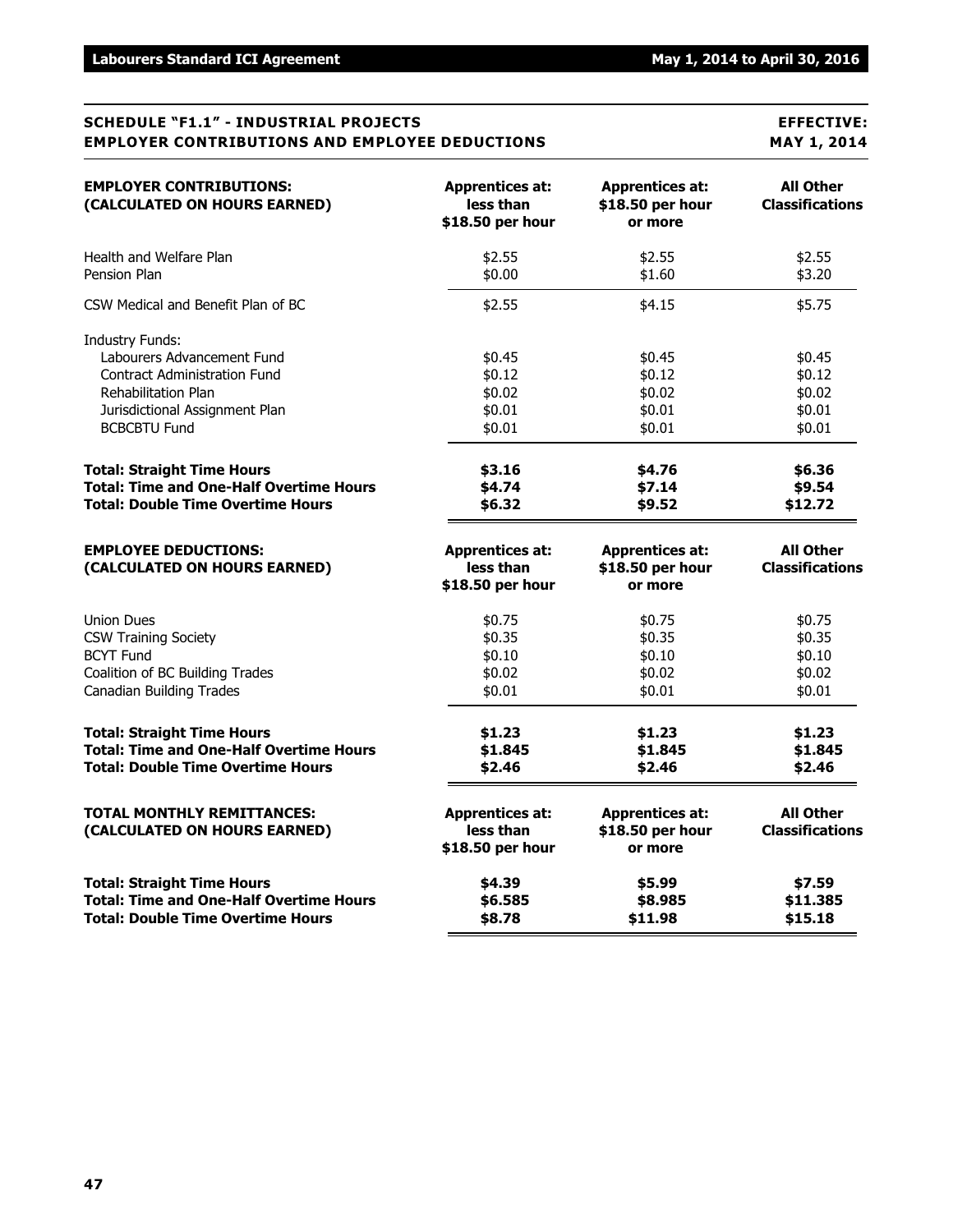#### **SCHEDULE "F1.2" - INDUSTRIAL PROJECTS EFFECTIVE: EMPLOYER CONTRIBUTIONS AND EMPLOYEE DEDUCTIONS NOV. 1, 2014**

| <b>EMPLOYER CONTRIBUTIONS:</b><br>(CALCULATED ON HOURS EARNED)                                                                                                                     | <b>Apprentices at:</b><br>less than<br>\$18.50 per hour | <b>Apprentices at:</b><br>\$18.50 per hour<br>or more | <b>All Other</b><br><b>Classifications</b>     |
|------------------------------------------------------------------------------------------------------------------------------------------------------------------------------------|---------------------------------------------------------|-------------------------------------------------------|------------------------------------------------|
| Health and Welfare Plan                                                                                                                                                            | \$2.55                                                  | \$2.55                                                | \$2.55                                         |
| Pension Plan                                                                                                                                                                       | \$0.00                                                  | \$1.60                                                | \$3.20                                         |
| CSW Medical and Benefit Plan of BC                                                                                                                                                 | \$2.55                                                  | \$4.15                                                | \$5.75                                         |
| <b>Industry Funds:</b><br>Labourers Advancement Fund<br><b>Contract Administration Fund</b><br><b>Rehabilitation Plan</b><br>Jurisdictional Assignment Plan<br><b>BCBCBTU Fund</b> | \$0.45<br>\$0.11<br>\$0.02<br>\$0.01<br>\$0.01          | \$0.45<br>\$0.11<br>\$0.02<br>\$0.01<br>\$0.01        | \$0.45<br>\$0.11<br>\$0.02<br>\$0.01<br>\$0.01 |
| <b>Total: Straight Time Hours</b>                                                                                                                                                  | \$3.15                                                  | \$4.75                                                | \$6.35                                         |
| <b>Total: Time and One-Half Overtime Hours</b>                                                                                                                                     | \$4.725                                                 | \$7.125                                               | \$9.525                                        |
| <b>Total: Double Time Overtime Hours</b>                                                                                                                                           | \$6.30                                                  | \$9.50                                                | \$12.70                                        |
| <b>EMPLOYEE DEDUCTIONS:</b><br>(CALCULATED ON HOURS EARNED)                                                                                                                        | <b>Apprentices at:</b><br>less than<br>\$18.50 per hour | <b>Apprentices at:</b><br>\$18.50 per hour<br>or more | <b>All Other</b><br><b>Classifications</b>     |
| <b>Union Dues</b>                                                                                                                                                                  | \$0.75                                                  | \$0.75                                                | \$0.75                                         |
| <b>CSW Training Society</b>                                                                                                                                                        | \$0.35                                                  | \$0.35                                                | \$0.35                                         |
| <b>BCYT Fund</b>                                                                                                                                                                   | \$0.10                                                  | \$0.10                                                | \$0.10                                         |
| Coalition of BC Building Trades                                                                                                                                                    | \$0.02                                                  | \$0.02                                                | \$0.02                                         |
| <b>Canadian Building Trades</b>                                                                                                                                                    | \$0.01                                                  | \$0.01                                                | \$0.01                                         |
| <b>Total: Straight Time Hours</b>                                                                                                                                                  | \$1.23                                                  | \$1.23                                                | \$1.23                                         |
| <b>Total: Time and One-Half Overtime Hours</b>                                                                                                                                     | \$1.845                                                 | \$1.845                                               | \$1.845                                        |
| <b>Total: Double Time Overtime Hours</b>                                                                                                                                           | \$2.46                                                  | \$2.46                                                | \$2.46                                         |
| <b>TOTAL MONTHLY REMITTANCES:</b><br>(CALCULATED ON HOURS EARNED)                                                                                                                  | <b>Apprentices at:</b><br>less than<br>\$18.50 per hour | <b>Apprentices at:</b><br>\$18.50 per hour<br>or more | <b>All Other</b><br><b>Classifications</b>     |
| <b>Total: Straight Time Hours</b>                                                                                                                                                  | \$4.38                                                  | \$5.98                                                | \$7.58                                         |
| <b>Total: Time and One-Half Overtime Hours</b>                                                                                                                                     | \$6.57                                                  | \$8.97                                                | \$11.37                                        |
| <b>Total: Double Time Overtime Hours</b>                                                                                                                                           | \$8.76                                                  | \$11.96                                               | \$15.16                                        |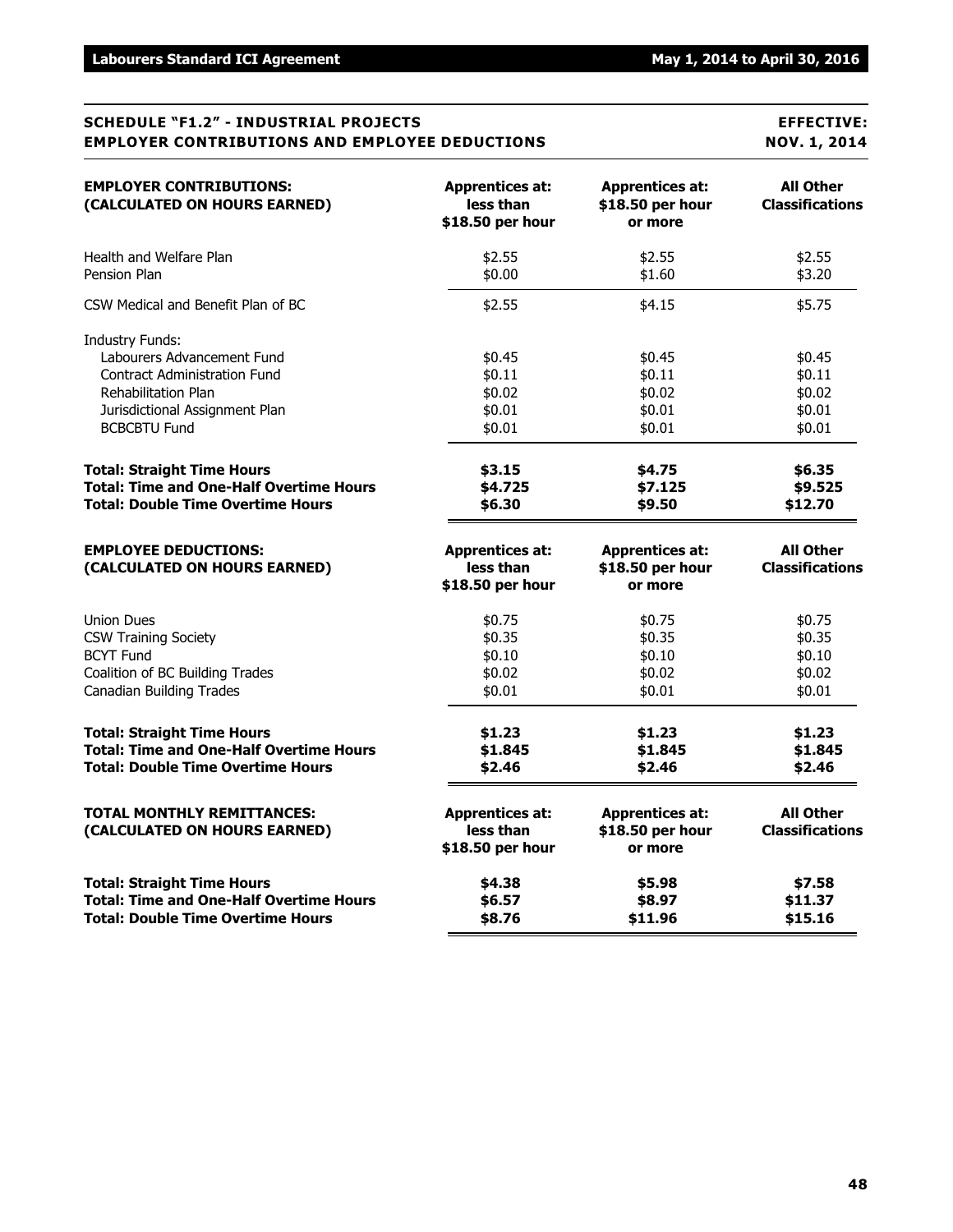#### **SCHEDULE "F1.3" - INDUSTRIAL PROJECTS EFFECTIVE: EMPLOYER CONTRIBUTIONS AND EMPLOYEE DEDUCTIONS MAY 1, 2015**

| <b>EMPLOYER CONTRIBUTIONS:</b><br>(CALCULATED ON HOURS EARNED)                                                                                                              | <b>Apprentices at:</b><br>less than<br>\$18.50 per hour | <b>Apprentices at:</b><br>\$18.50 per hour<br>or more | <b>All Other</b><br><b>Classifications</b>     |
|-----------------------------------------------------------------------------------------------------------------------------------------------------------------------------|---------------------------------------------------------|-------------------------------------------------------|------------------------------------------------|
| Health and Welfare Plan                                                                                                                                                     | \$2.60                                                  | \$2.60                                                | \$2.60                                         |
| Pension Plan                                                                                                                                                                | \$0.00                                                  | \$1,625                                               | \$3.25                                         |
| CSW Medical and Benefit Plan of BC                                                                                                                                          | \$2.60                                                  | \$4.225                                               | \$5.85                                         |
| <b>Industry Funds:</b><br>Labourers Advancement Fund<br><b>Contract Administration Fund</b><br>Rehabilitation Plan<br>Jurisdictional Assignment Plan<br><b>BCBCBTU Fund</b> | \$0.45<br>\$0.11<br>\$0.02<br>\$0.01<br>\$0.01          | \$0.45<br>\$0.11<br>\$0.02<br>\$0.01<br>\$0.01        | \$0.45<br>\$0.11<br>\$0.02<br>\$0.01<br>\$0.01 |
| <b>Total: Straight Time Hours</b>                                                                                                                                           | \$3.20                                                  | \$4.825                                               | \$6.45                                         |
| <b>Total: Time and One-Half Overtime Hours</b>                                                                                                                              | \$4.80                                                  | \$7.238                                               | \$9.675                                        |
| <b>Total: Double Time Overtime Hours</b>                                                                                                                                    | \$6.40                                                  | \$9.65                                                | \$12.90                                        |
| <b>EMPLOYEE DEDUCTIONS:</b><br>(CALCULATED ON HOURS EARNED)                                                                                                                 | <b>Apprentices at:</b><br>less than<br>\$18.50per hour  | <b>Apprentices at:</b><br>\$18.50 per hour<br>or more | <b>All Other</b><br><b>Classifications</b>     |
| <b>Union Dues</b>                                                                                                                                                           | \$0.85                                                  | \$0.85                                                | \$0.85                                         |
| <b>CSW Training Society</b>                                                                                                                                                 | \$0.35                                                  | \$0.35                                                | \$0.35                                         |
| <b>BCYT Fund</b>                                                                                                                                                            | \$0.10                                                  | \$0.10                                                | \$0.10                                         |
| Coalition of BC Building Trades                                                                                                                                             | \$0.02                                                  | \$0.02                                                | \$0.02                                         |
| <b>Canadian Building Trades</b>                                                                                                                                             | \$0.01                                                  | \$0.01                                                | \$0.01                                         |
| <b>Total: Straight Time Hours</b>                                                                                                                                           | \$1.33                                                  | \$1.33                                                | \$1.33                                         |
| <b>Total: Time and One-Half Overtime Hours</b>                                                                                                                              | \$1.995                                                 | \$1.995                                               | \$1.995                                        |
| <b>Total: Double Time Overtime Hours</b>                                                                                                                                    | \$2.66                                                  | \$2.66                                                | \$2.66                                         |
| <b>TOTAL MONTHLY REMITTANCES:</b><br>(CALCULATED ON HOURS EARNED)                                                                                                           | <b>Apprentices at:</b><br>less than<br>\$18.50 per hour | <b>Apprentices at:</b><br>\$18.50 per hour<br>or more | <b>All Other</b><br><b>Classifications</b>     |
| <b>Total: Straight Time Hours</b>                                                                                                                                           | \$4.53                                                  | \$6.155                                               | \$7.78                                         |
| <b>Total: Time and One-Half Overtime Hours</b>                                                                                                                              | \$6.795                                                 | \$9.233                                               | \$11.67                                        |
| <b>Total: Double Time Overtime Hours</b>                                                                                                                                    | \$9.06                                                  | \$12.31                                               | \$15.56                                        |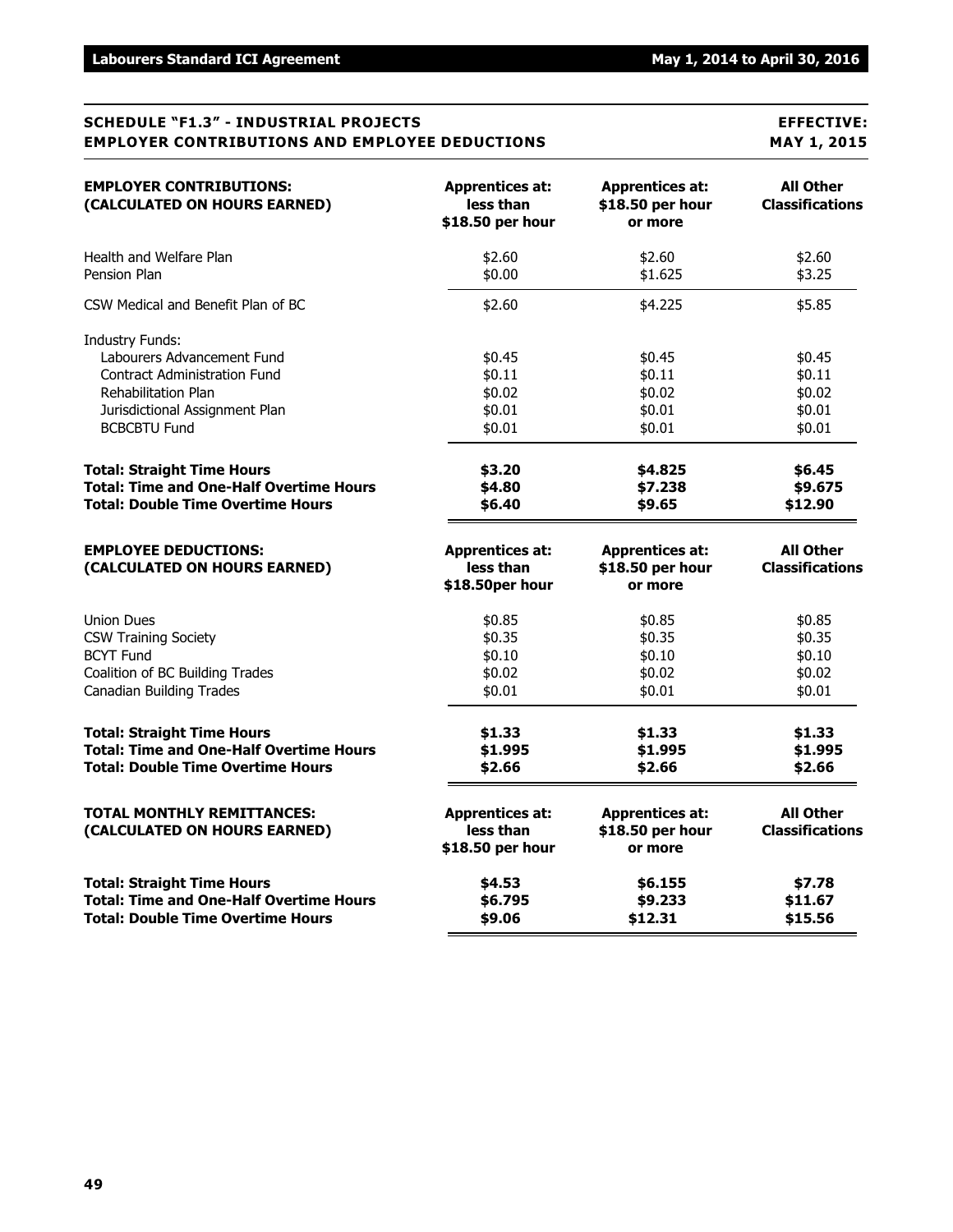#### **SCHEDULE "F1.4" - INDUSTRIAL PROJECTS EFFECTIVE: EMPLOYER CONTRIBUTIONS AND EMPLOYEE DEDUCTIONS APRIL 1, 2016**

| <b>EMPLOYER CONTRIBUTIONS:</b><br>(CALCULATED ON HOURS EARNED)                                                                                                                     | <b>Apprentices at:</b><br>less than<br>\$18.50 per hour | <b>Apprentices at:</b><br>\$18.50 per hour<br>or more | <b>All Other</b><br><b>Classifications</b>     |
|------------------------------------------------------------------------------------------------------------------------------------------------------------------------------------|---------------------------------------------------------|-------------------------------------------------------|------------------------------------------------|
| Health and Welfare Plan                                                                                                                                                            | \$2.65                                                  | \$2.65                                                | \$2.65                                         |
| Pension Plan                                                                                                                                                                       | \$0.00                                                  | \$1.65                                                | \$3.30                                         |
| CSW Medical and Benefit Plan of BC                                                                                                                                                 | \$2.65                                                  | \$4.30                                                | \$5.95                                         |
| <b>Industry Funds:</b><br>Labourers Advancement Fund<br><b>Contract Administration Fund</b><br><b>Rehabilitation Plan</b><br>Jurisdictional Assignment Plan<br><b>BCBCBTU Fund</b> | \$0.45<br>\$0.11<br>\$0.02<br>\$0.01<br>\$0.01          | \$0.45<br>\$0.11<br>\$0.02<br>\$0.01<br>\$0.01        | \$0.45<br>\$0.11<br>\$0.02<br>\$0.01<br>\$0.01 |
| <b>Total: Straight Time Hours</b>                                                                                                                                                  | \$3.25                                                  | \$4.90                                                | \$6.55                                         |
| <b>Total: Time and One-Half Overtime Hours</b>                                                                                                                                     | \$4.875                                                 | \$7.35                                                | \$9.825                                        |
| <b>Total: Double Time Overtime Hours</b>                                                                                                                                           | \$6.50                                                  | \$9.80                                                | \$13.10                                        |
| <b>EMPLOYEE DEDUCTIONS:</b><br>(CALCULATED ON HOURS EARNED)                                                                                                                        | <b>Apprentices at:</b><br>less than<br>\$18.50 per hour | <b>Apprentices at:</b><br>\$18.50 per hour<br>or more | <b>All Other</b><br><b>Classifications</b>     |
| <b>Union Dues</b>                                                                                                                                                                  | \$0.85                                                  | \$0.85                                                | \$0.85                                         |
| <b>CSW Training Society</b>                                                                                                                                                        | \$0.35                                                  | \$0.35                                                | \$0.35                                         |
| <b>BCYT Fund</b>                                                                                                                                                                   | \$0.10                                                  | \$0.10                                                | \$0.10                                         |
| Coalition of BC Building Trades                                                                                                                                                    | \$0.02                                                  | \$0.02                                                | \$0.02                                         |
| <b>Canadian Building Trades</b>                                                                                                                                                    | \$0.01                                                  | \$0.01                                                | \$0.01                                         |
| <b>Total: Straight Time Hours</b>                                                                                                                                                  | \$1.33                                                  | \$1.33                                                | \$1.33                                         |
| <b>Total: Time and One-Half Overtime Hours</b>                                                                                                                                     | \$1.995                                                 | \$1.995                                               | \$1.995                                        |
| <b>Total: Double Time Overtime Hours</b>                                                                                                                                           | \$2.66                                                  | \$2.66                                                | \$2.66                                         |
| <b>TOTAL MONTHLY REMITTANCES:</b><br>(CALCULATED ON HOURS EARNED)                                                                                                                  | <b>Apprentices at:</b><br>less than<br>\$18.50 per hour | <b>Apprentices at:</b><br>\$18.50 per hour<br>or more | <b>All Other</b><br><b>Classifications</b>     |
| <b>Total: Straight Time Hours</b>                                                                                                                                                  | \$4.58                                                  | \$6.23                                                | \$7.88                                         |
| <b>Total: Time and One-Half Overtime Hours</b>                                                                                                                                     | \$6.87                                                  | \$9.345                                               | \$11.82                                        |
| <b>Total: Double Time Overtime Hours</b>                                                                                                                                           | \$9.16                                                  | \$12.46                                               | \$15.76                                        |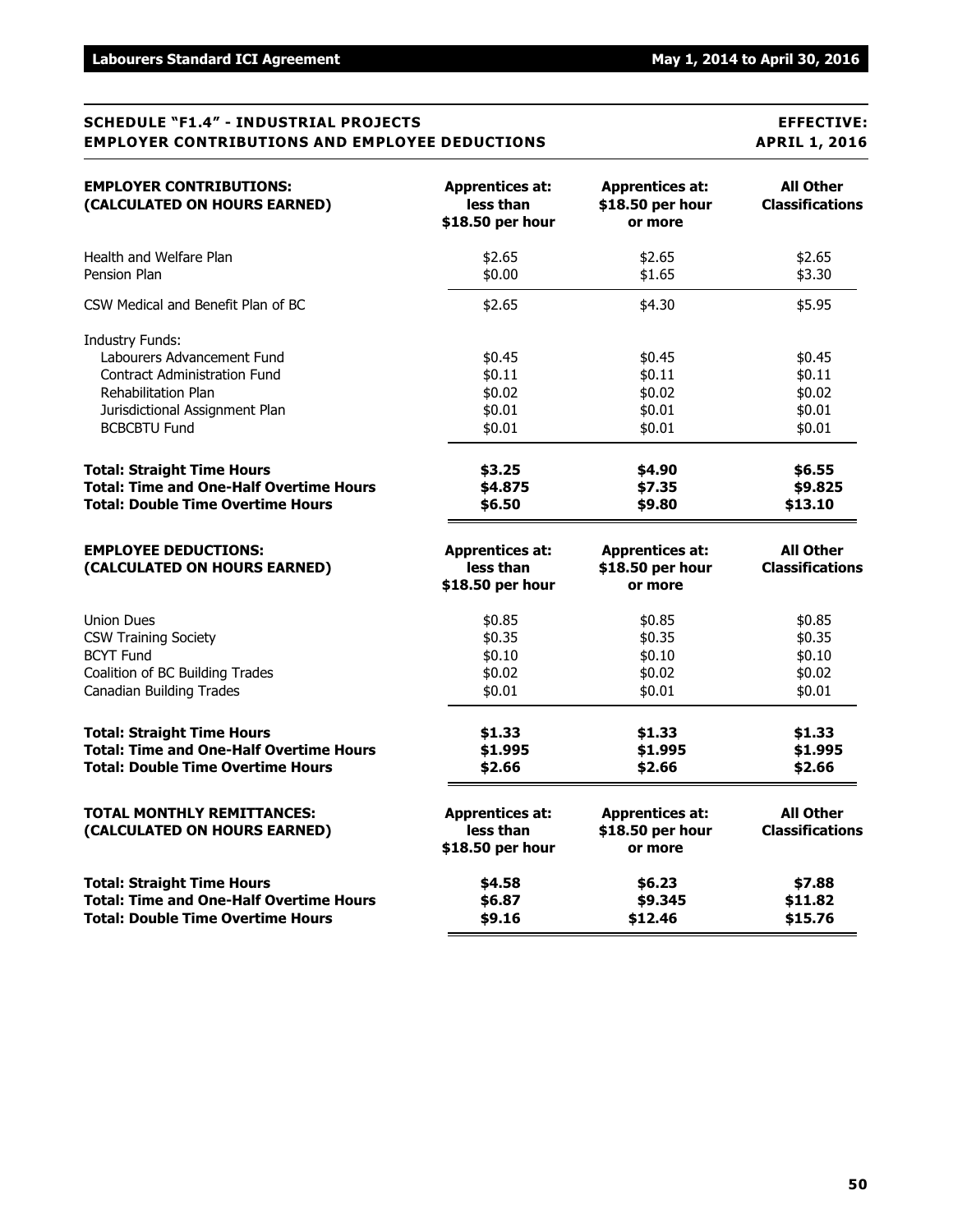#### **SCHEDULE "F2.1" - COMMERCIAL/INSTITUTIONAL PROJECTS EFFECTIVE: EMPLOYER CONTRIBUTIONS AND EMPLOYEE DEDUCTIONS MAY 1, 2014**

| <b>EMPLOYER CONTRIBUTIONS:</b><br>(CALCULATED ON HOURS WORKED)                                                                      | <b>Apprentices at:</b><br>less than<br>\$18.50 per hour | <b>Apprentices at:</b><br>\$18.50 per hour<br>or more | <b>All Other</b><br><b>Classifications</b>     |
|-------------------------------------------------------------------------------------------------------------------------------------|---------------------------------------------------------|-------------------------------------------------------|------------------------------------------------|
| Health and Welfare Plan<br>Pension Plan                                                                                             | \$2.55<br>\$0.00                                        | \$2.55<br>\$1.60                                      | \$2.55<br>\$3.20                               |
| CSW Medical and Benefit Plan of BC                                                                                                  | \$2.55                                                  | \$4.15                                                | \$5.75                                         |
| <b>Industry Funds:</b><br>Labourers Advancement Fund<br><b>Contract Administration Fund</b>                                         | \$0.45<br>\$0.12                                        | \$0.45<br>\$0.12                                      | \$0.45<br>\$0.12                               |
| <b>Rehabilitation Plan</b><br>Jurisdictional Assignment Plan<br><b>BCBCBTU Fund</b>                                                 | \$0.02<br>\$0.01<br>\$0.01                              | \$0.02<br>\$0.01<br>\$0.01                            | \$0.02<br>\$0.01<br>\$0.01                     |
| <b>Total: All Straight Time and Overtime Hours</b>                                                                                  | \$3.16                                                  | \$4.76                                                | \$6.36                                         |
| <b>EMPLOYEE DEDUCTIONS:</b><br>(CALCULATED ON HOURS WORKED)                                                                         | <b>Apprentices at:</b><br>less than<br>\$18.50 per hour | <b>Apprentices at:</b><br>\$18.50 per hour<br>or more | <b>All Other</b><br><b>Classifications</b>     |
| Union Dues<br><b>CSW Training Society</b><br><b>BCYT Fund</b><br>Coalition of BC Building Trades<br><b>Canadian Building Trades</b> | \$0.75<br>\$0.35<br>\$0.10<br>\$0.02<br>\$0.01          | \$0.75<br>\$0.35<br>\$0.10<br>\$0.02<br>\$0.01        | \$0.75<br>\$0.35<br>\$0.10<br>\$0.02<br>\$0.01 |
| <b>Total: All Straight Time and Overtime Hours</b>                                                                                  | \$1.23                                                  | \$1.23                                                | \$1.23                                         |
| <b>TOTAL MONTHLY REMITTANCES:</b><br>(CALCULATED ON HOURS WORKED)                                                                   | <b>Apprentices at:</b><br>less than<br>\$18.50 per hour | <b>Apprentices at:</b><br>\$18.50 per hour<br>or more | <b>All Other</b><br><b>Classifications</b>     |
| <b>Total: All Straight Time and Overtime Hours</b>                                                                                  | \$4.39                                                  | \$5.99                                                | \$7.59                                         |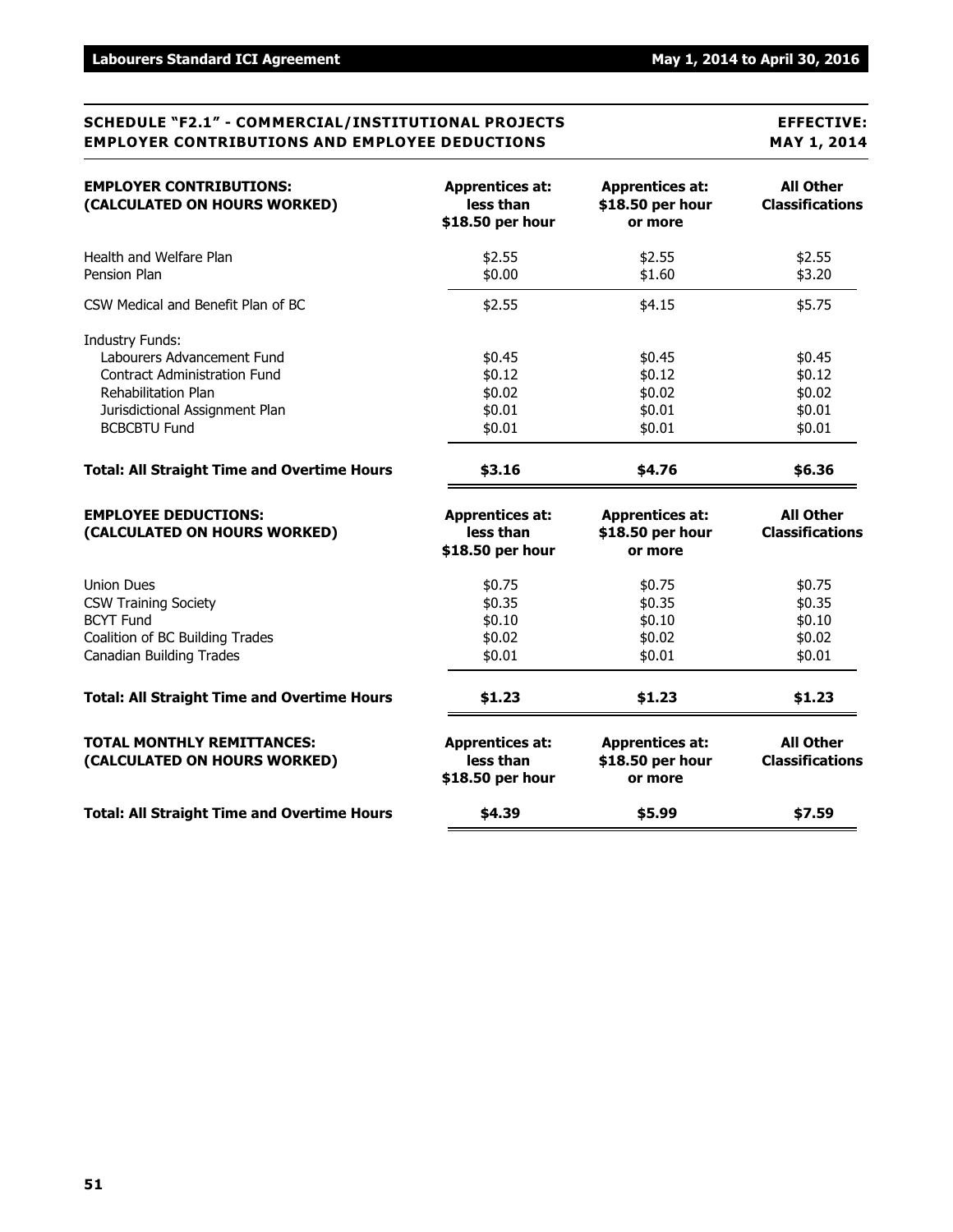#### **SCHEDULE "F2.2" - COMMERCIAL/INSTITUTIONAL PROJECTS EFFECTIVE: EMPLOYER CONTRIBUTIONS AND EMPLOYEE DEDUCTIONS NOV. 1, 2014**

| <b>EMPLOYER CONTRIBUTIONS:</b><br>(CALCULATED ON HOURS WORKED)                                                                                                                     | <b>Apprentices at:</b><br>less than<br>\$18.50 per hour | <b>Apprentices at:</b><br>\$18.50 per hour<br>or more | <b>All Other</b><br><b>Classifications</b>     |
|------------------------------------------------------------------------------------------------------------------------------------------------------------------------------------|---------------------------------------------------------|-------------------------------------------------------|------------------------------------------------|
| Health and Welfare Plan<br>Pension Plan                                                                                                                                            | \$2.55<br>\$0.00                                        | \$2.55<br>\$1.60                                      | \$2.55<br>\$3.20                               |
| CSW Medical and Benefit Plan of BC                                                                                                                                                 | \$2.55                                                  | \$4.15                                                | \$5.75                                         |
| <b>Industry Funds:</b><br>Labourers Advancement Fund<br><b>Contract Administration Fund</b><br><b>Rehabilitation Plan</b><br>Jurisdictional Assignment Plan<br><b>BCBCBTU Fund</b> | \$0.45<br>\$0.11<br>\$0.02<br>\$0.01<br>\$0.01          | \$0.45<br>\$0.11<br>\$0.02<br>\$0.01<br>\$0.01        | \$0.45<br>\$0.11<br>\$0.02<br>\$0.01<br>\$0.01 |
| <b>Total: All Straight Time and Overtime Hours</b>                                                                                                                                 | \$3.15                                                  | \$4.75                                                | \$6.35                                         |
| <b>EMPLOYEE DEDUCTIONS:</b><br>(CALCULATED ON HOURS WORKED)                                                                                                                        | <b>Apprentices at:</b><br>less than<br>\$18.50 per hour | <b>Apprentices at:</b><br>\$18.50 per hour<br>or more | <b>All Other</b><br><b>Classifications</b>     |
| <b>Union Dues</b><br><b>CSW Training Society</b><br><b>BCYT Fund</b><br>Coalition of BC Building Trades<br><b>Canadian Building Trades</b>                                         | \$0.75<br>\$0.35<br>\$0.10<br>\$0.02<br>\$0.01          | \$0.75<br>\$0.35<br>\$0.10<br>\$0.02<br>\$0.01        | \$0.75<br>\$0.35<br>\$0.10<br>\$0.02<br>\$0.01 |
| <b>Total: All Straight Time and Overtime Hours</b>                                                                                                                                 | \$1.23                                                  | \$1.23                                                | \$1.23                                         |
| <b>TOTAL MONTHLY REMITTANCES:</b><br>(CALCULATED ON HOURS WORKED)                                                                                                                  | <b>Apprentices at:</b><br>less than<br>\$18.50 per hour | <b>Apprentices at:</b><br>\$18.50 per hour<br>or more | <b>All Other</b><br><b>Classifications</b>     |
| <b>Total: All Straight Time and Overtime Hours</b>                                                                                                                                 | \$4.38                                                  | \$5.98                                                | \$7.58                                         |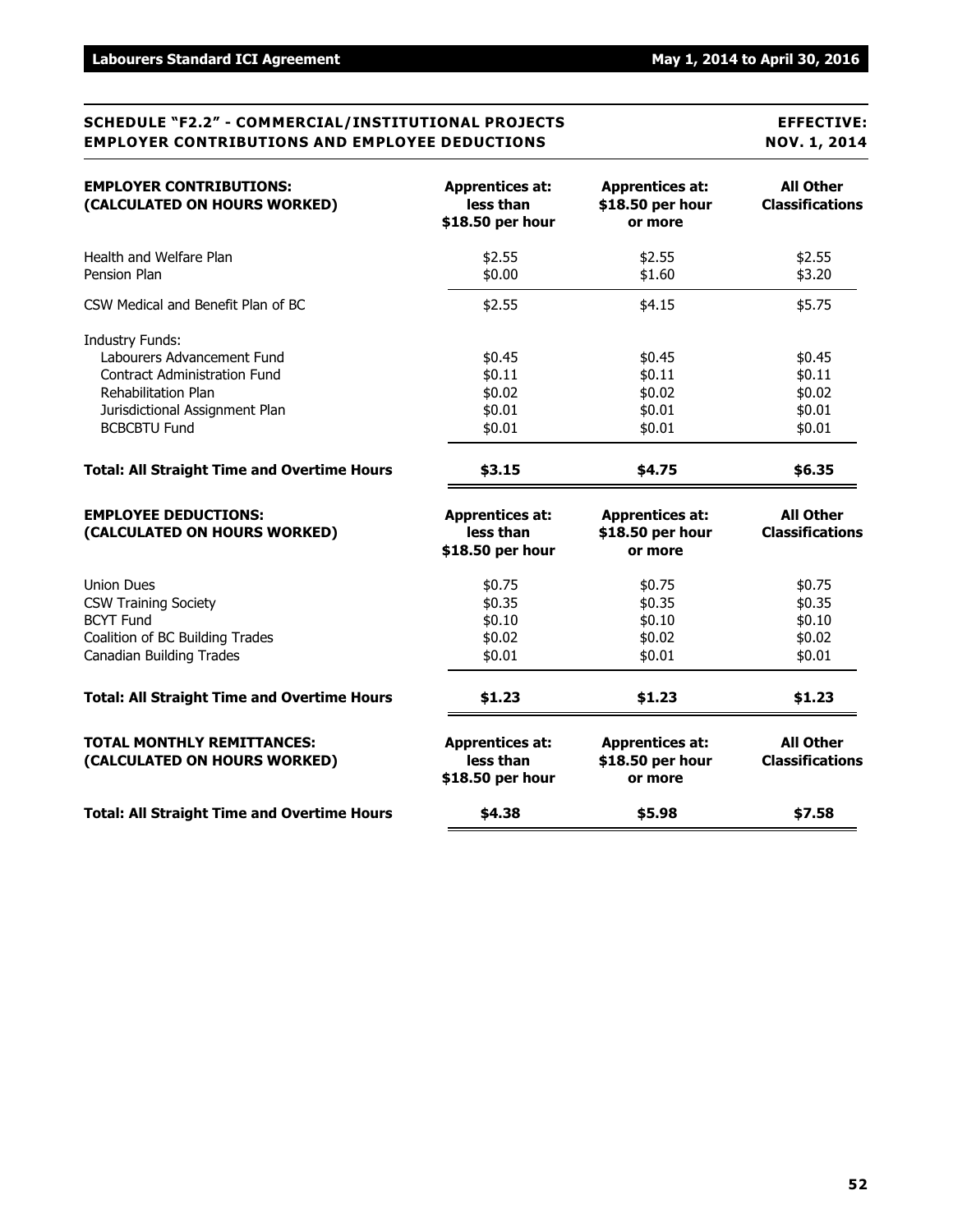#### **SCHEDULE "F2.3" - COMMERCIAL/INSTITUTIONAL PROJECTS EFFECTIVE: EMPLOYER CONTRIBUTIONS AND EMPLOYEE DEDUCTIONS MAY 1, 2015**

| <b>EMPLOYER CONTRIBUTIONS:</b><br>(CALCULATED ON HOURS WORKED)    | <b>Apprentices at:</b><br>less than<br>\$18.50 per hour | <b>Apprentices at:</b><br>\$18.50 per hour<br>or more | <b>All Other</b><br><b>Classifications</b> |
|-------------------------------------------------------------------|---------------------------------------------------------|-------------------------------------------------------|--------------------------------------------|
| Health and Welfare Plan<br>Pension Plan                           | \$2.55<br>\$0.00                                        | \$2.55<br>\$1.60                                      | \$2.55<br>\$3.20                           |
| CSW Medical and Benefit Plan of BC                                | \$2.55                                                  | \$4.15                                                | \$5.75                                     |
| <b>Industry Funds:</b><br>Labourers Advancement Fund              | \$0.45                                                  | \$0.45                                                | \$0.45                                     |
| <b>Contract Administration Fund</b><br><b>Rehabilitation Plan</b> | \$0.11<br>\$0.02                                        | \$0.11<br>\$0.02                                      | \$0.11<br>\$0.02                           |
| Jurisdictional Assignment Plan<br><b>BCBCBTU Fund</b>             | \$0.01<br>\$0.01                                        | \$0.01<br>\$0.01                                      | \$0.01<br>\$0.01                           |
| <b>Total: All Straight Time and Overtime Hours</b>                | \$3.15                                                  | \$4.75                                                | \$6.35                                     |
| <b>EMPLOYEE DEDUCTIONS:</b><br>(CALCULATED ON HOURS WORKED)       | <b>Apprentices at:</b><br>less than<br>\$18.50 per hour | <b>Apprentices at:</b><br>\$18.50 per hour<br>or more | <b>All Other</b><br><b>Classifications</b> |
| <b>Union Dues</b><br><b>CSW Training Society</b>                  | \$0.50<br>\$0.35                                        | \$0.50<br>\$0.35                                      | \$0.50<br>\$0.35                           |
| <b>BCYT Fund</b><br>Coalition of BC Building Trades               | \$0.10<br>\$0.02                                        | \$0.10<br>\$0.02                                      | \$0.10<br>\$0.02                           |
| <b>Canadian Building Trades</b>                                   | \$0.01                                                  | \$0.01                                                | \$0.01                                     |
| <b>Total: All Straight Time and Overtime Hours</b>                | \$0.98                                                  | \$0.98                                                | \$0.98                                     |
| <b>TOTAL MONTHLY REMITTANCES:</b><br>(CALCULATED ON HOURS WORKED) | <b>Apprentices at:</b><br>less than<br>\$18.50 per hour | <b>Apprentices at:</b><br>\$18.50 per hour<br>or more | <b>All Other</b><br><b>Classifications</b> |
| <b>Total: All Straight Time and Overtime Hours</b>                | \$4.13                                                  | \$5.73                                                | \$7.33                                     |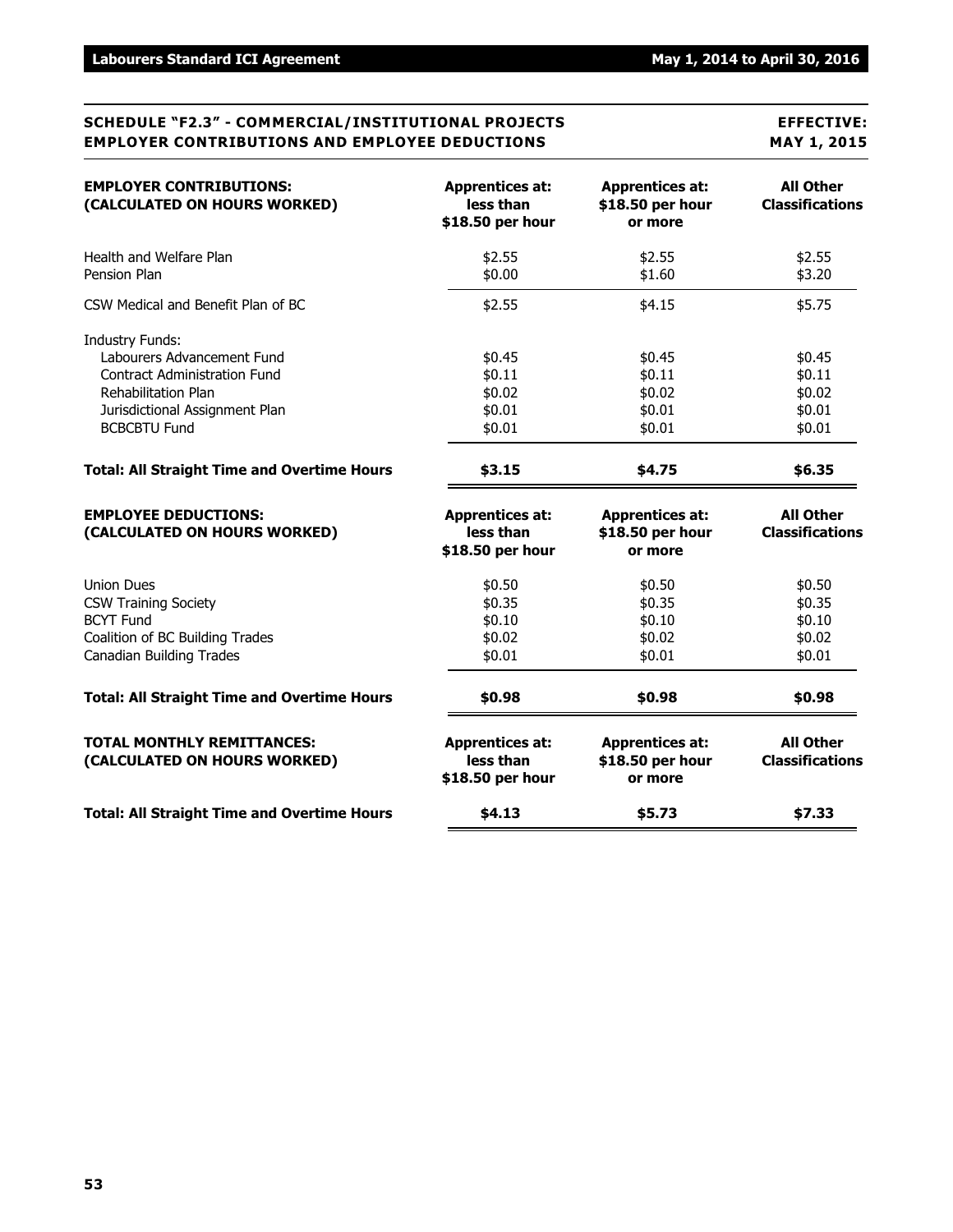#### **SCHEDULE "F2.4" - COMMERCIAL/INSTITUTIONAL PROJECTS EFFECTIVE: EMPLOYER CONTRIBUTIONS AND EMPLOYEE DEDUCTIONS APRIL 1, 2016**

| <b>EMPLOYER CONTRIBUTIONS:</b><br>(CALCULATED ON HOURS WORKED)                                                                                                                     | <b>Apprentices at:</b><br>less than<br>\$18.50 per hour | <b>Apprentices at:</b><br>\$18.50 per hour<br>or more | <b>All Other</b><br><b>Classifications</b>     |
|------------------------------------------------------------------------------------------------------------------------------------------------------------------------------------|---------------------------------------------------------|-------------------------------------------------------|------------------------------------------------|
| Health and Welfare Plan<br>Pension Plan                                                                                                                                            | \$2.65<br>\$0.00                                        | \$2.65<br>\$1.65                                      | \$2.65<br>\$3.30                               |
| CSW Medical and Benefit Plan of BC                                                                                                                                                 | \$2.65                                                  | \$4.30                                                | \$5.95                                         |
| <b>Industry Funds:</b><br>Labourers Advancement Fund<br><b>Contract Administration Fund</b><br><b>Rehabilitation Plan</b><br>Jurisdictional Assignment Plan<br><b>BCBCBTU Fund</b> | \$0.45<br>\$0.11<br>\$0.02<br>\$0.01<br>\$0.01          | \$0.45<br>\$0.11<br>\$0.02<br>\$0.01<br>\$0.01        | \$0.45<br>\$0.11<br>\$0.02<br>\$0.01<br>\$0.01 |
| <b>Total: All Straight Time and Overtime Hours</b>                                                                                                                                 | \$3.25                                                  | \$4.90                                                | \$6.55                                         |
| <b>EMPLOYEE DEDUCTIONS:</b><br>(CALCULATED ON HOURS WORKED)                                                                                                                        | <b>Apprentices at:</b><br>less than<br>\$18.50 per hour | <b>Apprentices at:</b><br>\$18.50 per hour<br>or more | <b>All Other</b><br><b>Classifications</b>     |
| <b>Union Dues</b><br><b>CSW Training Society</b><br><b>BCYT Fund</b><br>Coalition of BC Building Trades<br><b>Canadian Building Trades</b>                                         | \$0.50<br>\$0.35<br>\$0.10<br>\$0.02<br>\$0.01          | \$0.50<br>\$0.35<br>\$0.10<br>\$0.02<br>\$0.01        | \$0.50<br>\$0.35<br>\$0.10<br>\$0.02<br>\$0.01 |
| <b>Total: All Straight Time and Overtime Hours</b>                                                                                                                                 | \$0.98                                                  | \$0.98                                                | \$0.98                                         |
| <b>TOTAL MONTHLY REMITTANCES:</b><br>(CALCULATED ON HOURS WORKED)                                                                                                                  | <b>Apprentices at:</b><br>less than<br>\$18.50 per hour | <b>Apprentices at:</b><br>\$18.50 per hour<br>or more | <b>All Other</b><br><b>Classifications</b>     |
| <b>Total: All Straight Time and Overtime Hours</b>                                                                                                                                 | \$4.23                                                  | \$5.88                                                | \$7.53                                         |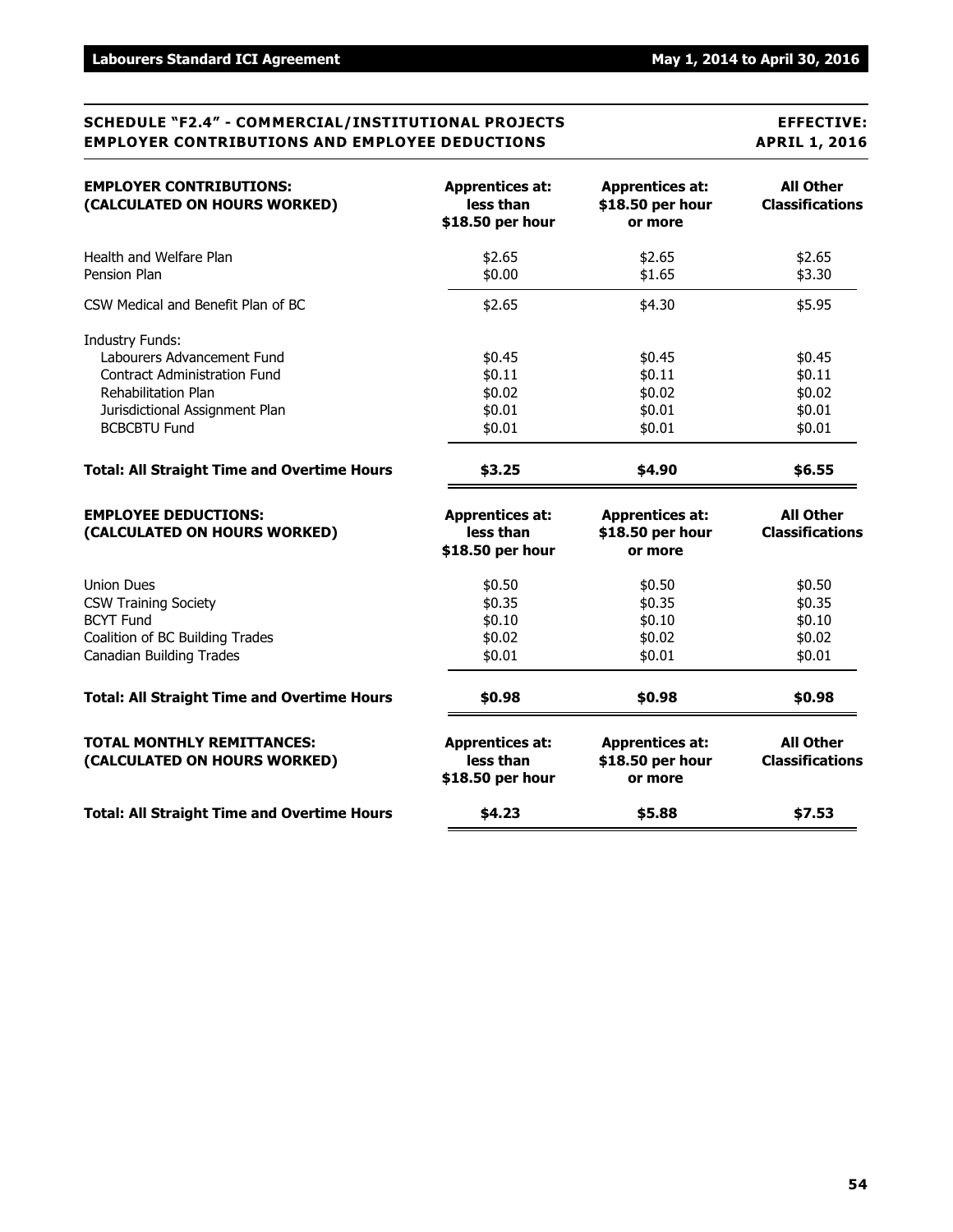### **APPENDIX "A" - APPRENTICE LABOURER PROGRAM PAGE 1 OF 2**

An Apprentice Labourer Program (ALP) shall be established, implemented and maintained in accordance with the following provisions, and such provisions shall supercede any/all contrary provisions of this Agreement on all industrial, underground and commercial/institutional projects.

#### **(A) Definitions and Classification**

- **(1)** A Construction Craft Labourer (CCL) shall be defined as an employee who is being paid, as a minimum, the minimum straight time hourly wage rate applicable on the project for the employee classification of Labourer. The CCL classification shall replace the Grandfathered Labourer classification provided for within the Labourers Standard ICI Agreement (April 30, 2004 expiry).
- **(2)** An Apprentice Labourer shall be defined as an employee who is being paid less than the minimum straight time hourly wage rate applicable on the project for the employee classification of Labourer.
- **(3)** All Union members who meet the definition of a CCL as of October 31, 2005 shall be classified as such. Likewise, all Union members who meet the definition of an Apprentice as of October 31, 2005 shall be classified as such. The wage rate being paid to an employee as of October 31, 2005 shall be the sole determinant of the classification.

#### **(B) Dispatch and Hiring**

- **(1)** When an Employer requests the Union to dispatch an Apprentice, the Employer shall indicate an approximate wage rate range for such Apprentice and the Union shall dispatch an Apprentice within such range if it is able to do so. In the event the Union is unable to do so, the Union shall advise the Employer accordingly and reserves the right to offer to dispatch a CCL or a higher/lower rate Apprentice as an alternative. Notwithstanding the foregoing, the Union retains the right to determine the wage rate payable to any Apprentice upon dispatch, and the Employer retains the right to reject any alternative dispatch.
- **(2)** Notwithstanding item (B) (1), the Employer retains the right to recruit and hire an Apprentice from any source available. Notwithstanding the foregoing, such an Apprentice shall become a Union member and complete all necessary related paperwork within two (2) weeks of his commencement of work. The Employer reserves the right to determine the wage rate payable to any such Apprentice upon hire, and the Union shall not unreasonably refuse to accept any such Apprentice as a member.
- **(3)** The Union retains the right to determine or re-determine the status of any member at any time for dispatch purposes.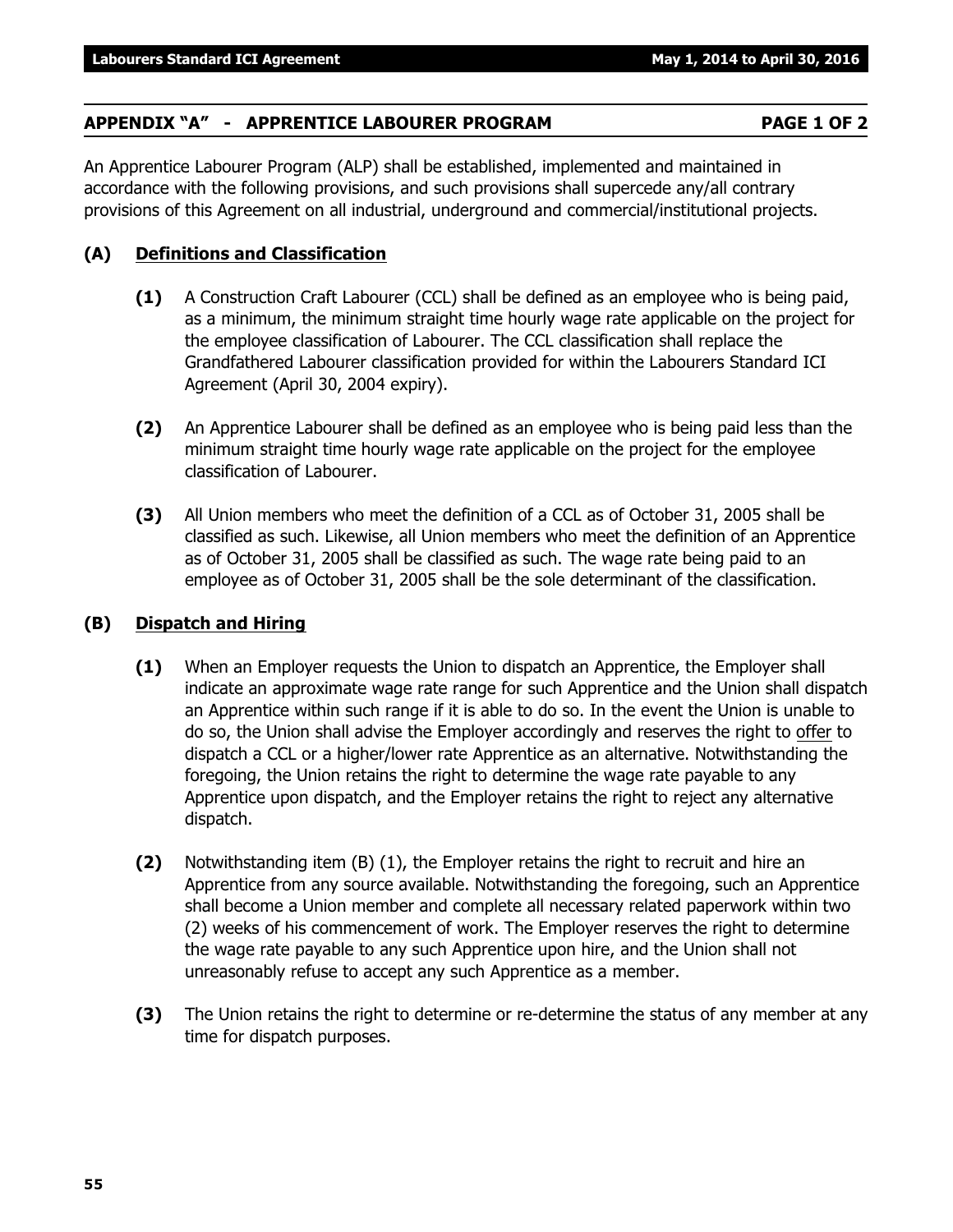#### **APPENDIX "A" - APPRENTICE LABOURER PROGRAM PAGE 2 OF 2**

**(4)** No representative of the Union shall, at any time, either advise and/or imply to an employed Apprentice that a higher wage rate employment opportunity with a different Employer is or may be available either at present or in the future. The intent of the foregoing is to prevent the Union from soliciting employed Apprentices to switch Employers. Notwithstanding the foregoing, the Union retains the right to offer whatever advice it may deem appropriate to any Apprentice who initiates a discussion pursuant to item (C) (3).

#### **(C) Wage Rates and Pension Contributions**

- **(1) (a)** The minimum straight time hourly wage rate payable to an Apprentice Labourer shall be thirteen dollars (\$13.00) per hour.
	- **(b)** The minimum straight time hourly wage rate payable to an Apprentice Concrete Specialist, and to an Apprentice Labourer working in accordance with Schedule "B" (Underground Projects), shall be sixteen dollars (\$16.00) per hour.
	- **(c)** Notwithstanding the foregoing, no Employer shall reduce an Apprentice's wage rate or pension contribution upon implementation of this ALP.
- **(2)** The Employer shall retain sole authority to determine the timing and amount of future increases to an Apprentice's straight time hourly wage rate. The foregoing shall apply for Apprentices dispatched by the Union in accordance with item (B) (1) as well as for Apprentices recruited by the Employer in accordance with item (B) (2).
- **(3)** Notwithstanding item (C) (2), in the event an apprentice believes he is deserving of an increase the Apprentice may contact the Union and discuss his options.
- **(4)** All Employer contributions are required for Apprentices with the exception of the pension contribution, which shall be:
	- **(a)** waived for Apprentices being paid less than eighteen dollars and fifty cents (\$18.50) per hour.
	- **(b)** fifty percent (50%) of the applicable Construction Craft Labourer pension contribution for Apprentices being paid eighteen dollars and fifty cents (\$18.50) per hour or greater. Refer to the applicable Schedule "F" attached hereto.

#### **(D) Employment Ratios**

The maximum ratio shall be one (1) Apprentice for every one (1) Construction Craft Labourer. Such ratio shall apply on a company wide basis.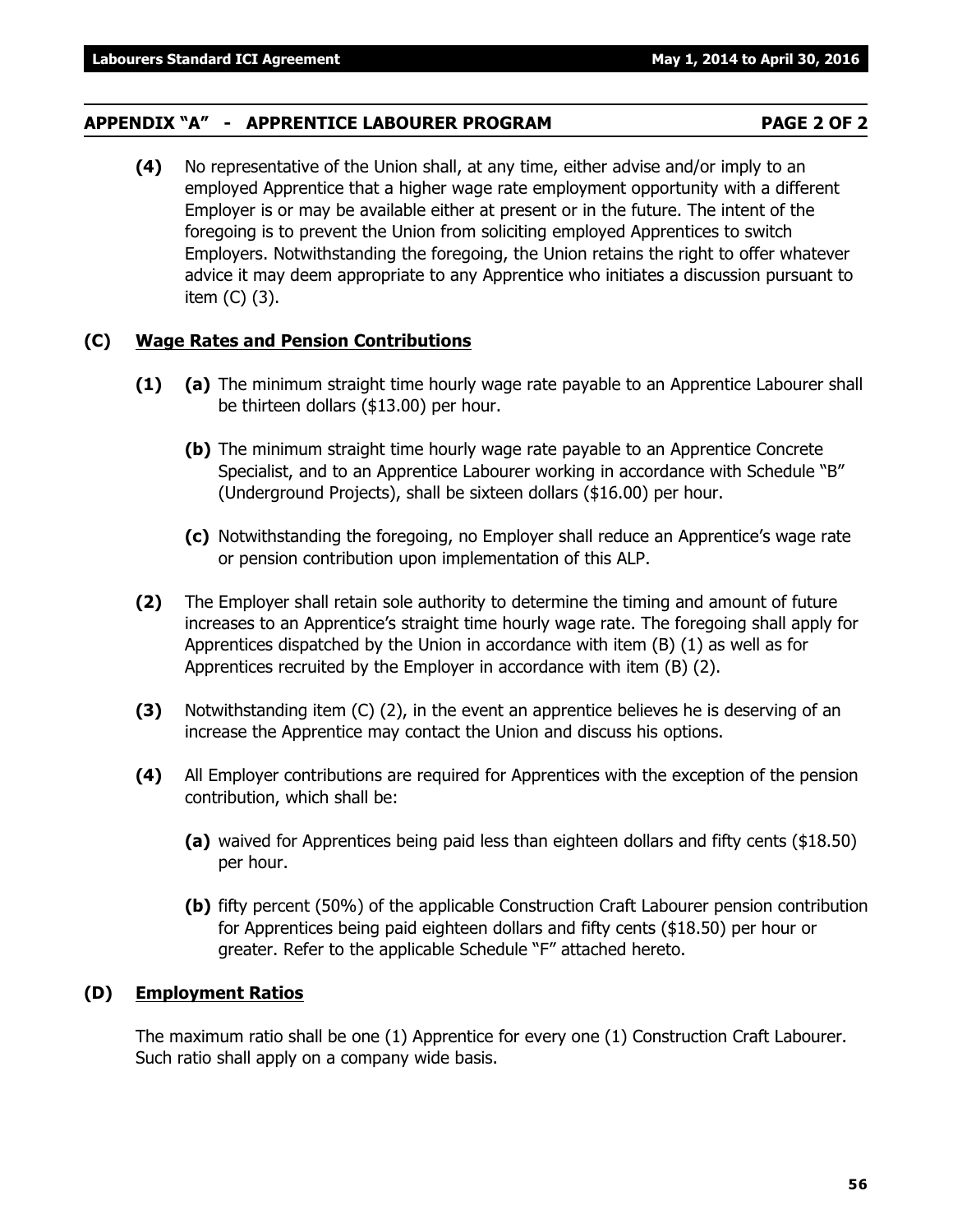#### **APPENDIX "B" - BC JURISDICTIONAL WORK ASSIGNMENT PLAN**

- **1.** Both parties to this Agreement recognize and will strictly adhere to the Procedural Rules for the Umpire of Jurisdictional Work Assignments in British Columbia and other supplementary Rule(s), Agreement(s), and/or Memoranda as may be agreed upon from time to time by CLR and the BCYT. Should any provision or provisions contained in the above prove to be in violation of any legally effective Federal or Provincial statute, it is agreed that the prime parties to the said Agreements will re-negotiate such provision or provisions and all other provisions shall not be affected thereby.
- **2.** The Employer shall, upon request, make known his intended work assignment. It is agreed that such intended work assignment shall be determined by the standards contained in the Procedural Rules and Regulations for the Umpire of Jurisdictional Work Assignments in British Columbia.
- **3.** The participating Employer Association shall inform their stipulated members, in writing, of their responsibilities for the assignment of work, in accordance with the Rules and Regulations of the Plan.
- **4.** The parties agree that all cases, disputes, or controversies involving jurisdictional disputes and assignments of work shall be resolved as provided in the Procedural Rules and Regulations provided for in the Plan for the Umpire of Jurisdictional Work Assignments in British Columbia. The parties agree that they shall comply with the decisions and awards of the Umpire of Jurisdictional Work Assignments established by the Plan.
- **5.** The Union agrees that the establishment of picket lines, and/or the stoppage of work by reason of the Employer's and/or Umpire's assignment of work, are prohibited. No Local Union stipulated to the Plan shall institute or post picket lines for jurisdictional purposes.
- **6.** Where the Employer makes an assignment of work to another constituent union or local union of the BCBCBTU, which is challenged under the Jurisdictional Assignment Plan, the Union shall not make any claim or bring any independent action for back pay or any other damages through the Umpire, arbitration, or the LRB, unless the Union has obtained a ruling from the Umpire in its favour, in which event the Union shall be entitled to claim damages through collective agreement arbitration for non-compliance with the Umpire's ruling for the period subsequent to the ruling.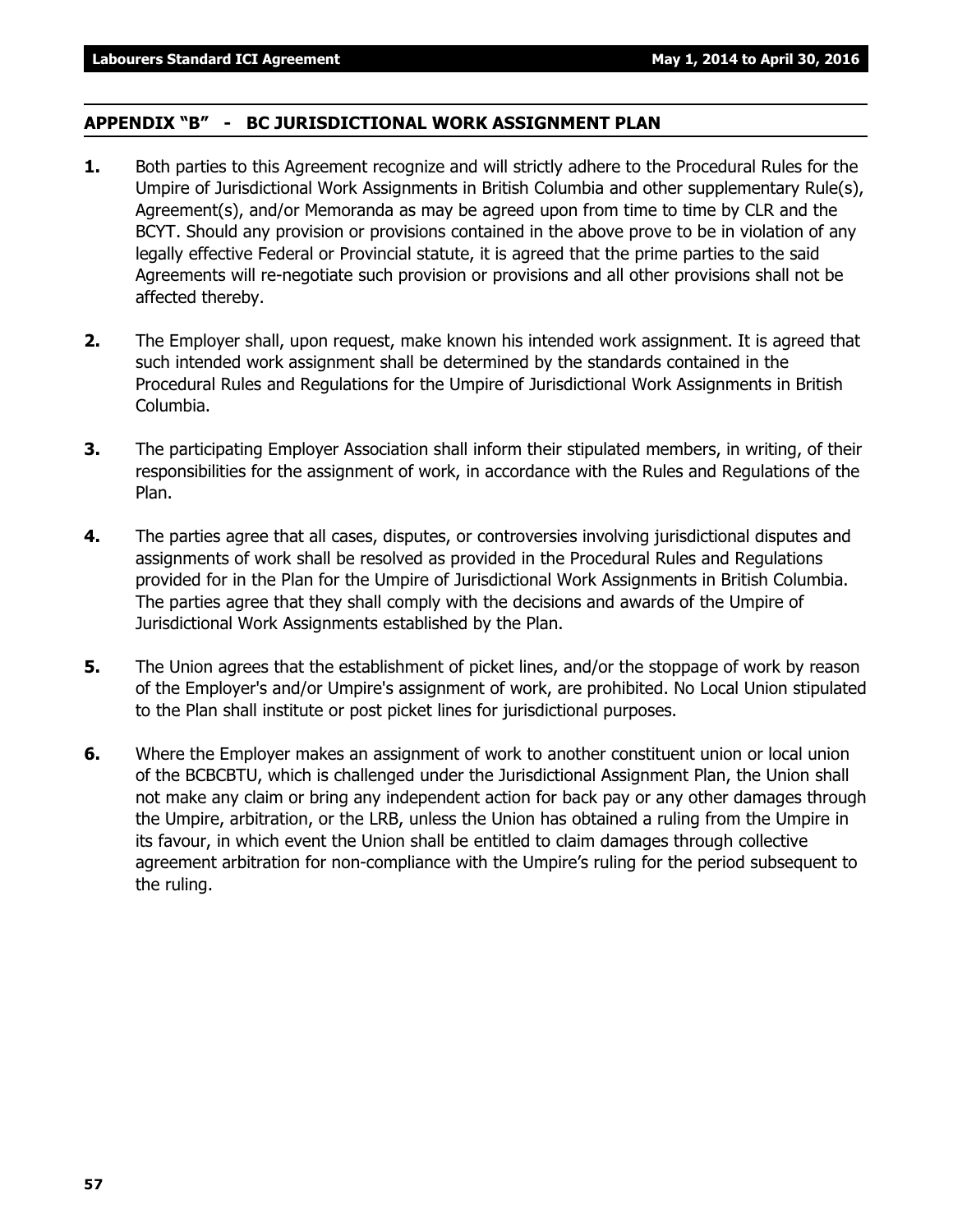**APPENDIX "C" - LETTER OF UNDERSTANDING RE: MEAL BREAKS PAGE 1 OF 5**

### **BY AND BETWEEN:**

### **Construction and Specialized Workers' Union (CSWU) Local 1611**

**(Hereinafter referred to as the "Union")**

**AND:**

#### **Construction Labour Relations Association of BC (CLR)**

**(On its own behalf, on behalf of its member Employers who have authorized the Association to execute the Labourers Standard Agreement, and those members added from time to time by notice given to the Union.)**

**(Hereinafter referred to as the "Employer")**

The parties hereby agree that the following terms and conditions shall supercede any/all contrary application and/or interpretation of the Labourers Standard Agreement (the "Agreement"). Such terms and conditions shall not be included within the Agreement, but shall otherwise be deemed to pertain thereto and be a part thereof. As a result, all other relevant provisions of the Agreement (i.e. effective date and duration, grievance resolution procedure, etc.) shall also apply to this Letter of Understanding.

In particular, the parties hereby agree that the provisions of this Letter of Understanding are applicable only on shifts in excess of ten (10) hours. Where mutual agreement is referenced within this Letter of Understanding, the voluntary consent of the majority of employees on a crew shall be required in order for such agreement to have been achieved. Notwithstanding the foregoing, the provisions of this Letter of Understanding shall not be applicable on an underground project(s).

#### **A. Shifts in Excess of Ten (10) Hours**

The parties agree that shifts in excess of ten (10) hours occur as a result of either a "Scheduled Shift" or an "Unscheduled Overtime Shift". Each of these Shifts is defined below by way of an example. Such definitions shall apply only for the purposes of this Letter of Understanding.

#### **1. Scheduled Shifts**

When an employee commences work on a shift in excess of ten (10) hours and such employee only works the originally scheduled hours, such a shift would be defined as a Scheduled Shift. For example, the shift is scheduled to be eleven (11) hours and the employee only works eleven (11) hours.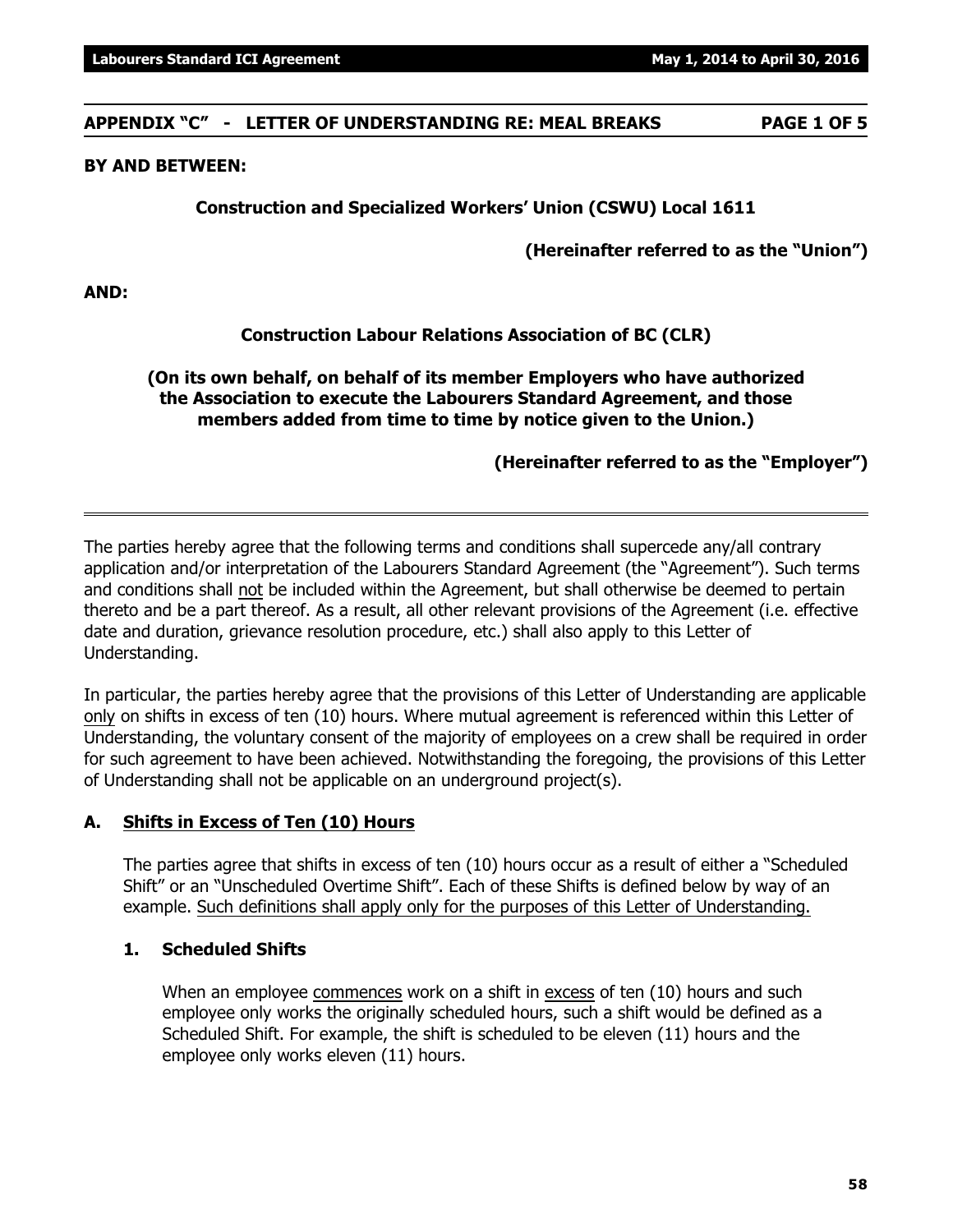#### **APPENDIX "C" - LETTER OF UNDERSTANDING RE: MEAL BREAKS PAGE 2 OF 5**

#### **2. Unscheduled Overtime Shifts**

- **a.** When an employee commences work on a shift in excess of ten (10) hours but such employee ultimately works more than the originally scheduled hours, such a shift would be defined as an Unscheduled Overtime Shift. For example, the shift is scheduled to be eleven (11) hours but the employee ultimately works twelve (12) hours.
- **b.** When an employee commences work on a shift of ten (10) hours or less but such employee ultimately works in excess of ten (10) hours, such a shift would also be defined as an Unscheduled Overtime Shift. For example, the shift is scheduled to be eight (8) hours but the employee ultimately works eleven (11) hours.

#### **B. Objective**

The objective of this Letter of Understanding is to address the practical differences between providing for second (and subsequent) meal breaks on Scheduled Shifts in excess of ten (10) hours, and providing for second (and subsequent) meal breaks on Unscheduled Overtime Shifts in excess of ten (10) hours.

#### **C. Paid Meal Breaks and Hot Meals**

Notwithstanding any/all contrary interpretation of this Letter of Understanding, the second, third and any/all subsequent meal breaks shall be paid for by the Employer at the otherwise applicable straight time hourly wage rate. Second, third and subsequent meals shall be a hot meal wherever possible and shall be supplied by the Employer. Notwithstanding the foregoing, in the event that a hot meal is not supplied, the Employer shall pay a twenty five dollar (\$25.00) meal allowance to each affected employee in lieu thereof.

#### **D. Meal Breaks on Scheduled Shifts**

#### **1. Scheduled Shifts In Excess of Ten (10) Hours**

Two (2) meal breaks of one-half (½) hour each shall be provided on all Scheduled Shifts in excess of ten (10) hours, up to and including twelve (12) hours.

- **a.** The first one-half (½) hour meal break shall be scheduled as near as is practical to the one-third  $(1/3)$  point of the shift and shall not be considered as time worked/earned.
- **b.** The second one-half (½) hour meal break shall be scheduled as near as is practical to the two-thirds  $(3)$  point of the shift and shall not be considered as time worked/earned.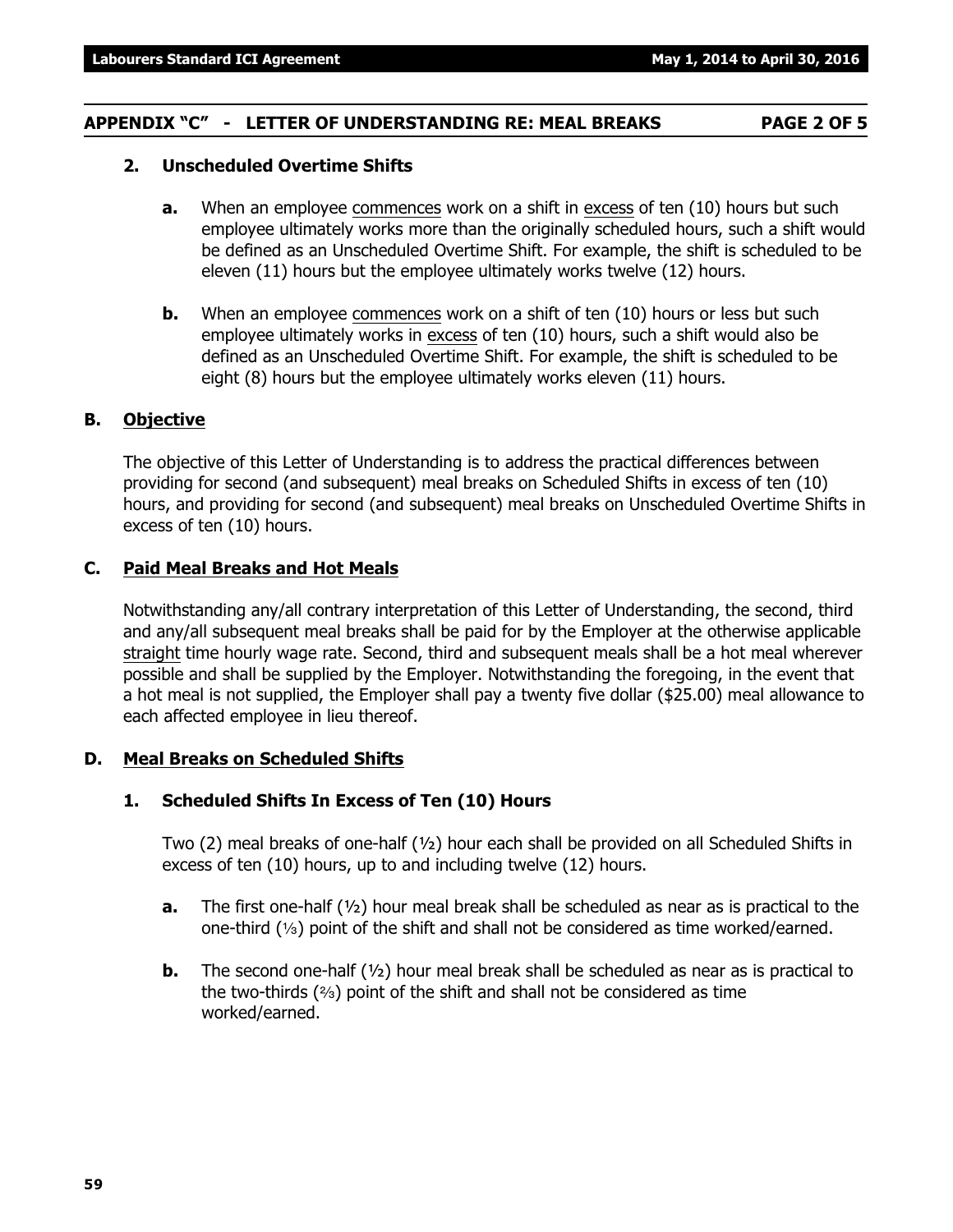#### **APPENDIX "C" - LETTER OF UNDERSTANDING RE: MEAL BREAKS PAGE 3 OF 5**

#### **D. Meal Breaks on Scheduled Shifts (continued)**

#### **c. Example - Scheduled Shift of Twelve (12) Hours**

|           | 4.0 hours 8:00 am to 12:00 noon | work (straight time or overtime as the day/shift warrants) |
|-----------|---------------------------------|------------------------------------------------------------|
| 0.5 hours | 12:00 noon to 12:30 pm          | first meal break (not paid)                                |
|           | 4.0 hours 12:30 pm to 4:30 pm   | work (straight time or overtime as the day/shift warrants) |
| 0.5 hours | 4:30 pm to 5:00 pm              | second meal break (payable at straight time)               |
| 4.0 hours | 5:00 pm to 9:00 pm              | work (straight time or overtime as the day/shift warrants) |

#### **2. Scheduled Shifts in Excess of Twelve (12) Hours**

Three (3) meal breaks of one-half  $(y_2)$  hour each shall be provided on all Scheduled Shifts in excess of twelve (12) hours, up to and including sixteen (16) hours.

- **a.** The first one-half (½) hour meal break shall be scheduled as near as is practical to the one-quarter  $(4)$  point of the shift and shall not be considered as time worked/earned.
- **b.** The second one-half (½) hour meal break shall be scheduled as near as is practical to the one-half  $(V_2)$  point of the shift and shall not be considered as time worked/earned.
- **c.** The third one-half (½) hour meal break shall be scheduled as near as is practical to the three-quarters (¾) point of the shift and shall not be considered as time worked/earned.

#### **d. Example - Scheduled Shift of Fourteen (14) Hours**

| 3.5 hours<br>0.5 hours | 8:00 am to 11:30 am<br>11:30 am to 12:00 noon | work (straight time or overtime as the day/shift warrants)<br>first meal break (not paid) |
|------------------------|-----------------------------------------------|-------------------------------------------------------------------------------------------|
| 3.5 hours              | 12:00 noon to 3:30 pm                         | work (straight time or overtime as the day/shift warrants)                                |
| 0.5 hours              | 3:30 pm to 4:00 pm                            | second meal break (payable at straight time)                                              |
| 3.5 hours              | 4:00 pm to 7:30 pm                            | work (straight time or overtime as the day/shift warrants)                                |
| 0.5 hours              | 7:30 pm to 8:00 pm                            | third meal break (payable at straight time)                                               |
| 3.5 hours              | 8:00 pm to 11:00 pm                           | work (overtime as the day/shift warrants)                                                 |

#### **E. Meal Breaks on Unscheduled Overtime Shifts**

The parties acknowledge that it is the "unscheduled" nature of an Unscheduled Overtime Shift that complicates the process of definitively scheduling meal breaks on such shifts.

#### **Option #1 - Early Decision to Work Unscheduled Overtime**

If a decision to work extended hours on a shift occurs early enough after the commencement of such shift to allow for the application of either item D1 or D2, such application shall prevail. For example, employees report to the project and commence work on an eight (8) hour shift, however, prior to eight (8) hours of work being completed it is determined that unscheduled overtime will be required. This unscheduled overtime will extend the shift to a total of twelve (12) hours. In such a situation, the example schedule provided for in item D1 would apply. The same would be true even if the original shift was a nine (9) hour or ten (10) hour shift.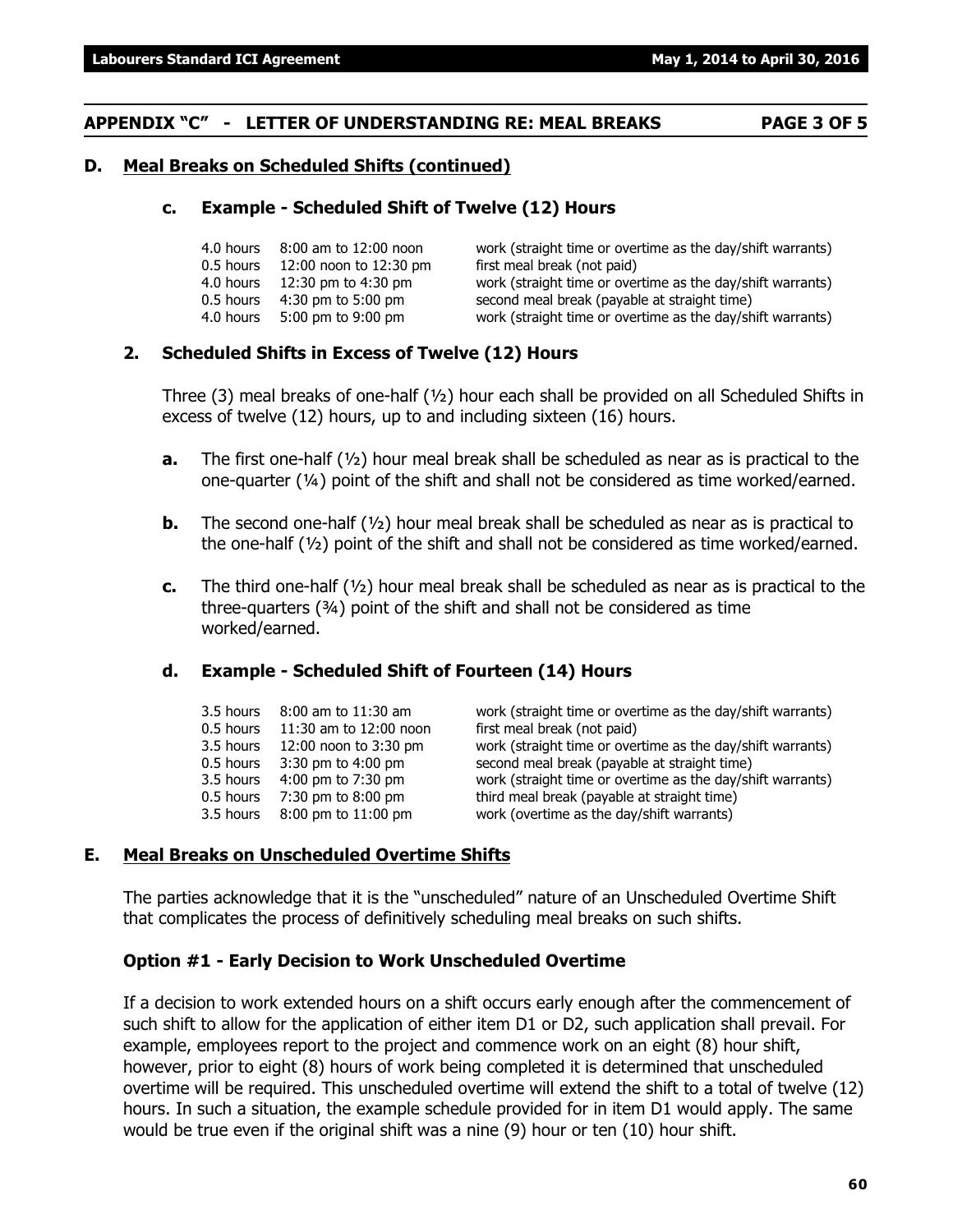#### **APPENDIX "C" - LETTER OF UNDERSTANDING RE: MEAL BREAKS PAGE 4 OF 5**

#### **E. Meal Breaks on Unscheduled Overtime Shifts (continued)**

#### **Option #2 - Late Decision to Work Unscheduled Overtime**

If a decision to work extended hours on a shift does not occur early enough after the commencement of such shift to allow for the application of either item D1 or D2, either the default provision or flexible provision (see below for details) shall apply. For example, employees report to the project and commence work on a ten (10) hour shift. However, it is not determined that unscheduled overtime will be required until nine and one-half (9½) hours of the shift has already been worked. As a result, it is impossible to take the second meal break after eight (8) hours.

#### **a. Default Provision**

The Option #2 default provision is for the second meal break to take place as quickly as practical after the determination that unscheduled overtime will be required For example, employees report to the project and commence work on a ten (10) hour shift. However, after nine and one-half (9½) hours of work has been completed it is determined that two (2) hours of unscheduled overtime will be required. In such a situation, the second meal break would take place immediately, providing this can be accomplished without any significant negative impact on the efficiency of the work being performed.

#### **b. Flexible Provision**

The Option #2 flexible provision requires the Employer (or the on-site representative of the Employer) to first achieve the mutual agreement of the majority of the affected employees. If this is not possible, then the default provision shall prevail. The intent of the flexible provision is to provide both the Employer and employees with the ability to adjust the scheduling of second and subsequent meal breaks to the realities of the project and work being performed. The typical application of the flexible provision would be to delay the second meal break until the conclusion of work on the shift.

For example, employees report to the project and commence work on a ten (10) hour shift. However, after ten (10) hours of work has been completed it is determined that one-half  $(½)$  hour of unscheduled overtime will be required. In such a situation, the Employer would consult with all of the affected employees in order to determine if a majority of the crew wishes to delay the second meal break until after the one-half  $(\frac{1}{2})$  hour of unscheduled overtime has been completed. If mutual agreement is achieved, the following schedule would prevail. If mutual agreement is not achieved, the default provision would prevail.

| 5.0 hours | 7:00 am to 12:00 noon  | work (straight time or overtime as the day/shift warrants) |
|-----------|------------------------|------------------------------------------------------------|
| 0.5 hours | 12:00 noon to 12:30 pm | first meal break (not paid)                                |
| 5.0 hours | 12:30 pm to 5:30 pm    | work (straight time or overtime as the day/shift warrants) |
| 0.5 hours | 5:30 pm to 6:30 pm     | work (overtime)                                            |
| 0.5 hours | $6:30$ pm to 7:00 pm   | second meal break (payable at straight time)               |
|           |                        |                                                            |

The typical application of this schedule would allow for employees to depart for home at 6:30 pm, and be paid the twenty-five dollar (\$25.00) allowance in lieu of the hot meal.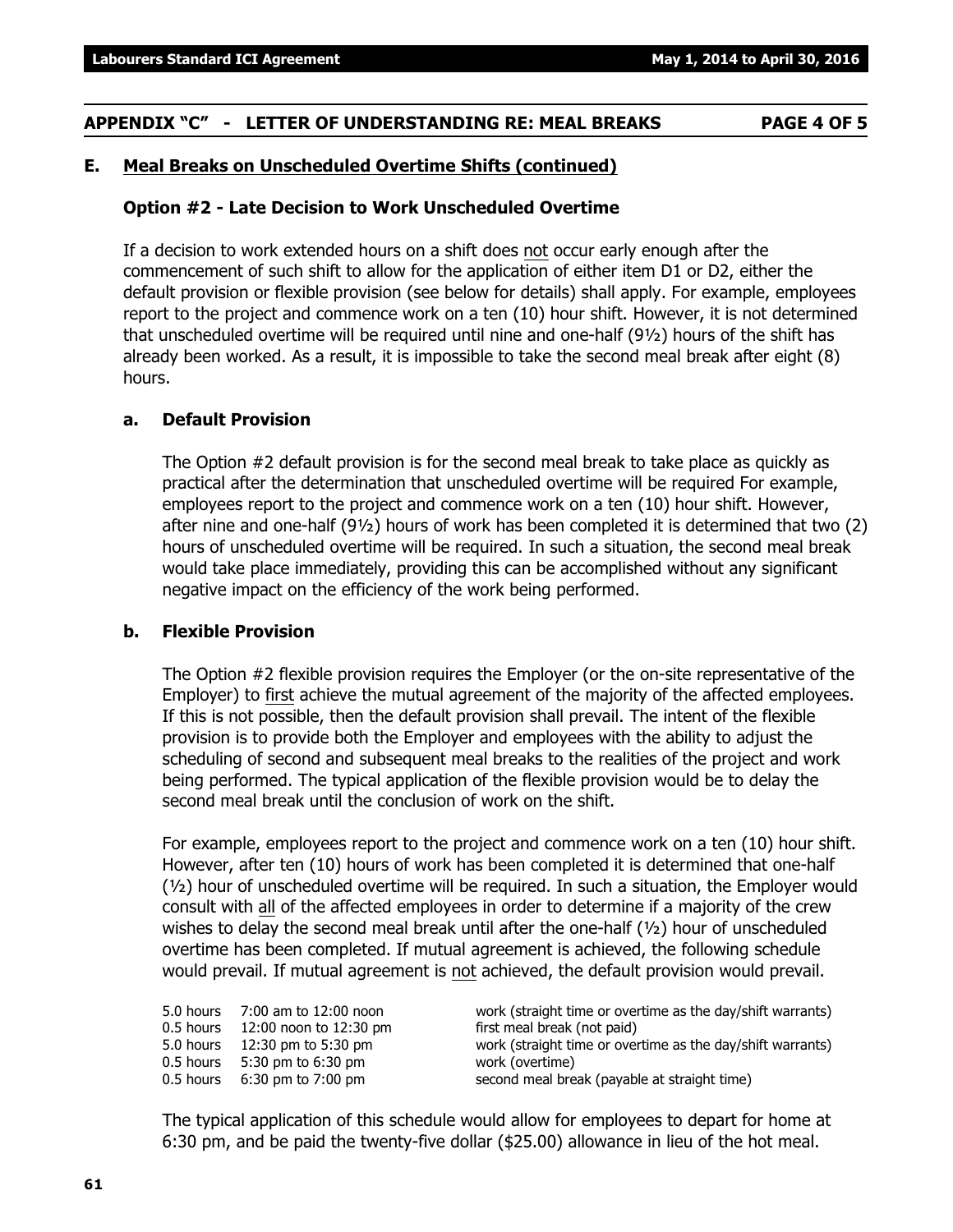### **APPENDIX "C" - LETTER OF UNDERSTANDING RE: MEAL BREAKS PAGE 5 OF 5**

#### **SIGNATURE OF PARTIES**

Signed on behalf of: Signed on behalf of:

Construction Labour Relations CSWU Local 1611 Association of BC

Dated this  $8<sup>th</sup>$  day of April, 2015. Dated this  $9<sup>th</sup>$  day of April, 2015.

*Clyde H. Scollan Mark Olsen*

*R. R. Lashin M. Alvernaz*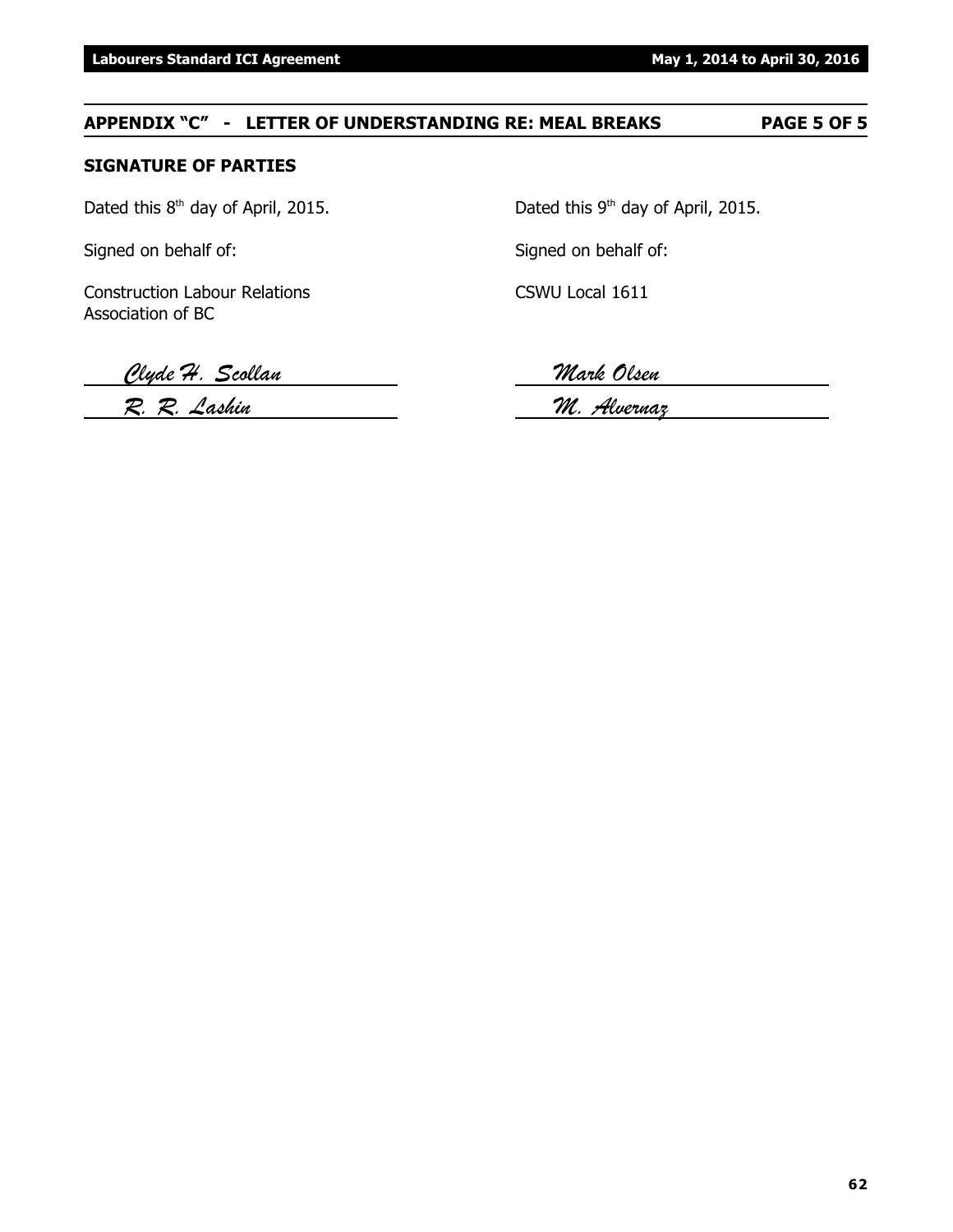#### **APPENDIX "D" - DEFINITIONS AND ABBREVIATIONS PAGE 1 OF 3**

The following definitions and abbreviations shall be applicable to the interpretation of this Agreement.

#### **1. BCBCBTU**

Bargaining Council of British Columbia Building Trade Unions

#### **2. BCYT**

British Columbia and Yukon Territory Building and Construction Trades Council

#### **3. CLR**

Construction Labour Relations Association of British Columbia

#### **4. Commercial/Institutional Construction**

That work which is governed by the terms of this Agreement and is not otherwise defined as Industrial Construction herein, shall be deemed to be Commercial/Institutional Construction.

#### **5. CSW**

Construction and Specialized Workers

#### **6. CSWU**

Construction and Specialized Workers' Union

#### **7. Employee**

Any individual who is a member of the Union, and/or such other person employed by the Employer under the terms of this Agreement.

#### **8. Employer**

- **a.** Any individual, business, partnership, company, corporation, or other similar entity, signatory to this Agreement.
- **b.** Where the term Employer is used within this Agreement, and the context of such usage makes it appropriate and logical to regard this term as a reference to a person, as opposed to a legal entity, then such usage shall be considered to refer to an authorized representative of the Employer.

#### **9. Gender**

Wherever the words "man", "men", "he" or "his" are utilized in this Agreement they shall be considered to apply equally to both genders (i.e. male and female).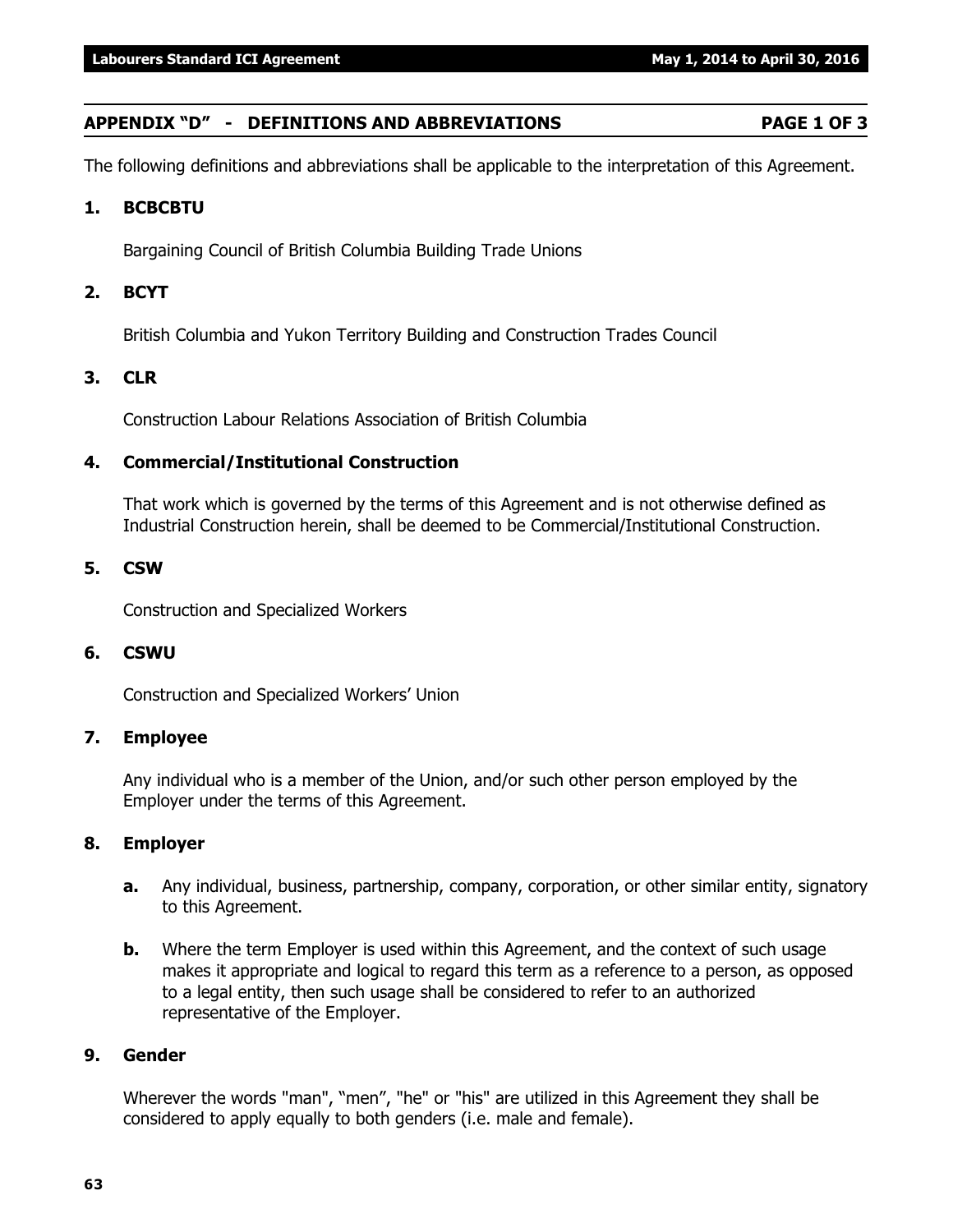#### **APPENDIX "D" - DEFINITIONS AND ABBREVIATIONS PAGE 2 OF 3**

#### **10. Hours Earned**

Employer contributions and employee deductions made on the basis of "hours earned" shall be calculated as follows:

- **a.** 1 straight time hour = 1 hour earned
- **b.** 1 time and one-half overtime hour  $= 1\frac{1}{2}$  hours earned
- **c.** 1 double time overtime hour = 2 hours earned

#### **11. Hours Worked**

Employer contributions and employee deductions made on the basis of "hours worked" shall be calculated as follows:

- **a.** 1 straight time hour = 1 hour worked
- **b.** 1 time and one-half overtime hour  $= 1$  hour worked
- **c.** 1 double time overtime hour  $= 1$  hour worked

#### **12. ICI**

Industrial, Commercial, Institutional

#### **13. Industrial Construction**

Industrial construction shall be defined as: production plants such as pulp mills; chemical plants; refineries, including the transmission facilities; metre pumping; compressor stations; munitions plants; mines and smelters; power generating plants; bulk loading terminals; dams; breweries; and any/all other projects which are mutually agreed to by the parties. Notwithstanding the foregoing, if a project is designated as an industrial construction project for the pipefitter, it shall also be designated as an industrial construction project for work governed by the Labourers Standard Agreement.

#### **14. LIUNA**

Laborers International Union of North America

#### **15. Local Resident**

A local resident shall be defined to mean any person residing within one hundred (100) kilometres by road of the project or, where ferry travel is involved, within seventy-five (75) minutes travel time including ferry travel and road kilometres.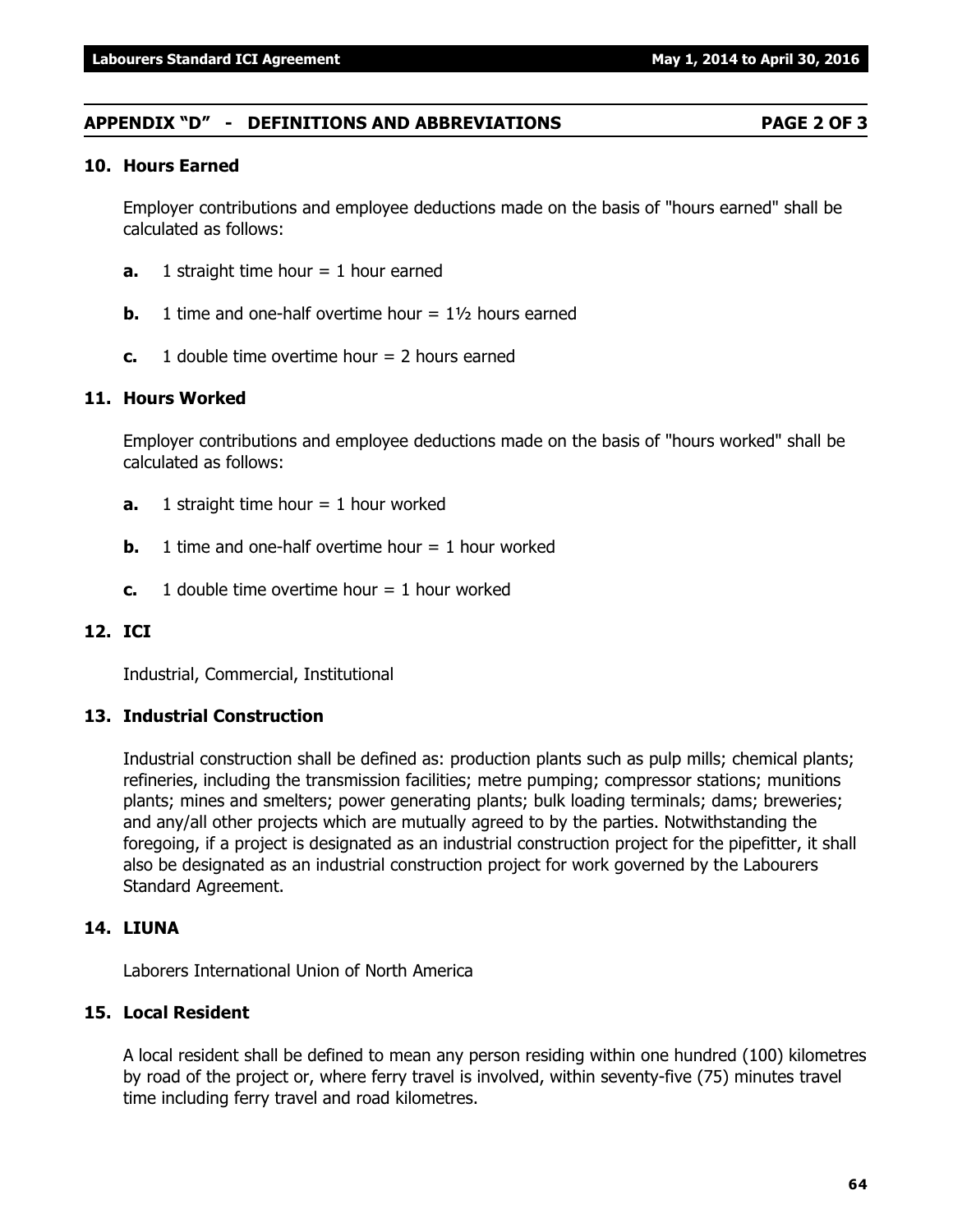#### **APPENDIX "D" - DEFINITIONS AND ABBREVIATIONS PAGE 3 OF 3**

#### **16. LRB**

British Columbia Labour Relations Board

#### **17. Lower Mainland/Fraser Valley**

The Lower Mainland/Fraser Valley shall be inclusive of West Vancouver to the west, Chilliwack to the east, and all cities, towns, municipalities, villages, communities, etc. in between.

#### **18. Union**

- **a.** Construction and Specialized Workers' Union Local 1611 and/or any other such LIUNA Local as may be established whose membership performs ICI work as governed by the terms of this Agreement.
- **b.** Where the term Union is used within this Agreement, and the context of such usage makes it appropriate and logical to regard this term as a reference to a person, as opposed to a legal entity, then such usage shall be considered to refer to an authorized representative of the Union.

#### **19. WSBC**

WorkSafe BC (the Workers' Compensation Board of BC)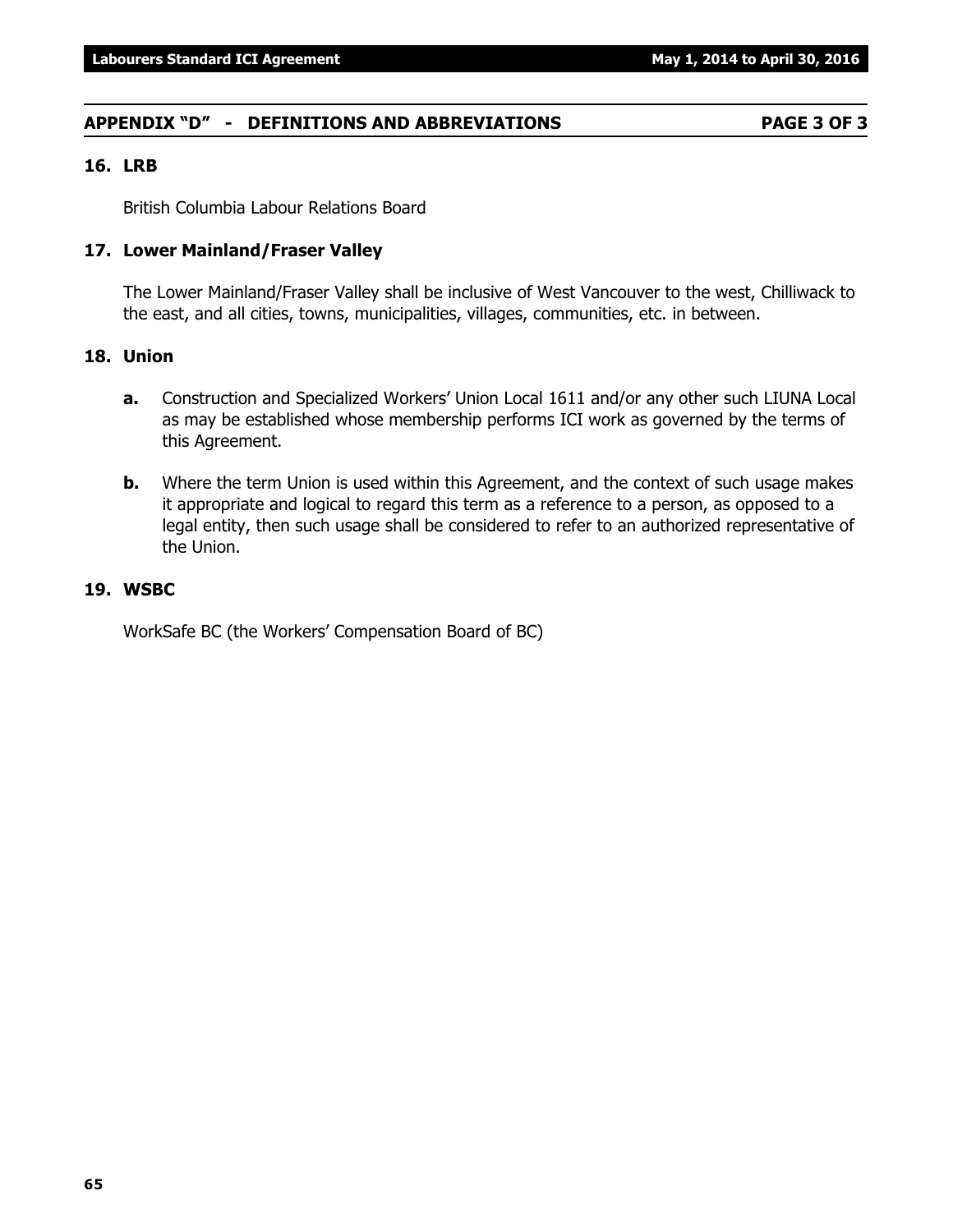**66**

## **APPENDIX "E" - SCHEDULE OF STATUTORY HOLIDAYS PAGE 1 OF 2**

The following schedule of statutory holidays shall be applicable to the interpretation of this Agreement.

### **1. 2014**

| <b>Statutory Holiday</b>   | <b>Actual Date</b>            | Observed Date                 |
|----------------------------|-------------------------------|-------------------------------|
| Victoria Day               | Monday, May 19th              | Monday, May 19th              |
| Canada Day                 | Tuesday, July 1st             | Tuesday, July 1 <sup>st</sup> |
| Friday before BC Day       | Friday, Aug. 1st              | Friday, Aug. 1 <sup>st</sup>  |
| <b>BC Day</b>              | Monday, Aug. 4th              | Monday, Aug. 4th              |
| * Friday before Labour Day | Friday, Aug. 29th             | Friday, Aug. 29th             |
| Labour Day                 | Monday, Sept. 1st             | Monday, Sept. 1st             |
| Thanksgiving Day           | Monday, Oct. 13 <sup>th</sup> | Monday, Oct. 13 <sup>th</sup> |
| Remembrance Day            | Tuesday, Nov. $11^{th}$       | Tuesday, Nov. $11^{th}$       |
| Christmas Day              | Thursday, Dec. 25th           | Thursday, Dec. 25th           |
| Boxing Day                 | Friday, Dec. 26 <sup>th</sup> | Friday, Dec. 26th             |

\* The Friday before Labour Day may be floated on a commercial and/or institutional project and the day therefore worked at straight time rates, with an alternate day scheduled to be taken off as mutually agreed between the Employer and the employee.

#### **2. 2015**

Statutory Holiday **Actual Date Conserved Date** Observed Date New Years' Day  $\qquad \qquad$  Thursday, Jan.  $1^{st}$  Thursday, Jan.  $1^{st}$ Family Day **Monday, Feb. 9th** Monday, Feb. 9th Monday, Feb 9th Good Friday **Friday, Apr. 3<sup>rd</sup> Friday, Apr. 3<sup>rd</sup> Friday, Apr. 3<sup>rd</sup> Friday, Apr. 3<sup>rd</sup>** Easter Monday **Monday, Apr. 6<sup>th</sup> Monday, Apr. 6<sup>th</sup> Monday, Apr. 6<sup>th</sup> Monday, Apr. 6<sup>th</sup>** Victoria Day **Monday, May 18<sup>th</sup> Monday, May 18<sup>th</sup> Monday, May 18<sup>th</sup> Monday, May 18<sup>th</sup>** Canada Day  $\blacksquare$  Wednesday, July  $1^{\rm st}$  Wednesday, July  $1^{\rm st}$ Friday before BC Day Friday, July 31st  $\frac{1}{31}$  Friday, July 31st  $\frac{1}{31}$  Friday, July 31st BC Day **Monday, Aug. 3<sup>rd</sup> Monday, Aug. 3<sup>rd</sup> Monday, Aug. 3<sup>rd</sup> Monday, Aug. 3<sup>rd</sup>** \* Friday before Labour Day Friday, Sept. 4th Friday, Sept. 4th Labour Day Monday, Sept.  $7<sup>th</sup>$  Monday, Sept.  $7<sup>th</sup>$  Monday, Sept.  $7<sup>th</sup>$ Thanksgiving Day Monday, Oct.  $12<sup>th</sup>$  Monday, Oct.  $12<sup>th</sup>$  Monday, Oct.  $12<sup>th</sup>$ Remembrance Day Medinesday, Nov.  $11<sup>th</sup>$  Wednesday, Nov.  $11<sup>th</sup>$ Christmas Day **Friday**, Dec. 25<sup>th</sup> Friday, Dec. 25<sup>th</sup> Boxing Day **Saturday, Dec. 26<sup>th</sup> Monday, Dec. 28<sup>th</sup> Monday, Dec. 28<sup>th</sup>** 

\* The Friday before Labour Day may be floated on a commercial and/or institutional project and the day therefore worked at straight time rates, with an alternate day scheduled to be taken off as mutually agreed between the Employer and the employee.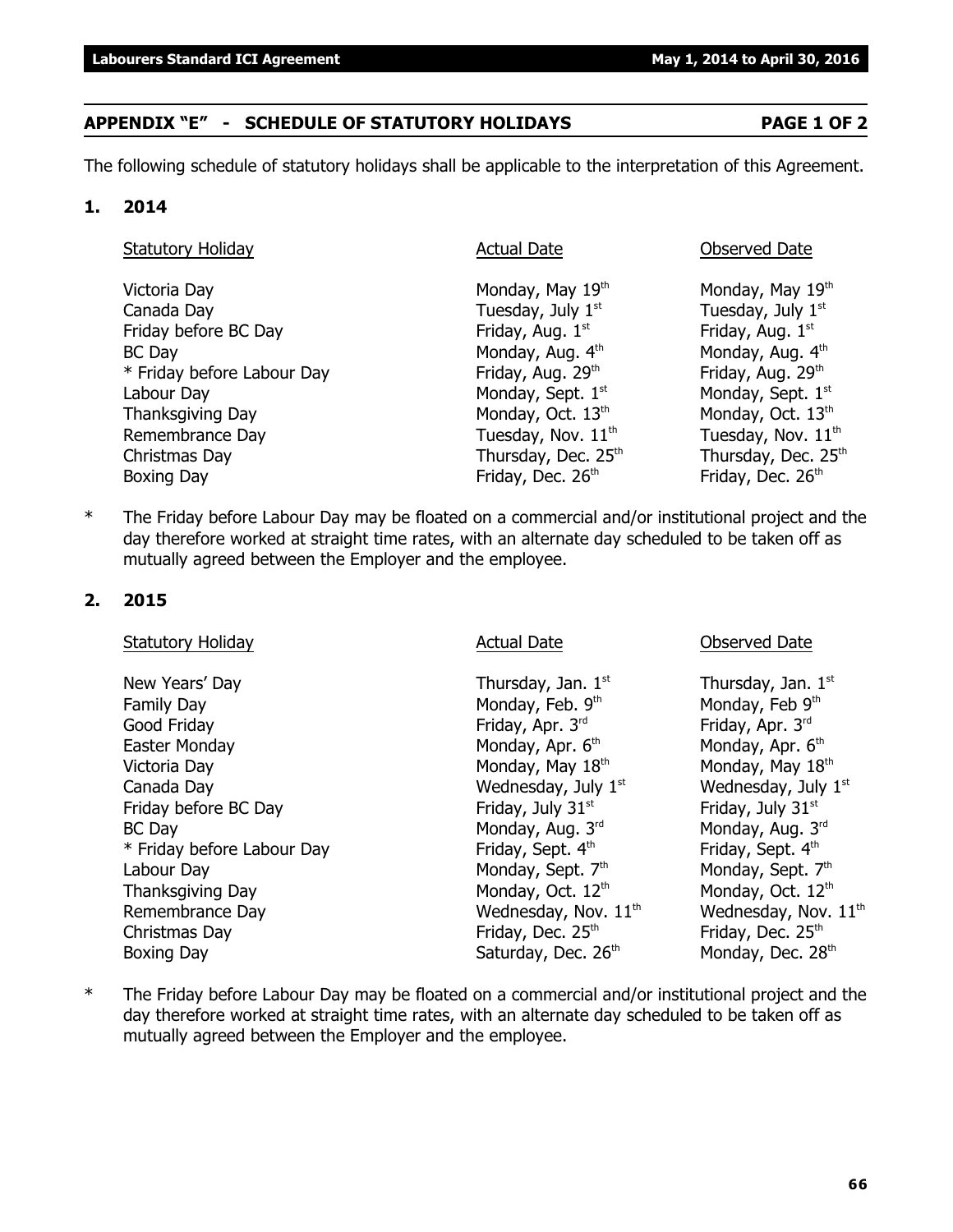#### **APPENDIX "E" - SCHEDULE OF STATUTORY HOLIDAYS PAGE 2 OF 2**

#### **3. 2016**

#### Statutory Holiday **Actual Date Conserved Date** Observed Date

New Years' Day  $Friday$ , Jan.  $1<sup>st</sup>$ Family Day Monday, Feb. 8th Good Friday **Friday** Friday, Mar. 25<sup>th</sup> Friday, Mar. 25<sup>th</sup> Friday, Mar. 25<sup>th</sup> Easter Monday **Monday, Mar. 28<sup>th</sup> Monday, Mar. 28**<sup>th</sup> Monday, Mar. 28<sup>th</sup> Victoria Day **Monday, May 23<sup>rd</sup>** Monday, May 23<sup>rd</sup> Monday, May 23<sup>rd</sup> Canada Day **Friday, July 1**<sup>st</sup> Friday, July 1<sup>st</sup> Friday, July 1<sup>st</sup> Friday before BC Day **Friday, July 29<sup>th</sup>** Friday, July 29<sup>th</sup> Friday, July 29<sup>th</sup>  $BC$  Day Monday, Aug.  $1<sup>st</sup>$  $*$  Friday before Labour Day Friday, Sept.  $2^{nd}$ Labour Day Monday, Sept. 5<sup>th</sup> Monday, Sept. 5<sup>th</sup> Monday, Sept. 5<sup>th</sup> Thanksgiving Day Monday, Oct.  $10<sup>th</sup>$  Monday, Oct.  $10<sup>th</sup>$ Remembrance Day **Friday, Nov.** 11<sup>th</sup> Friday, Nov. 11<sup>th</sup> Friday, Nov. 11<sup>th</sup> Christmas Day  $Sunday$ , Dec.  $25<sup>th</sup>$  Monday, Dec.  $26<sup>th</sup>$ Boxing Day Monday, Dec. 26<sup>th</sup> Tuesday, Dec. 27<sup>th</sup>

Friday, Jan.  $1<sup>st</sup>$ Monday, Feb 8th Monday, Aug. 1st Friday, Sept. 2<sup>nd</sup>

\* The Friday before Labour Day may be floated on a commercial and/or institutional project and the day therefore worked at straight time rates, with an alternate day scheduled to be taken off as mutually agreed between the Employer and the employee.